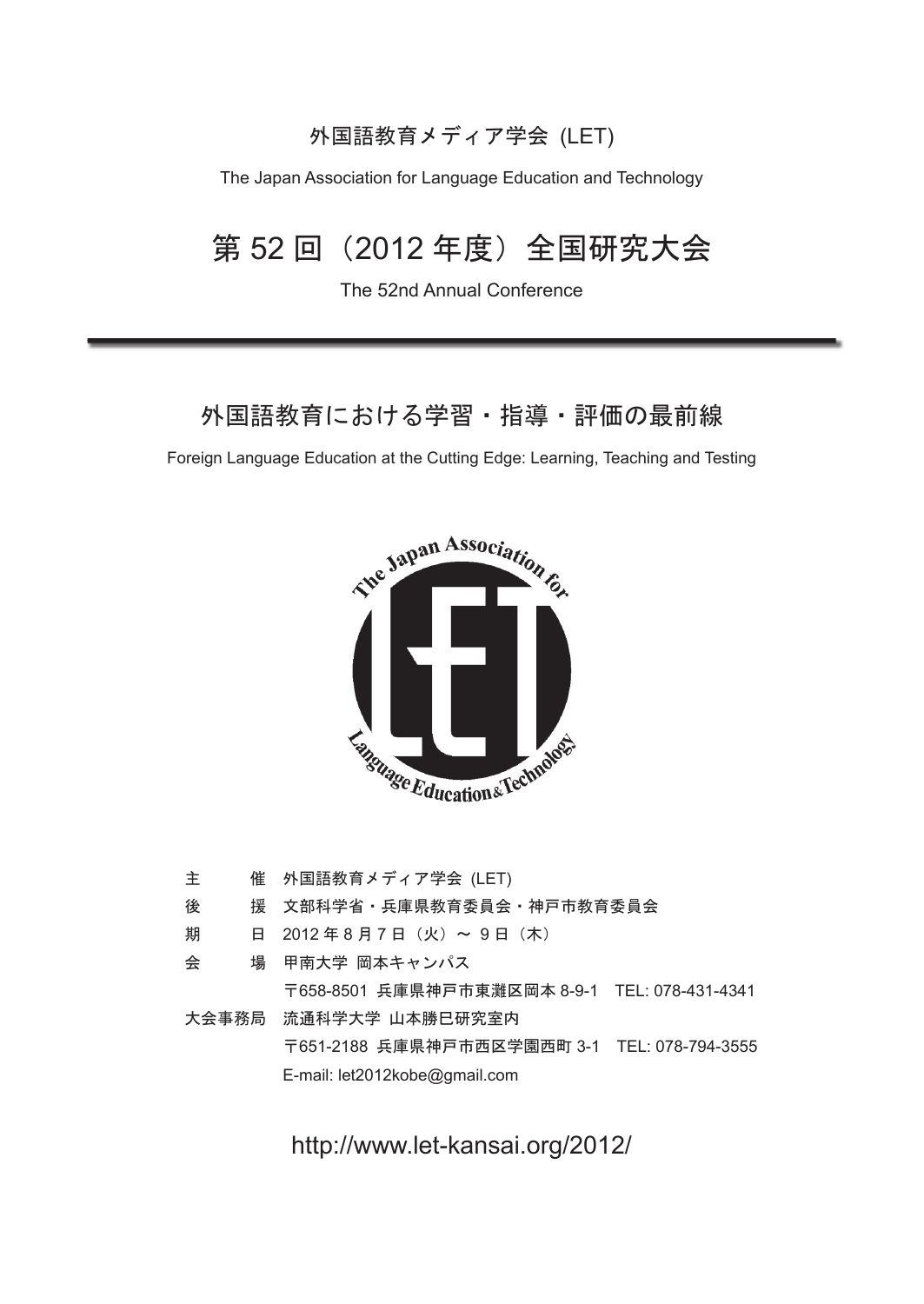# ご挨拶 / Forewords

#### 竹内 理 (外国語教育メディア学会(LET)会長、関西大学)

暑い夏が、そして全国大会の季節が再び巡ってきました。今年の全国大会が開催される関西地方では、原発 の稼働再開問題と絡み、電力の逼迫が伝えられています。今年もまた、いろいろな社会情勢が学会の開催に 影響を与える夏となりました。

しかし、こんな中だからこそ、私は「学会は楽会なり」のスローガンを高く掲げてみたいと思います。参加 する人たちも、確表する人たちも、若手も中堅もベテランも、皆が「さあ、楽しい学会 が始まりましたよ」と言えるように、そして、大会が終わった後に、「ああ楽しい時間だった」、「また来てみ たい」、「また発表してみたい」と言ってもらえるように、そんな存在に LET の全国大会が少しでも近づいて いければ、これにまさる喜びはありません。さあ、楽しい学会がはじまりますよ。みなさん、ぜひお越しく ださい。

最後になりましたが、さまざまな社会情勢が学会の運営を難しくしている中で、全力をあげて、例年通りの、 いや例年にも増してのすばらしい大会を準備していただいた、若本夏美先生(関西支部長)、神崎和男先生(前 関西支部長)、山本勝日先生(大会事務局長)をはじめとした関西支部の運営委員、大会実行委員、会員の皆 さん、そして、会場を提供いただきました伊庭緑先生をはじめとした甲南大学の皆さんに、衷心より感謝の 意を表したいと思います。ありがとうございました。

#### Osamu TAKEUCHI

#### President of LET, Kansai University

A scorching summer has come to Japan once again. And, with the arrival of summer, of course, comes the holding of the LET Annual National Conference. Welcome! On behalf of LET, I cordially greet all the participants in the conference.

For this year's conference, we have invited Dr. Norman Segalowitz, a renowned researcher in the field of second language fluency from Concordia University, as a keynote speaker. In addition, Prof. Koyo Yamamori of the National Institute of Educational Policy Research and Dr. Kojiro Shojima of the National Center for University Entrance Examination have kindly agreed to be keynote speakers at the conference. Several workshops, offered by leading researchers and teacher-trainers in Japan, are to be provided to the participants of the conference. About 70 papers are to be read and 11 posters will be on display for your perusal. We also have some 29 commercial displays of cutting-edge educational technology and teaching materials, so there is something for everyone!

I invite you all to have a wonderful time during this national conference and I am certain that every one of you will be able to take something stimulating back with you to your classrooms and schools.

Lastly, on this occasion, I would like to express my sincere thanks to the National Conference Steering Committee members for their relentless efforts. Without their efforts and contribution, the holding of this conference will not be possible. I also would like to extend my heart-felt appreciation to Konan University for its generosity in allowing us to use Okamoto Campus for the conference venue, even under the ominous warnings of possible shortages of electric power supply due to the shutdown of the various nuclear power plants in the aftermath of the Great Tohoku Earthquake. Thank you so much, everybody!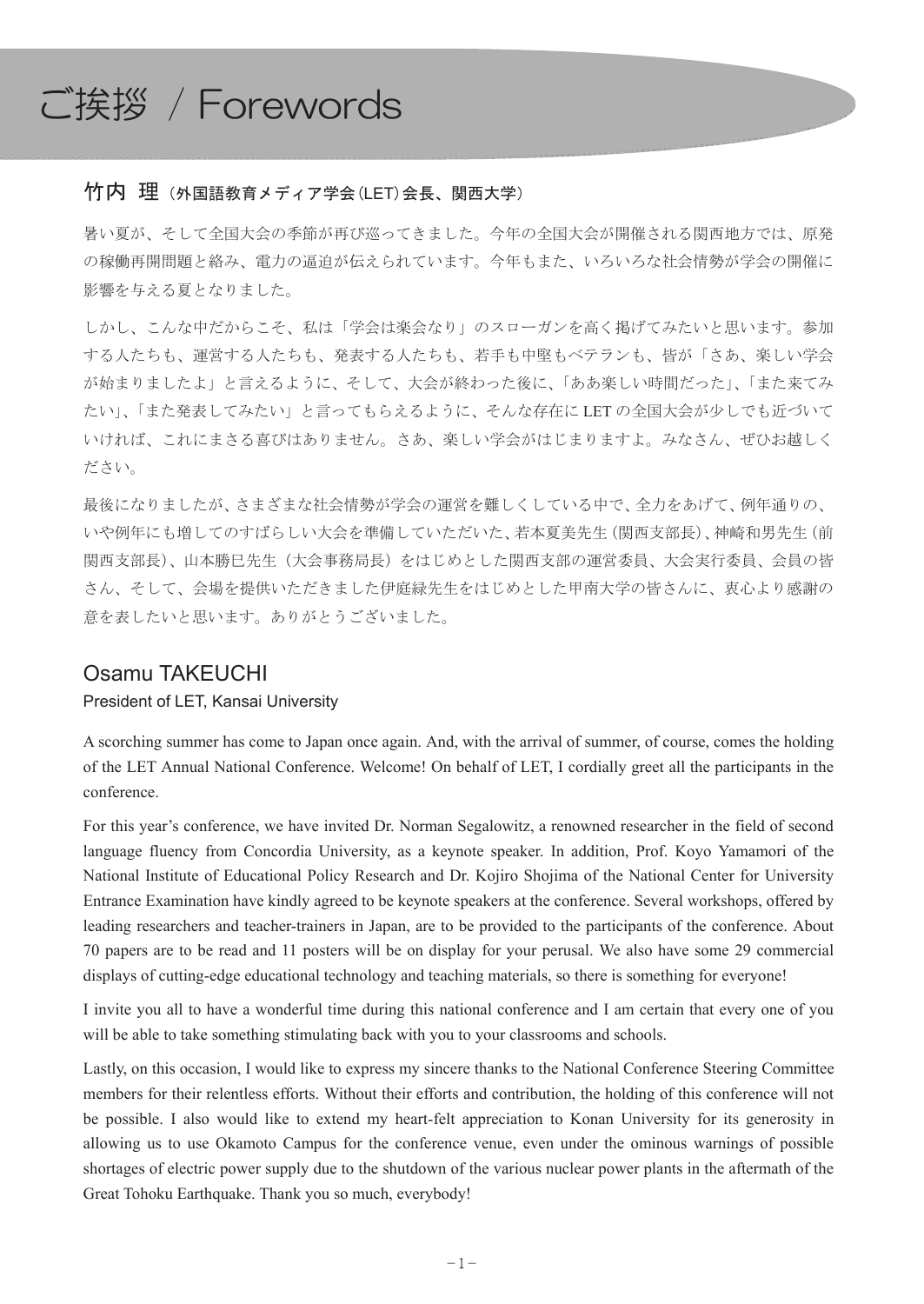#### 若本 夏美 (全国大会実行委員長、LET 関西支部長、同志社女子大学)

教員として研究者と人国語学習者に対峙する時、「学習はどのようになされているのか?どのようなイン ストラクションがより効果的なのか?」といった疑問や悩みや好奇心が尽きることはありません。外国語教 育メディア学会は常夏の頃、半世紀以上にわたり年に1回の全国大会を開催していますが、研究と授業の最 先端を持ち寄り、多くの疑問や研究を発展させるヒントを交流するのがその意義であろうと考えます。折し も、日本の英語教育は大きな転換点の最中にあります。小学校では昨年度から外国語活動が開始され、中学 校では本年度から新学習指導要領のもと学習語彙数や授業時間数が増加しています。高等学校では来年度か ら英語による授業がより一層推奨されます。

関西支部では、1年半の年月をかけ、前支部長の神崎先生のリーダーシップのもと、実行委員の革知を傾け、 全体構想とプログラムを練ってまいりました。52回目を迎える本年度の全国研究大会は「外国語教育におけ る学習・指導・評価の最前線」をテーマに設定いたしました。本大会の基軸となる基調講演にはコンコーデ ィア大学 (カナダ) の Norman Segalowitz 先生、国立教育政策研究所の山森光陽先生、大学入試センターの 荘島宏二郎先生をお迎えし、それぞれ学習、指導、評価の最先端の風景についてお話いただきます。また総 計135件にのぼるシンポジウム、研究発表、ワークショップ、展示・デモンストレーションが展開されます。 「学習者はどのように学んでいるのか?情報機器を活用する授業をどうデザインするか?指導に活かす評価 のありかたとは?」など参加者がそれぞれいだく疑問に対するヒントがいくつも見つかることでしょう。参 加者の皆さん同士、参加者のみなさんとこのプログラムの豊かな繋がりが築かれることを期待してやみませ ん。素晴らしい3日間にならんことを祈念しています。

#### Natsumi WAKAMOTO

#### Conference Chair, President of LET Kansai Chapter, Doshisha Women's College of Liberal Arts

"What's going on in learners' minds? What kinds of instruction will help my students the most?" We, as teachers and researchers, are always full of questions about the process of foreign language learning. LET, our academic association, has held a national conference once a year for over half a century. The significance of the conference lies in sharing "cutting edge" research and innovative foreign language lessons. Especially, in Japan, dramatic changes have been occurring in schools of all levels.

The LET Kansai chapter started discussions on the theme and programs of this conference one and half years ago under the leadership of former chapter president Prof. Kazuo Kanzaki, and the steering committee members have participated in earnest discussions to make this conference fruitful and enjoyable for all. We are proud of setting the conference theme as "Foreign Language Education at the Cutting Edge: Learning, Teaching and Testing," and of welcoming distinguished researchers as our keynote speakers from overseas and Japan: Dr. Norman Segalowitz of Concordia University in Canada, Prof. Koyo Yamamori of the National Institute for Educational Policy Research, and Dr. Kojiro Shojima of National Center for University Entrance Examination. It is our sincere hope that these three days will provide opportunities for participants to interact with each other and to find answers to their questions on foreign language teaching and research. Let's enjoy the conference!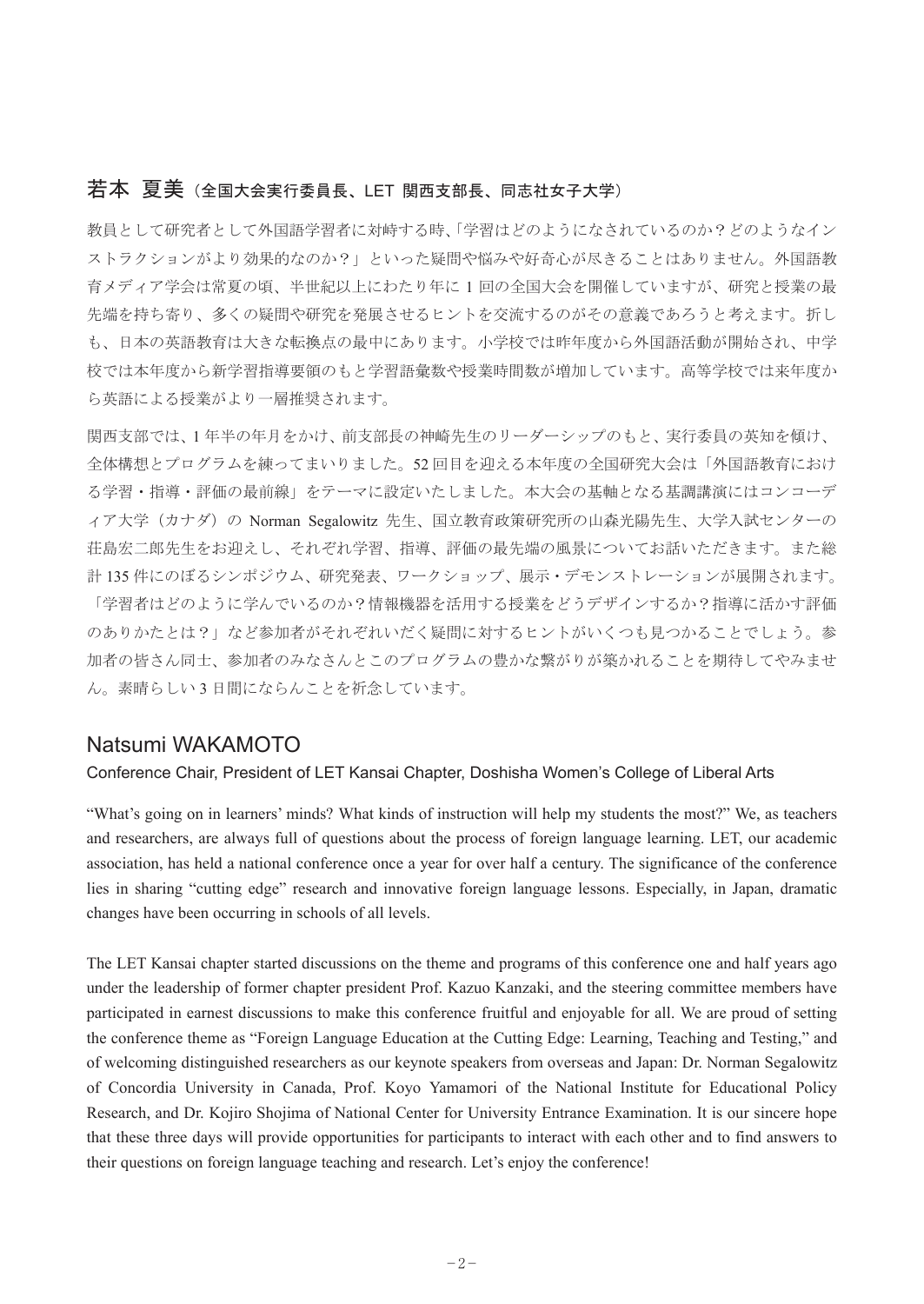# 全体スケジュール / Overall Schedule

## 8月7日 (火) Tuesday, August 7th

| $9:00 - 14:15$ |                                                                              | ワークショップ Workshops   |                 |  |  |  |
|----------------|------------------------------------------------------------------------------|---------------------|-----------------|--|--|--|
|                | 受付 (8:30-12:45: 13 号館ピロティ)<br>Registration (8:30-12:45: Piloti, Building 13) |                     |                 |  |  |  |
|                | 101 CALL 講義室                                                                 | 102 CALL 講義室        | 103 普通講義室       |  |  |  |
| $9:00 - 10:30$ |                                                                              | WS-3 Aaron Campbell | WS-6 平島 晶子      |  |  |  |
| 10:45-12:15    | WS-1 神谷 健一                                                                   | WS-4 前田 啓朗          | WS-7 シャンタール ヘンミ |  |  |  |
| 12:45-14:15    | WS-2 東 淳一                                                                    | WS-5 阪上 辰也          | WS-8 中嶋 洋一      |  |  |  |
|                |                                                                              |                     |                 |  |  |  |

| $10:00 -$ | 各種委員会 · 支部長連絡会議 Committee Meetings and Chapter Presidents' Meeting |
|-----------|--------------------------------------------------------------------|
|           | 331-336 (3号館3階)                                                    |
| $12:30-$  | 理事会 National Directors' Meeting                                    |
|           | 337(3 号館 3 階)                                                      |

## 8月8日 (水) Wednesday, August 8th

| $9:00-$                                         | 受付<br>Registration                              |         |         |          |              |                                   |     |              |       |        |
|-------------------------------------------------|-------------------------------------------------|---------|---------|----------|--------------|-----------------------------------|-----|--------------|-------|--------|
|                                                 | 3号館1階コンコース Concourse, 1st floor, Building 3     |         |         |          |              |                                   |     |              |       |        |
|                                                 | 開会行事<br><b>Opening Ceremony</b>                 |         |         |          |              |                                   |     |              |       |        |
| $9:40-10:00$                                    |                                                 |         |         |          | 142 (1号館4階)  |                                   |     |              |       |        |
|                                                 |                                                 |         |         |          |              |                                   |     |              |       |        |
| 10:00-11:30                                     |                                                 |         |         | 基調講演 1   |              | Keynote Speech 1                  |     |              |       |        |
|                                                 |                                                 |         |         |          |              | 142 (1号館 4 階) / Norman Segalowitz |     |              |       |        |
|                                                 |                                                 |         |         |          |              |                                   |     |              |       |        |
| 11:00-17:00                                     |                                                 |         |         | 賛助会員展示   |              | <b>Supporting Member Exhibits</b> |     |              |       |        |
|                                                 | 1号館3階ラウンジ Lounge, 3rd floor, Building 1         |         |         |          |              |                                   |     |              |       |        |
|                                                 |                                                 |         |         | 総会・学会賞表彰 |              | General Meeting · LET Awards      |     |              |       |        |
| 11:30-12:15                                     | 142 (1号館4階)                                     |         |         |          |              |                                   |     |              |       |        |
|                                                 |                                                 |         |         |          |              |                                   |     |              |       |        |
| 13:00-16:05                                     | 研究発表・実践報告・公募シンポジウム Oral Presentations・Symposium |         |         |          |              |                                   |     |              |       |        |
| 賛助会員デモンストレーション Supporting Member Demonstrations |                                                 |         |         |          |              |                                   |     |              |       |        |
|                                                 | 131                                             | 132     | 133     | 331      | 332          | 333                               | 334 | 335          | 336   | 337    |
| 13:00-13:30                                     | <b>OP-01</b>                                    |         | $OP-08$ | OP-13    | <b>OP-17</b> | OP-21                             |     | OP-26        | OP-30 | $D-01$ |
| 13:35-14:05                                     | OP-02                                           | $S-1$   | $OP-09$ | OP-14    | OP-18        | OP-22                             |     | OP-27        | OP-31 | $D-02$ |
| 14:10-14:40                                     | OP-03                                           |         | OP-10   | OP-15    | OP-19        | OP-23                             |     | <b>OP-28</b> | OP-32 | $D-03$ |
| 15:00-15:30                                     | $OP-04$                                         | OP-06   | OP-11   | OP-16    | OP-20        | <b>OP-24</b>                      |     | OP-29        | OP-33 | $D-04$ |
| 15:35-16:05                                     | $OP-05$                                         | $OP-07$ | OP-12   |          |              | <b>OP-25</b>                      |     |              |       | $D-05$ |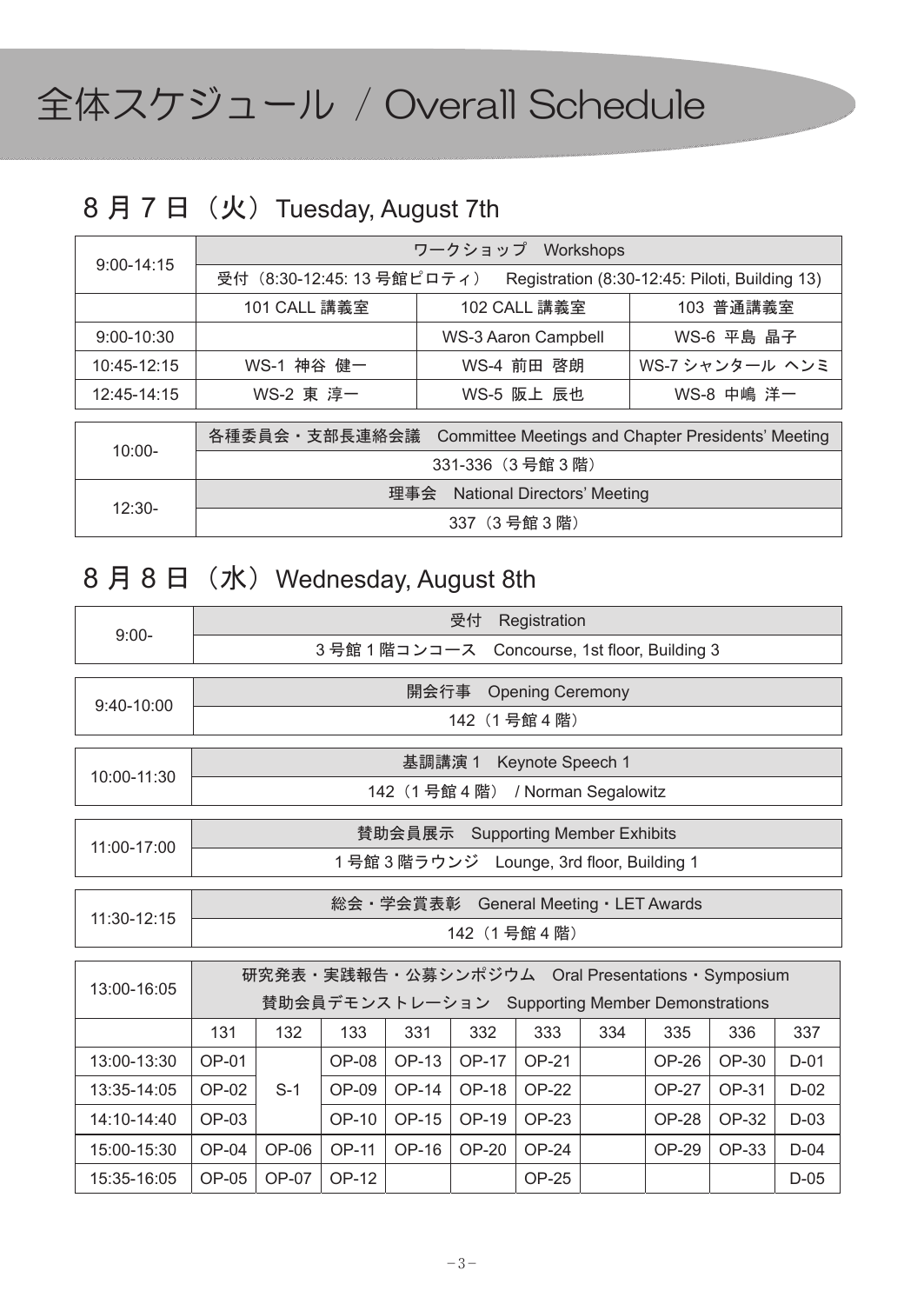| 13:30-15:30 | ポスター発表 Poster Presentations                  |
|-------------|----------------------------------------------|
|             | 1号館 3 階ラウンジ Lounge, 3rd floor, Building 1    |
|             | P-01 - P-05 (コアタイム / Core Time: 14:40-15:30) |
|             |                                              |
| 16:20-17:50 | 基調講演 2 Keynote Speech 2                      |
|             | 142(1号館4階) / 山森 光陽                           |
|             |                                              |
| 18:10-20:00 | 懇親会 Conference Reception                     |
|             | 5 号館 1 階ラウンジ Lounge, 1st floor, Building 5   |
|             |                                              |

## 8月9日 (木) Thursday, August 9th

| $9:00-$      |                                                                                                    |              |              |              |              |                                                 |       |     |                                                 | 受付<br>Registration |  |  |  |  |  |  |  |
|--------------|----------------------------------------------------------------------------------------------------|--------------|--------------|--------------|--------------|-------------------------------------------------|-------|-----|-------------------------------------------------|--------------------|--|--|--|--|--|--|--|
|              | 3号館1階コンコース Concourse, 1st floor, Building 3                                                        |              |              |              |              |                                                 |       |     |                                                 |                    |  |  |  |  |  |  |  |
| 9:30-12:00   | 研究発表·実践報告·公募シンポジウム Oral Presentations·Symposium<br>賛助会員デモンストレーション Supporting Member Demonstrations |              |              |              |              |                                                 |       |     |                                                 |                    |  |  |  |  |  |  |  |
|              | 131                                                                                                | 132          | 133          | 331          | 332          | 333                                             | 334   | 335 | 336                                             | 337                |  |  |  |  |  |  |  |
| $9:30-10:00$ | OP-34                                                                                              |              | <b>OP-40</b> | <b>OP-41</b> | OP-45        |                                                 | OP-49 |     | OP-53                                           | $D-07$             |  |  |  |  |  |  |  |
| 10:05-10:35  | OP-35                                                                                              | OP-37        |              | <b>OP-42</b> | OP-46        |                                                 | OP-50 |     | OP-54                                           | $D-08$             |  |  |  |  |  |  |  |
| 10:55-11:25  | OP-36                                                                                              | OP-38        | $S-2$        | <b>OP-43</b> |              | <b>OP-47</b>                                    | OP-51 |     | OP-55                                           | $D-09$             |  |  |  |  |  |  |  |
| 11:30-12:00  | D-06                                                                                               | OP-39        |              | <b>OP-44</b> |              | <b>OP-48</b>                                    | OP-52 |     |                                                 | $D-10$             |  |  |  |  |  |  |  |
|              |                                                                                                    |              |              |              |              | ポスター発表 Poster Presentations                     |       |     |                                                 |                    |  |  |  |  |  |  |  |
| 9:30-11:30   |                                                                                                    |              |              |              |              | 1 号館 3 階ラウンジ Lounge, 3rd floor, Building 1      |       |     |                                                 |                    |  |  |  |  |  |  |  |
|              | P-06 - P-11 (コアタイム / Core Time: 10:40-11:30)                                                       |              |              |              |              |                                                 |       |     |                                                 |                    |  |  |  |  |  |  |  |
|              |                                                                                                    |              |              |              |              |                                                 |       |     |                                                 |                    |  |  |  |  |  |  |  |
|              |                                                                                                    |              |              |              |              | 賛助会員展示 Supporting Member Exhibits               |       |     |                                                 |                    |  |  |  |  |  |  |  |
| 11:00-15:00  |                                                                                                    |              |              |              |              | 1号館3階ラウンジ Lounge, 3rd floor, Building 1         |       |     |                                                 |                    |  |  |  |  |  |  |  |
| 13:00-14:40  |                                                                                                    |              |              |              |              | 賛助会員デモンストレーション Supporting Member Demonstrations |       |     | 研究発表·実践報告·公募シンポジウム Oral Presentations·Symposium |                    |  |  |  |  |  |  |  |
|              | 131                                                                                                | 132          | 133          | 331          | 332          | 333                                             | 334   | 335 | 336                                             | 337                |  |  |  |  |  |  |  |
| 13:00-13:30  |                                                                                                    | OP-56        | OP-59        | OP-62        | OP-64        | OP-66                                           |       |     | <b>OP-68</b>                                    | $D-12$             |  |  |  |  |  |  |  |
| 13:35-14:05  | $S-3$                                                                                              | OP-57        | OP-60        | OP-63        | <b>OP-65</b> | OP-67                                           |       |     | OP-69                                           | $D-13$             |  |  |  |  |  |  |  |
| 14:10-14:40  |                                                                                                    | <b>OP-58</b> | OP-61        |              |              | $D-11$                                          |       |     | <b>OP-70</b>                                    | $D-14$             |  |  |  |  |  |  |  |
| 15:00-16:30  |                                                                                                    |              |              |              |              | 基調講演 3 Keynote Speech 3<br>142 (1号館4階) / 荘島 宏二郎 |       |     |                                                 |                    |  |  |  |  |  |  |  |
| 16:35-16:50  |                                                                                                    |              |              |              |              | 閉会行事 Closing Ceremony                           |       |     |                                                 |                    |  |  |  |  |  |  |  |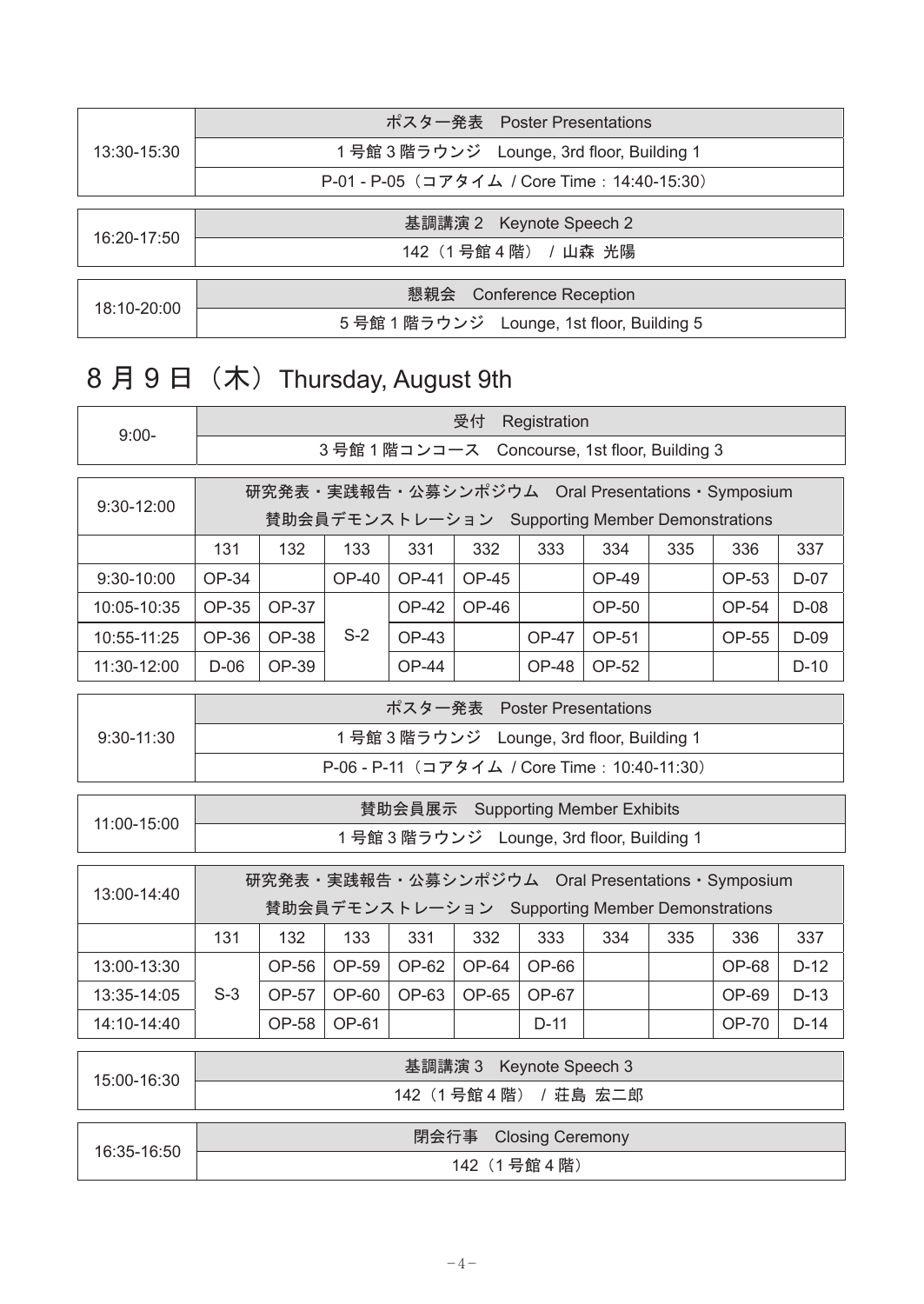# $8$ 月7日(火) / Tuesday, August  $7$ th

#### 9:00Ǧ14:15

ワークショップ

Workshops

| 申认方法         | ワークショップに参加を希望される方は、全国大会のウェブサイト                                                                   |
|--------------|--------------------------------------------------------------------------------------------------|
|              | (http://www.let-kansai.org/2012/) よりお申し込みください。但し、定員になり次第締                                        |
|              | め切らせていただきますので、お早めにお申し込みください。当日は、申込確認メー                                                           |
|              | ルに記載されている受付 ID をご持参ください。                                                                         |
| 受講料          | $LET  会員 :無料$                                                                                    |
|              | 非会員 : 1 講座につき 1,000 円 (当日、受付 (13 号館ピロティ) にてお支払いください)                                             |
|              |                                                                                                  |
| Registration | To sign up for a workshop, please visit the conference website (http://www.let-kansai.org/2012/) |
|              | and send the necessary information. Application for attendance will be accepted on a             |
|              | first-come, first-served basis. In the confirmation e-mail, you will receive a digit ID number.  |
|              |                                                                                                  |
|              | <u>You will need to show this ID number at the reception desk.</u>                               |
| Fee          | LET members: Free                                                                                |
|              | Non-members: 1,000 yen per workshop                                                              |

10:00Ǧ

### 各種委員会 · 支部長連絡会議

Committee Meetings and Chapter Presidents' Meeting

12:30-

### 理事会

National Directors' Meeting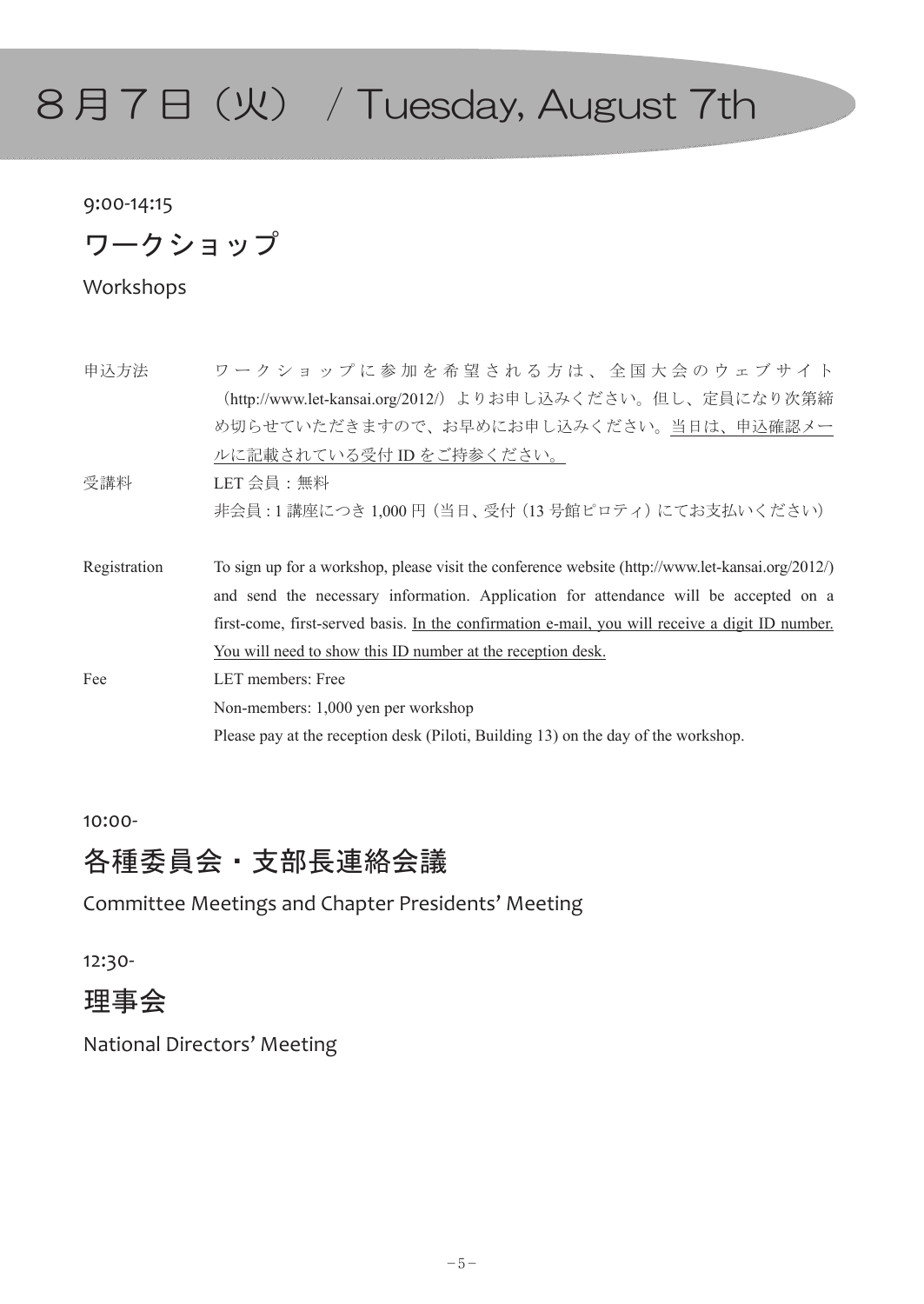### ワークショッププログラム/Workshops Program

 $(1)9:00-10:30$   $(2)10:45-12:15$   $(3)12:45-14:15$ 

13 号館 101 CALL 講義室 (CALL Room 101, Building 13)

#### ② WS-1 データベースを活用した『教材データの再利用』『教材提示の円滑化』『授業の活 性化』

Language Instruction Using Database Software

神谷健一 (大阪工業大学) Kenichi KAMIYA (Osaka Institute of Technology)

3 WS-2 Ustream で教育活動や研究活動をライブ配信しよう Live Broadcasting of Educational and Academic Events Using Ustream

東淳一 (順天堂大学) Junichi AZUMA (Juntendo University)

### 13 号館 102 CALL 講義室 (CALL Room 102, Building 13)

WS-3 Using Moodle Reader to Support Extensive Reading Aaron Campbell (京都外国語大学) Aaron CAMPBELL (Kyoto University of Foreign Studies)

② WS-4 外国語教育の成果に関するデータの分析·解釈·表現

Data Analysis for Foreign Language Teaching

前田 啓朗 (広島大学) Hiroaki MAEDA (Hiroshima University)

3 WS-5Rによる教育·言語データ処理のススメ

Using R to Analyze Data in Language Teaching Research

阪上 辰也 (広島大学) Tatsuya SAKAUE (Hiroshima University)

13 号館 103 普通講義室 (Lecture Room 103, Building 13)

#### ① WS-6 同時通訳テクニック授業活用法

Simultaneous Interpreters in Your Classroom

平島 晶子 (株式会社 PAN) Akiko HIRASHIMA (PAN Inc.)

② WS-7 視覚教材を活かした小学校外国語活動の進め方

Communicative Activities Based on Hi, Friends

シャンタール ヘンミ (上智大学) Chantal HEMMI (Sophia University)

#### 3 WS-8 図や映像とリンクさせた指導のあり方

Providing Learners with Clear Messages through Pictures

中嶋洋一 (関西外国語大学) Yoichi NAKASHIMA (Kansai Gaidai University)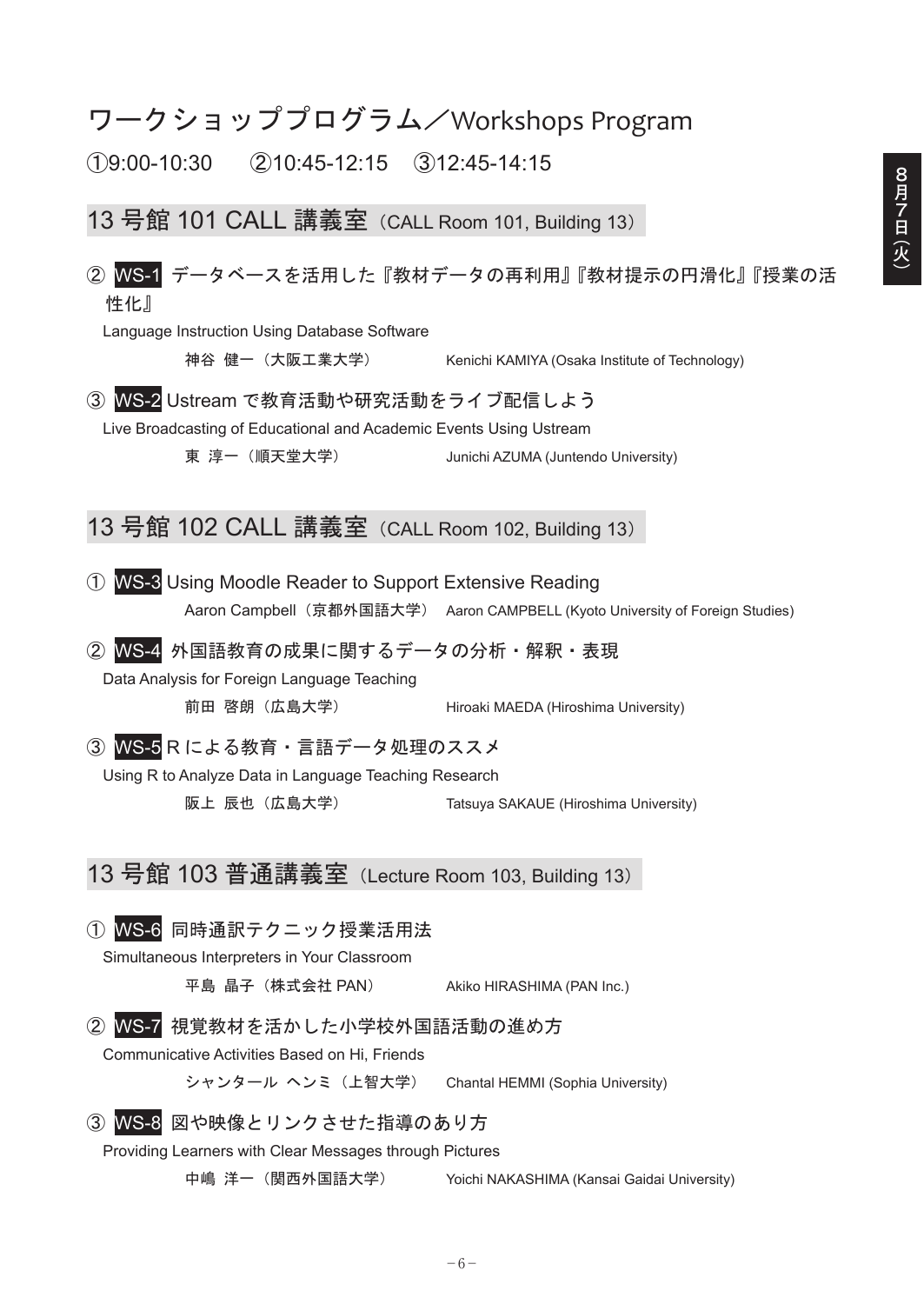# 8月8日 (水) / Wednesday, August 8th

9:00Ǧ

## 受付 (3号館1階)

Registration (1st Floor, Building 3)

9:40Ǧ10:00

## 開会行事 (142 教室)

Opening Ceremony (Room 142)

- 司会 山本 勝巳(流通科学大学)
- 挨拶 杉村 芳美(甲南大学学長)
	- 竹内 理(LET 会長、関西大学)

若本 夏美(大会実行委員長、LET 関西支部長、同志社女子大学)

- Coordinator Katsumi YAMAMOTO (University of Marketing and Distribution Sciences)
- Greetings Yoshimi SUGIMURA (President of Konan University) Osamu TAKEUCHI (President of LET, Kansai University) Natsumi WAKAMOTO (Conference Chair, President of LET Kansai Chapter, Doshisha Women's University)

10:00-11:30

基調講演 1 (142 教室)

Keynote Speech 1 (Room 142)

司会 氏木 道人(関西学院大学)

Coordinator Osato SHIKI (Kwansei Gakuin University)

## Second Language Fluency: Challenges for Researchers and Educators

Norman SEGALOWITZ (Concordia University)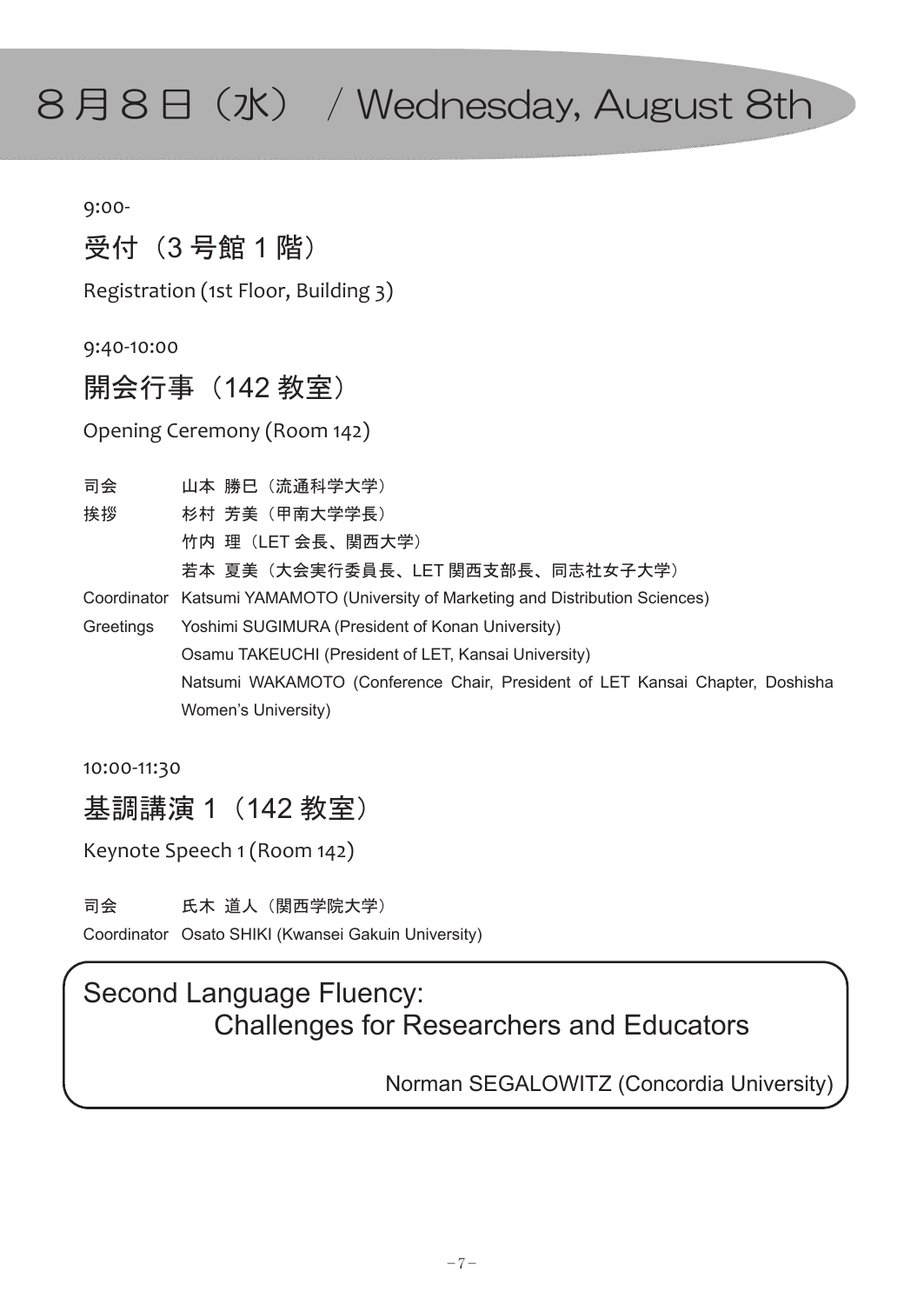## 賛助会員展示 (1号館3階ラウンジ)

Supporting Member Exhibits (Lounge, 3rd floor, Building 1)

出展賛助会員一覧については p. 38 をご覧ください。

11:30Ǧ12:15

総会·学会賞表彰 (142 教室)

General Meeting and LET Awards (Room 142)

<u>総会 / General Meeting</u>

司会 小山 敏子(LET 事務局長、大阪大谷大学)

挨拶 竹内 理(LET 会長、関西大学)

Coordinator Toshiko KOYAMA (Secretary of LET, Osaka Ohtani University)

Greetings Osamu TAKEUCHI (President of LET, Kansai University)

学会賞表彰 / LET Awards

審査報告 久保田 章(LET 学会賞選考委員長、筑波大学)

学会賞授与 竹内 理(LET 会長、関西大学)

Announcement Akira KUBOTA (LET Awards Committee Chair, University of Tsukuba)

Presenter Osamu TAKEUCHI (President of LET, Kansai University)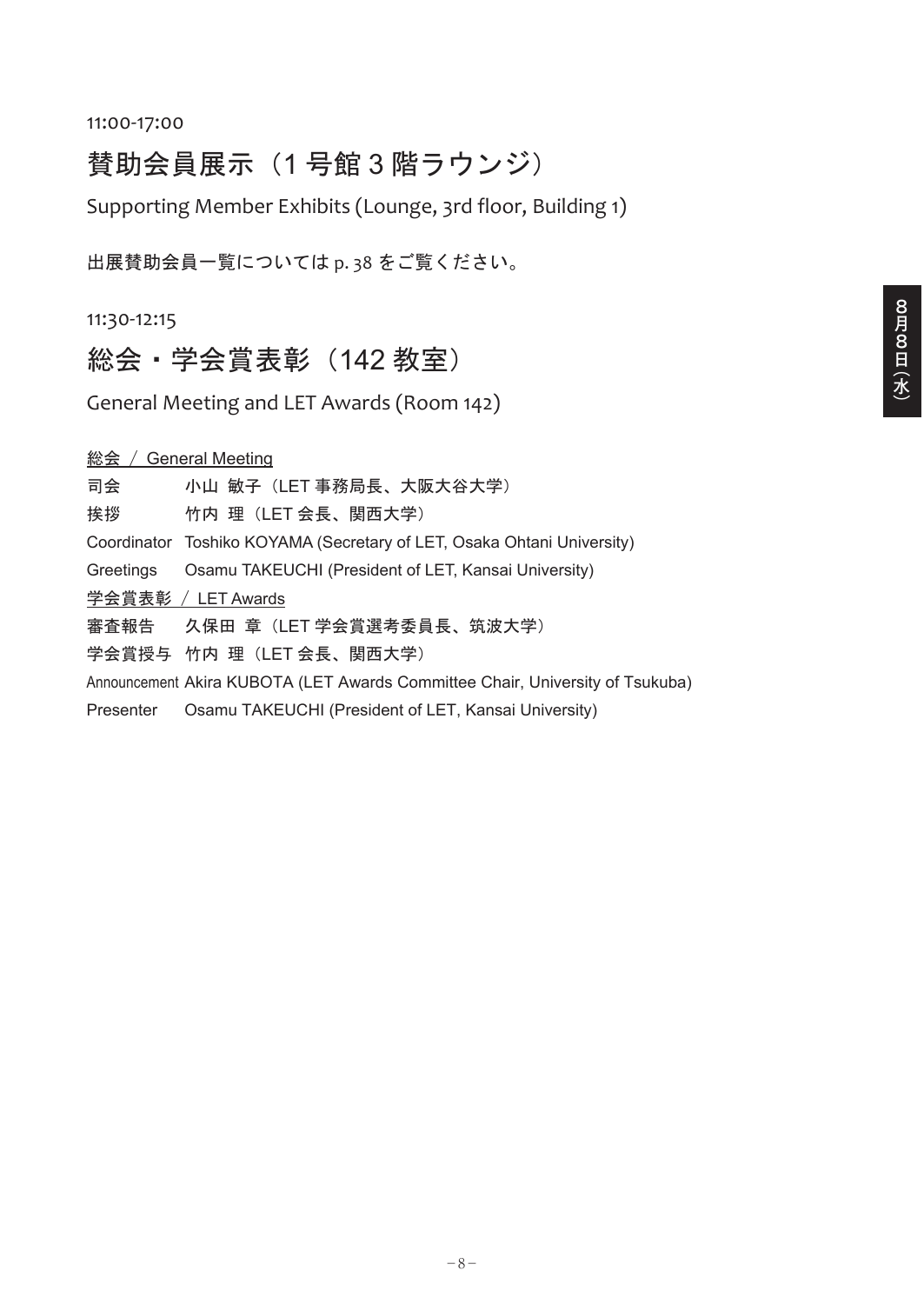## 第2日:8月8日 午後 Day 2: August 8th Afternoon 賛助会員デモンストレーション Supporting Member Demonstrations 㽲13:00-13:30 㽳13:35-14:05 㽴14:10-14:40 㽵15:00-15:30 㽶15:35-16:05

### 337 教室 (Room 337)

① D-01 国際教育交換協議会 (CIEE) 日本代表部 甲南大学英語集中コースにおける Criterion(自動採点・分析ソフト)の効果的な活用方法 Effectively Using TOEFL Criterion at an English Intensive Course 津田 信男 (甲南大学) Nobuo TSUDA (Konan University)

#### ② D-02 教育測定研究所

自主的に学習できる次世代の英語ライティング学習システム CASEC–WT (Writing Tutor) CASEC-WT: An Online Tutoring System for English Essay Composition

> ヴィレニウス ミッコ Mikko VILENIUS 小林 夏子 しゅうしゃ Natsuko KOBAYASHI

#### 3 D-03 株式会社マクミラン ランゲージハウス

Blended Learning made easy with Digital e-Books

デジタル e-Books でブレンデッドラーニングを!

ダーレン ハイディ Darren HALLIDAY

#### (4) D-04 電子システム株式会社

Mac-CALL と iPad での授業支援

Class support by Mac-CALL and iPad 加藤 大悟

Daigo KATO

#### 5 D-05 センゲージ ラーニング株式会社

Extending your reach with Moodle materials

Moodle を使用した効果的な授業構成ーWorld Link を利用してー

トーマス ゲッツ Thomas H. GOETZ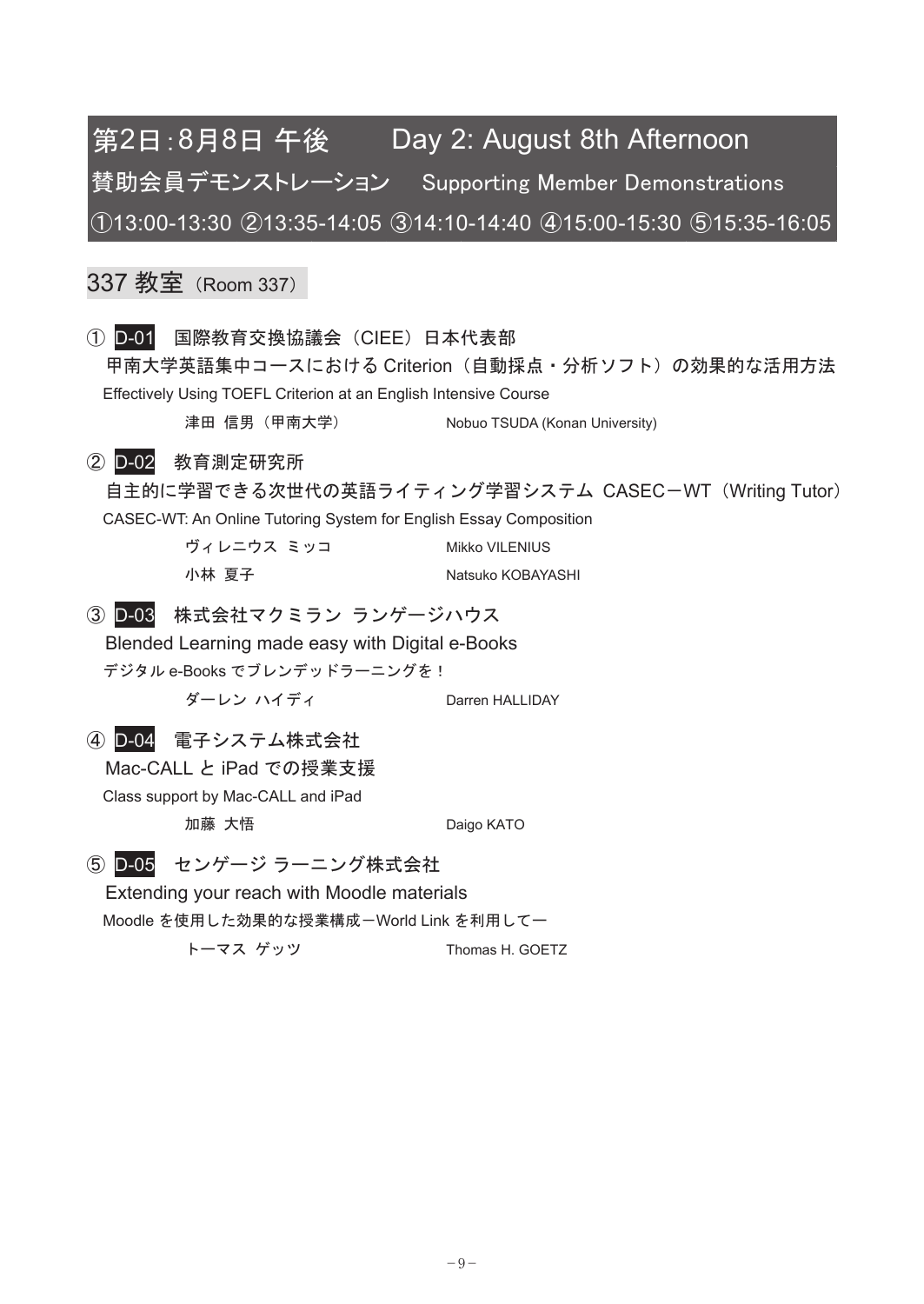## 第2日:8月8日 午後 Day 2: August 8th Afternoon 研究発表·実践報告·公募シンポジウム Oral Presentations·Symposium 㽲13:00-13:30 㽳13:35-14:05 㽴14:10-14:40 㽵15:00-15:30 㽶15:35-16:05

131 教室 (Room 131 : 教授法/Teaching Methodology)

司会: 氏木 道人 (関西学院大学) · 中西 正樹 (摂南大学) Chair: Osato SHIKI (Kwansei Gakuin University) · Masaki NAKANISHI (Setsunan University)

#### ① OP-01 「動詞変化形提示ツール」の言語横断的実証研究

An Empirical Study on Using the Inflection Presenter

|  | 田原 憲和 (立命館大学)      | Norikazu TAHARA (Ritsumeikan University)       |
|--|--------------------|------------------------------------------------|
|  | 柿原 武史 (南山大学)       | Takeshi KAKIHARA (Nanzan University)           |
|  | 池谷 尚美 (首都大学東京 (非)) | Naomi IKEYA (Tokyo Metropolitan University)    |
|  | 神谷 健一(大阪工業大学)      | Kenichi KAMIYA (Osaka Institute of Technology) |

#### ② OP-02 IME の音声認識機能を利用した中国語発音指導の課題と展望

Challenges and Perspectives of Chinese pronunciation guidance using the speech recognition feature of IME

中西 正樹 (摂南大学) Masaki NAKANISHI (Setsunan University)

3 OP-03 Web ベースでの話す練習: 大阪大学による法情報の発信(英語, 中国語, ポルト ガル語、ロシア語)

Web-based speaking training: Dissemination of Legal Information by Osaka University (English, Chinese, Portuguese, Russian)

加藤 純子 (大阪大学 (非)) Junko KATO (Osaka University)

#### ④ OP-04 語彙性判断課題を利用した語彙テスト(CELP-Lex)の開発

Introducing a newly developed vocabulary test (CELP-Lex): exploring the measurement of lexical access speed

|  | 氏木 道人(関西学院大学)  | Osato SHIKI (Kwansei Gakuin University)   |
|--|----------------|-------------------------------------------|
|  | 長谷 尚弥(関西学院大学)  | Naoya HASE (Kwansei Gakuin University)    |
|  | 門田 修平 (関西学院大学) | Shuhei KADOTA (Kwansei Gakuin University) |

#### 5 OP-05 Vocabulary Levels Dictation Test の信頼性の再分析

Reanalysis of the Reliability of the Vocabulary Levels Dictation Test

| 今井 由美子(同志社女子大学) | Yumiko IMAI (Doshisha Women's College of Liberal Arts)  |
|-----------------|---------------------------------------------------------|
| 三根 浩(同志社女子大学)   | Hiroshi MINE (Doshisha Women's College of Liberal Arts) |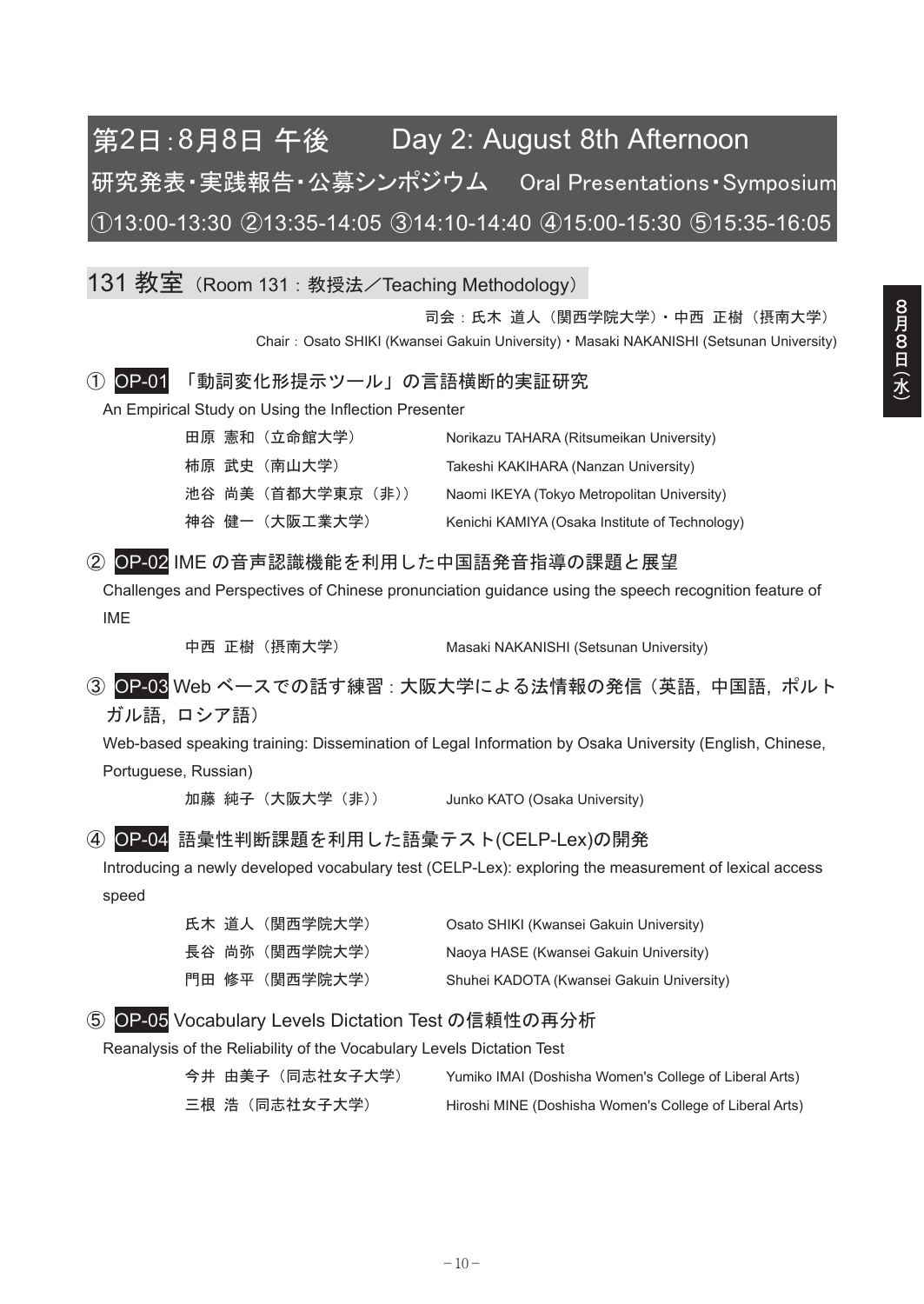#### 132 教室 (Room 132 : テクノロジー/Technology)

#### 公募シンポジウム1/Symposium 1: 13:00-14:40

S-1 映像データベース教育利用の現状と未来––開かれた検索サイトを目指して

Educational Uses of Video Database System: Present Roles and Future Prospects

|  | 山口 高領 (早稲田大学)  | Takane YAMAGUCHI (Waseda University)                         |
|--|----------------|--------------------------------------------------------------|
|  | 神田 明延 (首都大学東京) | Akinobu KANDA (Tokyo Metropolitan University)                |
|  |                | 田淵 龍二(ミント音声教育研究所) Ryuji TABUCHI (Mint Sound Education Group) |
|  | 湯舟 英一(東洋大学)    | Eiichi YUBUNE (Toyo University)                              |

司会:荒金 房子 (植草学園大学)

Chair㧦Fusako ARAKANE (Uekusa Gakuen University)

#### (4) OP-06 ソーシャルメディアを活用した英語学習者の自己調整学習環境の構築

Establishing an active learning environment via social media to support Japanese EFL students' self-regulated study

関口 幸代 (文教大学) Sachiyo SEKIGUCHI (Bunkyo University)

#### 5 OP-07 モバイルデバイスでスピーキング活動を記録及び自己·相互評価を可能にする LMS モジュールの開発とその活用

Audio/Video Recording Modules for Self- and Peer-evaluation of Speaking Skills in Moodle Environment 熊井信弘 (学習院大学) Nobuhiro KUMAI (Gakushuin University)

#### 133 教室 (Room 133 : CALL · e-Learning / CALL · e-Learning)

司会:淡路 佳昌(東京学芸大学附属世田谷中学校)・森田 彰(早稲田大学) Chair: Yoshimasa AWAJI (Tokyo Gakugei University Setagaya Junior High School) · Akira MORITA (Waseda University)

#### ① OP-08 CALL 学習者に影響を及ぼす要因の特定に向けて: CALL 学習者のコンピュータ スキル及び英語力に関する質問紙開発

English learners' barriers to the use of CALL: Constructing a questionnaire for assessing computer skills and English proficiency of learners in a CALL classroom

岩田 聖子 (追手門学院大学 (非)) Shoko IWATA (Otemon Gakuin University)

原田章 (追手門学院大学) Akira HARADA (Otemon Gakuin University)

#### ② OP-09 CALL 授業内外での英語専攻学習者の学習傾向:主として TOEIC 形式の Part 7 と Part 5 を比較して

How do English major students learn Part 5 of TOEIC in and out of the CALL class?

| 南 紀子 (創価女子短期大学) | Noriko MINAMI (Soka Women's College)       |
|-----------------|--------------------------------------------|
| 下島 義容(拓殖大学(非))  | Yoshikata SHIMOJIMA (Takushoku University) |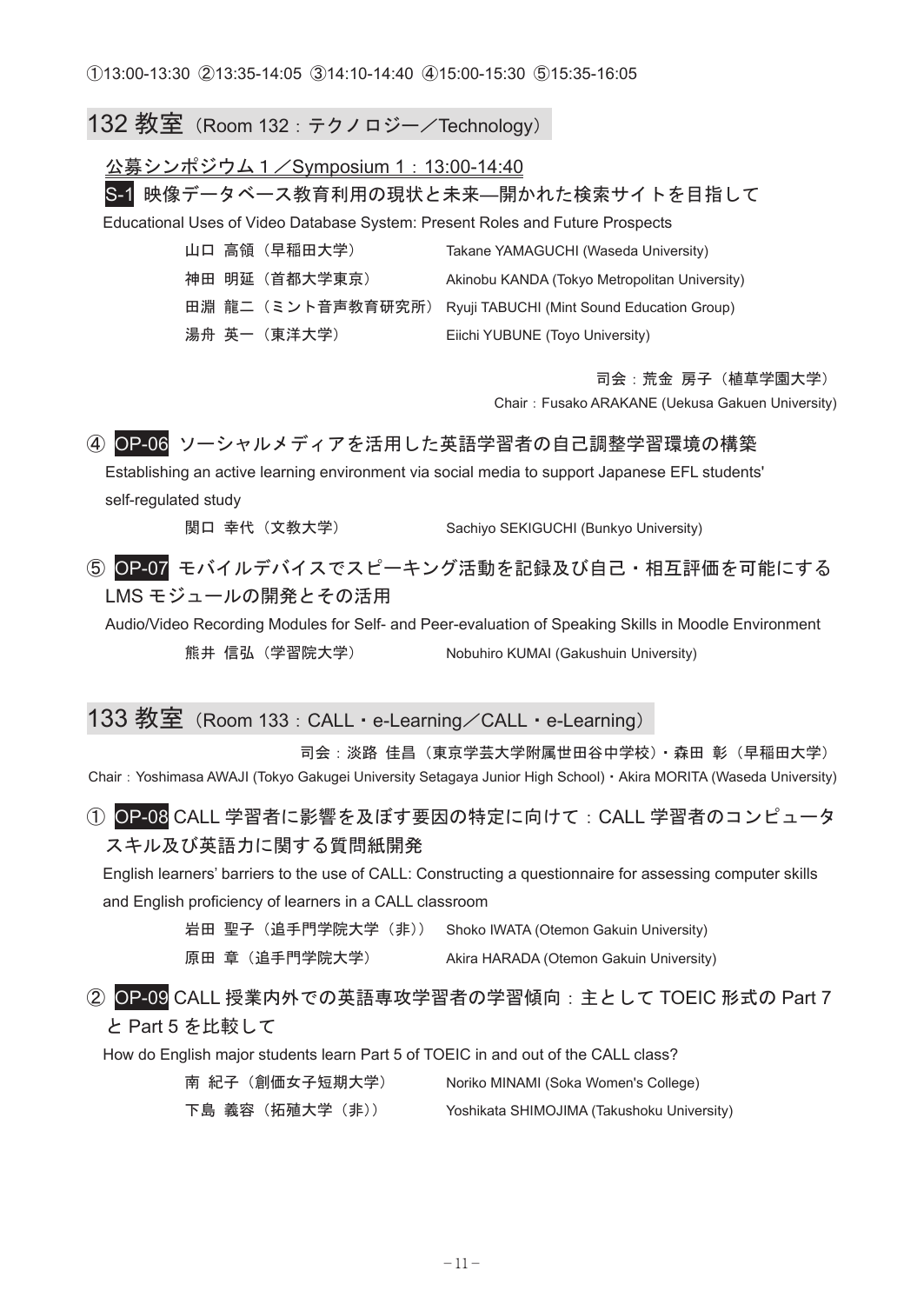#### 3 OP-10 オーセンティックな素材を使用したコースウェアによる大学英語教育の可能性 の探究–コースウェアの構成語彙の分析から見えてきたこと–

Inquiry into the potential of university English language education through courseware using authentic materials: Results of courseware vocabulary analysis

竹蓋 順子(大阪大学) Junko TAKEFUTA (Osaka University)

4 OP-11 聴覚障がい者の英語プロソディ学習における体感音響振動の活用–英語の発話 改善の取り組み––

The Application of Somatic Vibrations to English Prosodic Acquisition by the Auditory-Impaired Learners the Improvement of Oral Output

> 鈴木 董 インコン インタン Kaoru SUZUKI (名古屋学芸大学短期大学部) (Nagoya University of Arts and Sciences Junior College)

#### (5) OP-12 TOEIC 演習で音声変化を習得できる Web 教材の学習効果

Effects of TOEIC Web Material for English Phonetic Changes

| 湯舟 英一(東洋大学) | Eiichi YUBUNE (Toyo University)  |
|-------------|----------------------------------|
| 峯 慎一(明治大学)  | Shinichi MINE (Meiji University) |

## 331 教室 (Room 331: リスニング・スピーキング/Listening・Speaking)

司会: 杉森 直樹 (立命館大学) • 高橋 美由紀 (愛知教育大学)

Chair: Naoki SUGIMORI (Ritsumeikan University) · Miyuki TAKAHASHI (Aichi University of Education)

#### ① OP-13 絵描写発話における繰り返しの効果:日本人英語学習者に対する実証研究

The effect of repetition on oral picture description: An empirical study for Japanese EFL learners

| 生馬 裕子 (大阪教育大学) | Yuko IKUMA (Osaka Kyoiku University)      |
|----------------|-------------------------------------------|
| 門田 修平 (関西学院大学) | Shuhei KADOTA (Kwansei Gakuin University) |
| 平井 愛(京都精華大学)   | Ai HIRAI (Kyoto Seika University)         |
| 森下 美和 (神戸学院大学) | Miwa MORISHITA (Kobe Gakuin University)   |
| 籔内 智(京都精華大学)   | Satoshi YABUUCHI (Kyoto Seika University) |
|                |                                           |

#### 2 OP-14 スクリプトの有無によるリスニングテキストの比較分析

A Comparative Analysis of Text Characteristics of Scripted and Unscripted Listening Materials

| 茅野 潤一郎(新潟県立大学) | Junichiro CHINO (University of Niigata Prefecture)                           |
|----------------|------------------------------------------------------------------------------|
| 峯島 道夫(新潟工科大学)  | Michio MINESHIMA (Niigata Institute of Technology)                           |
|                | 大湊 佳宏(長岡工業高等専門学校) Yoshihiro OMINATO (Nagaoka National College of Technology) |

#### 3 OP-15 L2 英語の母音挿入率と歌唱が及ぼす発音向上への効果

Acoustic analyses of the effect of singing on improving pronunciation

中田 ひとみ (獨協大学 (非)) Hitomi NAKATA (Dokkyo University)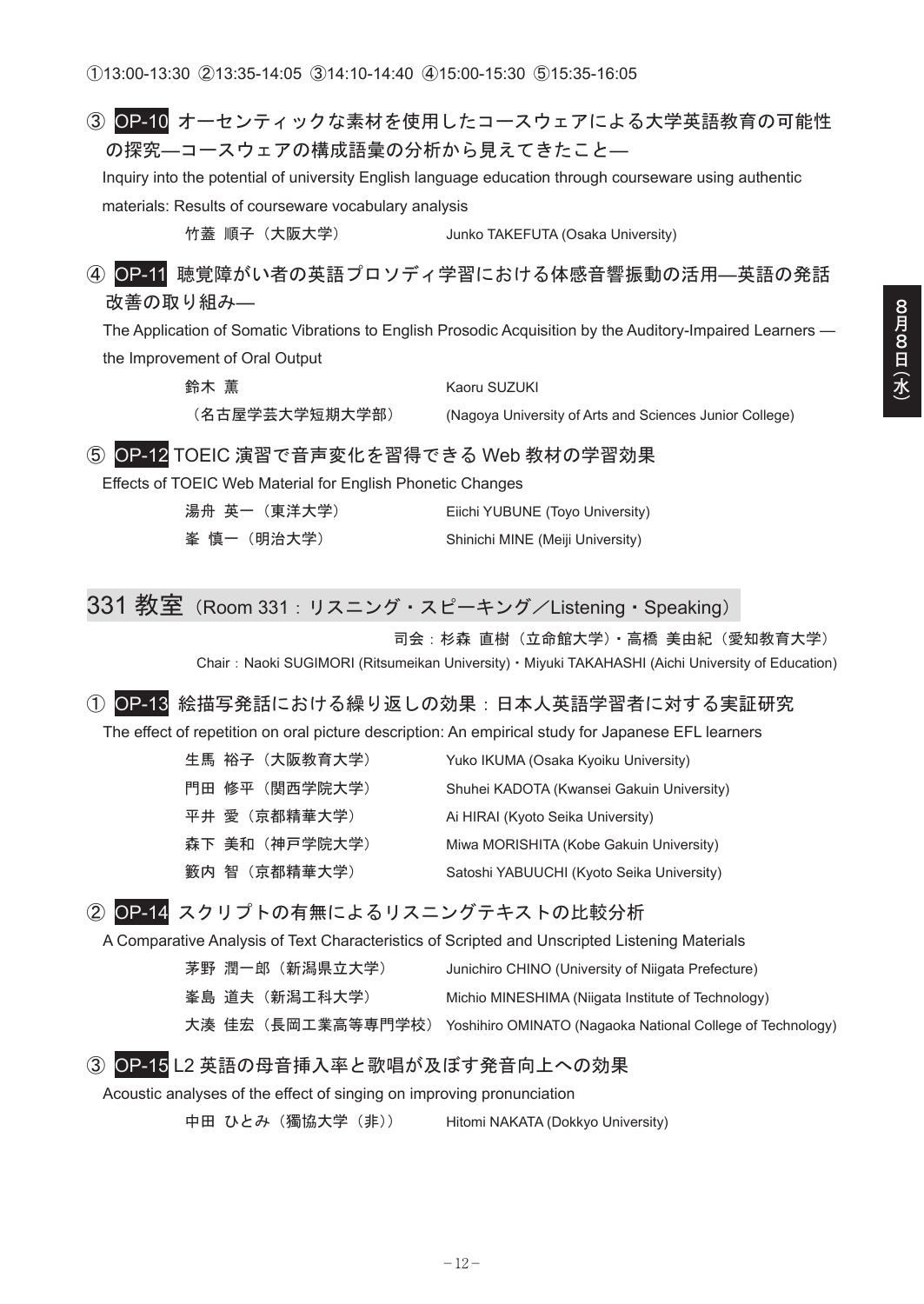#### 4 OP-16 統語処理のトレーニングが日本人初級英語学習者のスピーキングに及ぼす影 響: CALL 教室を活用した授業実践に基づく考察

How syntactic processing training facilitates the oral production of elementary level Japanese EFL learners: A study based on classroom research using CALL

|  | 森下 美和 (神戸学院大学) | Miwa MORISHITA (Kobe Gakuin University)  |
|--|----------------|------------------------------------------|
|  | 山本 誠子 (神戸学院大学) | Tomoko YAMAMOTO (Kobe Gakuin University) |

## 332 教室 (Room 332: リーディング・ライティング/Reading・Writing)

司会:岡崎 弘信(秋田県立大学)・二宮 正男(新宿区立落合中学校)

Chair: Hironobu OKAZAKI (Akita Prefectural University) · Masao NINOMIYA (Ochiai Junior High School)

① OP-17 シャドーイングに必要な下位能力の研究:単語認識能力とシャドーイングの関係 A Study on the Relationship between Shadowing Performances and Lexical Processing Skills of Japanese

EFL Learners

| 山内 豊 (東京国際大学)    | Yutaka YAMAUCHI (Tokyo International University)        |
|------------------|---------------------------------------------------------|
| 峯松 信明 (東京大学)     | Nobuaki MINEMATSU (The University of Tokyo)             |
| 加藤 集平 (東京大学大学院生) | Shuhei KATO (Graduate Student, The University of Tokyo) |
| 川村 明美 (東京国際大学)   | Akemi KAWAMURA (Tokyo International University)         |
| 西川 惠 (東海大学)      | Megumi NISHIKAWA (Tokai University)                     |

#### 2 OP-18 繰り返し黙読で増す速度及び内容理解と語彙レベルの関係

Relations Between Reading Rate/Comprehension Enhanced by Silent Repeated Reading and Learner's Vocabulary Level

池山 和子 (恵泉女学園大学 (非)) Kazuko IKEYAMA (Keisen University)

3 OP-19 視線計測装置を用いた暗示的文法知識の習得困難性の測定––処理の「即時性」 に着目して–

Measuring Learning Difficulty of Implicit Grammatical Knowledge Using Eye-tracking: with focus on real-time processing

| 坂東 貴夫(名古屋大学大学院)  | Takao BANDO (Nagoya University)       |
|------------------|---------------------------------------|
| 梁 志鋭(名古屋大学大学院)   | Chi Yui LEUNG (Nagoya University)     |
| 草薙 邦広 (名古屋大学大学院) | Kunihiro KUSANAGI (Nagova University) |
| 福田 純也(名古屋大学大学院)  | Junya FUKUTA (Nagoya University)      |
| 杉浦 正利(名古屋大学)     | Masatoshi SUGIURA (Nagoya University) |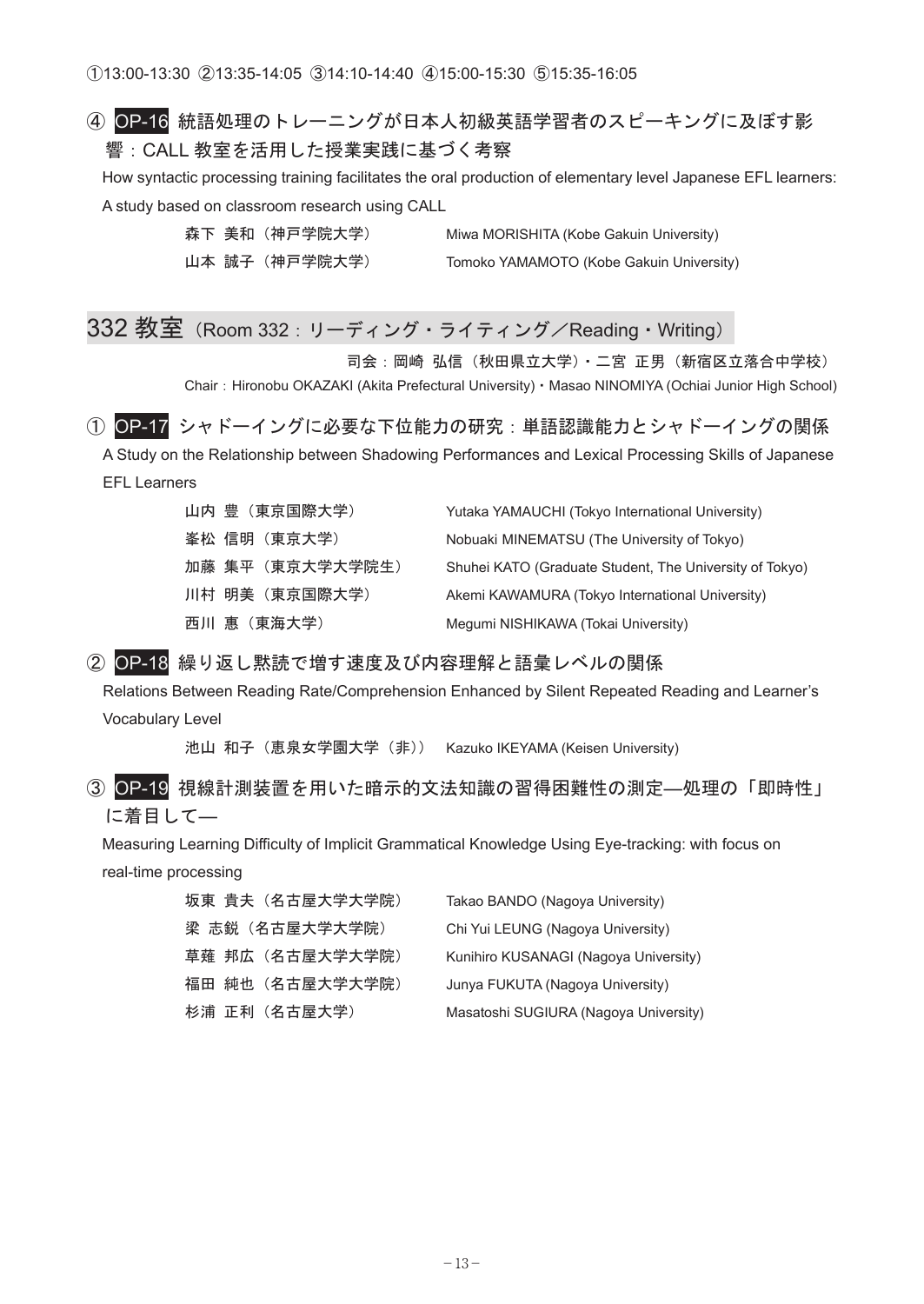#### ④ OP-20 チャンク単位の音読訓練が読解効率に与える影響

The effect of read-aloud training by chunk on reading efficiency

|  | 神田 明延 (首都大学東京)    | Akinobu KANDA (Tokyo Metropolitan University) |
|--|-------------------|-----------------------------------------------|
|  | 湯舟 英一 (東洋大学)      | Eiichi YUBUNE (Toyo University)               |
|  | 田淵 龍二(ミント音声教育研究所) | Ryuji TABUCHI (Mint Sound Education Group)    |
|  | 山口 高領 (早稲田大学)     | Takane YAMAGUCHI (Waseda University)          |
|  | 池山 和子(恵泉女学園大学(非)) | Kazuko IKEYAMA (Keisen University)            |
|  | 鈴木 政浩 (西武文理大学)    | Masahiro SUZUKI (Bunri University)            |

#### 333 教室 (Room 333: 学習者要因/Learner Variables)

司会:大津敦史 (福岡大学) · 古村 由美子 (九州大学) Chair: Atsushi OTSU (Fukuoka University) · Yumiko FURUMURA (Kyushu University)

① OP-21 L2 理想自己, 国際的志向性, 内発的動機づけ, コミュニケーションへの積極性 に関する大学英語学習者を対象とした実証研究

Intrinsic Motivation, International Posture, Willingness to Communicate and the L2 Self among Japanese University Learners of English

西田 理恵子 (大阪大学) Rieko NISHIDA (Osaka University)

2 OP-22 留学プログラム前·後における動機づけモデルの比較検討––多母集団パス解析 をもちいて

Comparing the factor structures of the L2 Motivational Self System before and after "studying abroad" program: A multi-population path analysis

| 植木 美千子 (関西大学大学院生) | Michiko UEKI (Graduate Student, Kansai University) |
|-------------------|----------------------------------------------------|
| 竹内 理(関西大学)        | Osamu TAKEUCHI (Kansai University)                 |

#### 3 OP-23 初級英語学習者における屈折形態素の Attention Shift Cost

Attention Shift Cost of Inflectional Morphology among Beginning Japanese Learners of English

| 城野 博志          | Hiroshi SHIRONO               |
|----------------|-------------------------------|
| (三重県立四日市南高等学校) | (Yokkaichiminami High School) |

4 OP-24 効果的な英語学習支援プログラムの開発を目指して:英語初級レベルの大学生 の場合

Toward the Development of a New Effective English Learning Support Program: For university students at the English language beginner class level

| 松藤 薫子        | Shigeko MATSUFUJI                               |
|--------------|-------------------------------------------------|
| (日本獣医生命科学大学) | (Nippon Veterinary and Life Science University) |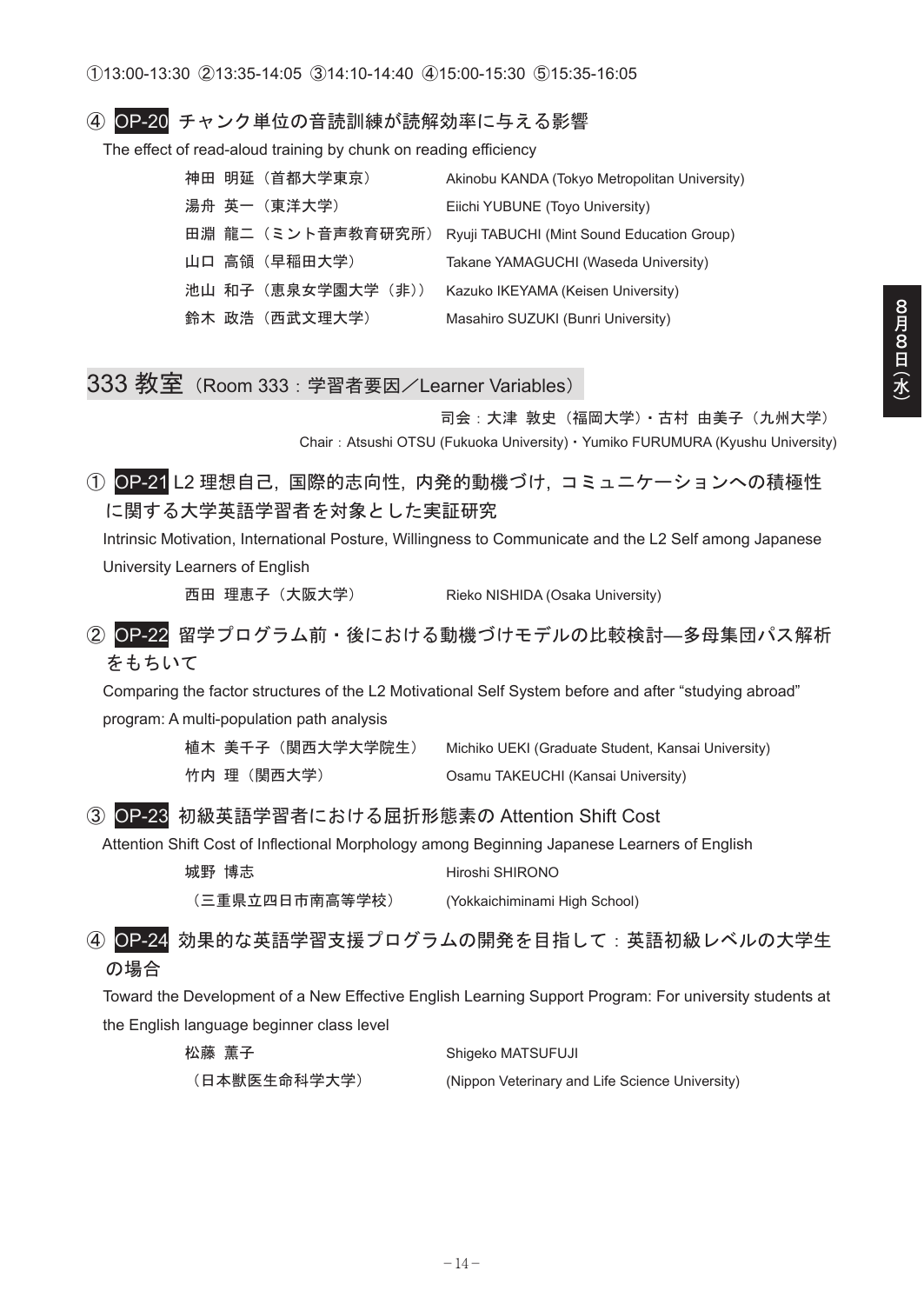#### 6 OP-25 EFL の教室における大学生の自己調整学習を測る–質問紙作成とその信頼性, 及び妥当性の検証–

Assessing Self-Regulated Learning in University Students in EFL Classrooms: The Self-Regulated Learning Questionnaire Development and Validation

竹内 理 (関西大学) Csamu TAKEUCHI (Kansai University)

香林 綾子(関西大学大学院生) Ayako KOBAYASHI (Graduate Student, Kansai University)

### 334 教室 (Room 334)

発表なし

335 教室 (Room 335: コーパス・教育格差・CEFR/Corpus · Education Gap · CEFR)

司会:伊庭 緑 (甲南大学) • 香取 久子 (東京雷機大学)

Chair: Midori IBA (Konan University) · Hisako KATORI (Tokyo Denki University)

#### ① OP-26 日英パラレルコーパス検索サイトの公開––開発と実践利用–

A Novel, Web-based, Parallel Concordancer: Development and EFL Classroom Applications

| 中條 清美(日本大学)  | Kiyomi CHUJO (Nihon University)                       |
|--------------|-------------------------------------------------------|
|              | アントニ ローレンス(早稲田大学)Laurence ANTHONY (Waseda University) |
| 西垣 知佳子(千葉大学) | Chikako NISHIGAKI (Chiba University)                  |

② OP-27 使役動詞の効果的指導法の検討

Examination of the effective instruction about causative verbs

井上 聡(神戸大学大学院生) Satoshi INOUE (Graduate Student, Kobe University)

#### ③ OP-28 韓国の英語教育における教育格差 —放送番組が果たす役割—

Education Gap in Korea: The Role of Broadcasting in English Education

カレイラ松崎 順子(東京経済大学) Junko CARREIRA MATSUZAKI (Tokyo Keizai University)

#### ④ OP-29 ヨーロッパ言語共通参照枠(CEFR)に基づく主観評価と英語能力試験の相関性

The Correlation between Subjective Evaluation Based on the Common European Framework of Reference

(CEFR) and an English Proficiency Test: Connecting student evaluation to university accreditation

伊庭 緑 (甲南大学) <br>
Midori IBA (Konan University)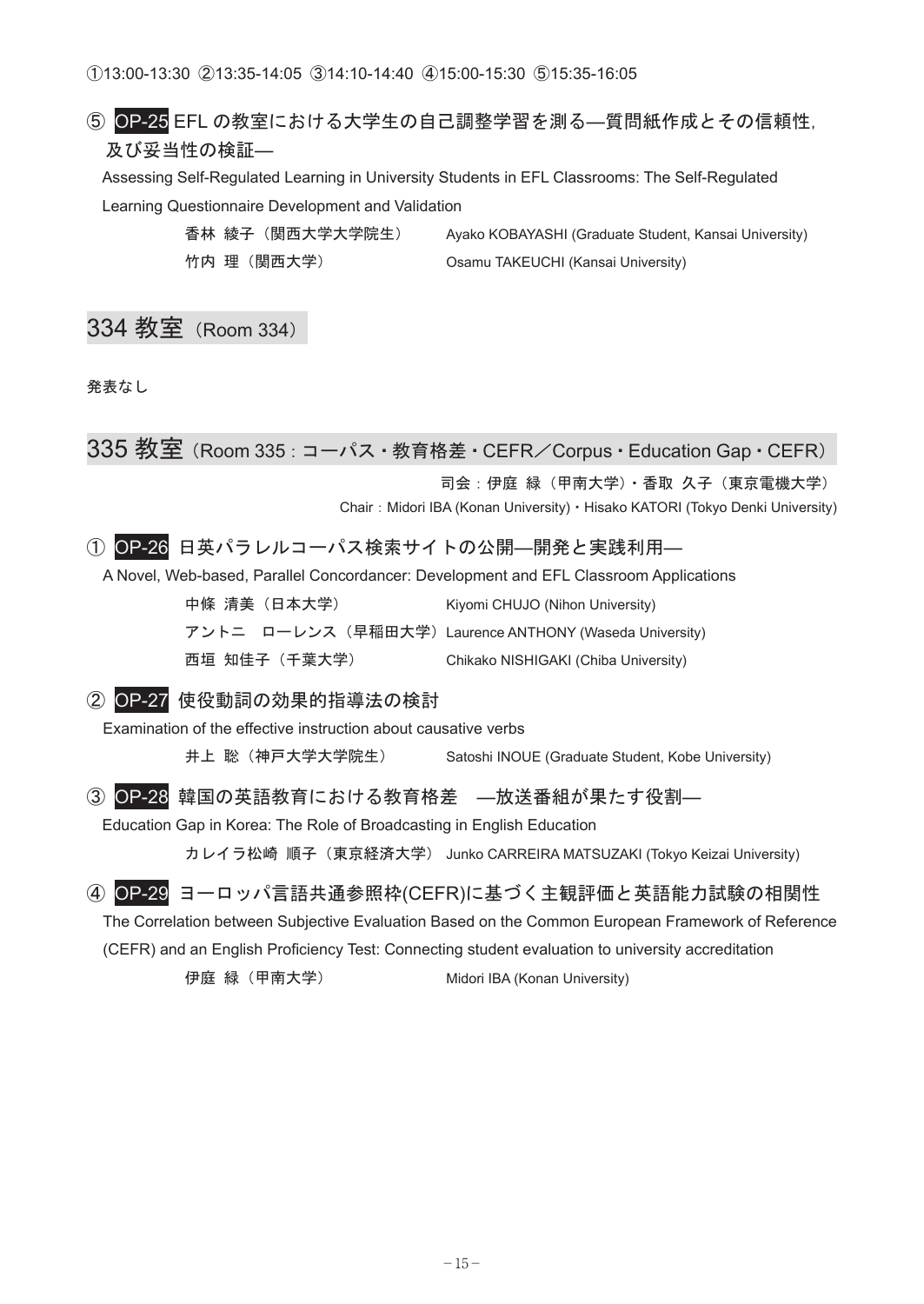|                                                                                                                                         | 336 教室(Room 336:テクノロジー・学習者要因/Technology・Learner Variables)                                                                                    |  |
|-----------------------------------------------------------------------------------------------------------------------------------------|-----------------------------------------------------------------------------------------------------------------------------------------------|--|
| <u>*336 教室の発表は英語で行われます。/The presentations in Room 336 will be made in English.</u>                                                      |                                                                                                                                               |  |
| 司会 : 竹野 茂 (宮崎公立大学)・米岡 ジュリ (熊本学園大学)<br>Chair: Shigeru TAKENO (Miyazaki Municipal University) · Judy YONEOKA (Kumamoto Gakuen University) |                                                                                                                                               |  |
| OP-30 The Effect of Blogging on Language Learners' Improvement in English<br>$\circled{1}$<br>Proficiency                               |                                                                                                                                               |  |
| 英語力向上のためのブログ活動の教育効果                                                                                                                     |                                                                                                                                               |  |
| 小張 敬之 (青山学院大学)                                                                                                                          | Hiroyuki OBARI (Aoyama Gakuin University)                                                                                                     |  |
| OP-31 Learning how to give presentations in online and in-person blended<br>(2)<br>environments<br>オンラインと対人の混合環境におけるプレゼンテーション学習         |                                                                                                                                               |  |
| 河合 剛(北海道大学)                                                                                                                             | Goh KAWAI (Hokkaido University)                                                                                                               |  |
| 大西 昭夫                                                                                                                                   | Akio OHNISHI                                                                                                                                  |  |
| (株)VERSION2(賛助会員)                                                                                                                       | (VERSION2 Inc. (Supporting Member))                                                                                                           |  |
| (3)                                                                                                                                     | OP-32 Students' E-portfolio project with Google Sites and various Web2.0 tools<br>Google サイトと Web2.0 ツールを利用した学生による E-portfolio の作成っその特徴と実践報告〜 |  |
| 門脇 由江                                                                                                                                   | Yoshie KADOWAKI                                                                                                                               |  |
| (University of Nevada, Reno)                                                                                                            | (University of Nevada, Reno)                                                                                                                  |  |
| 松橋 由佳                                                                                                                                   | Yuka MATSUHASHI                                                                                                                               |  |
| (University of Nevada, Reno)                                                                                                            | (University of Neavda, Reno)                                                                                                                  |  |
| OP-33 Teaching English with a Dash of Humor<br>$\bf(4)$<br>英語の授業にユーモアを                                                                  |                                                                                                                                               |  |

| 染矢 正一          | Masakazu SOMEYA                                |
|----------------|------------------------------------------------|
| (大分県立芸術文化短期大学) | (Oita Prefectural College of Arts and Culture) |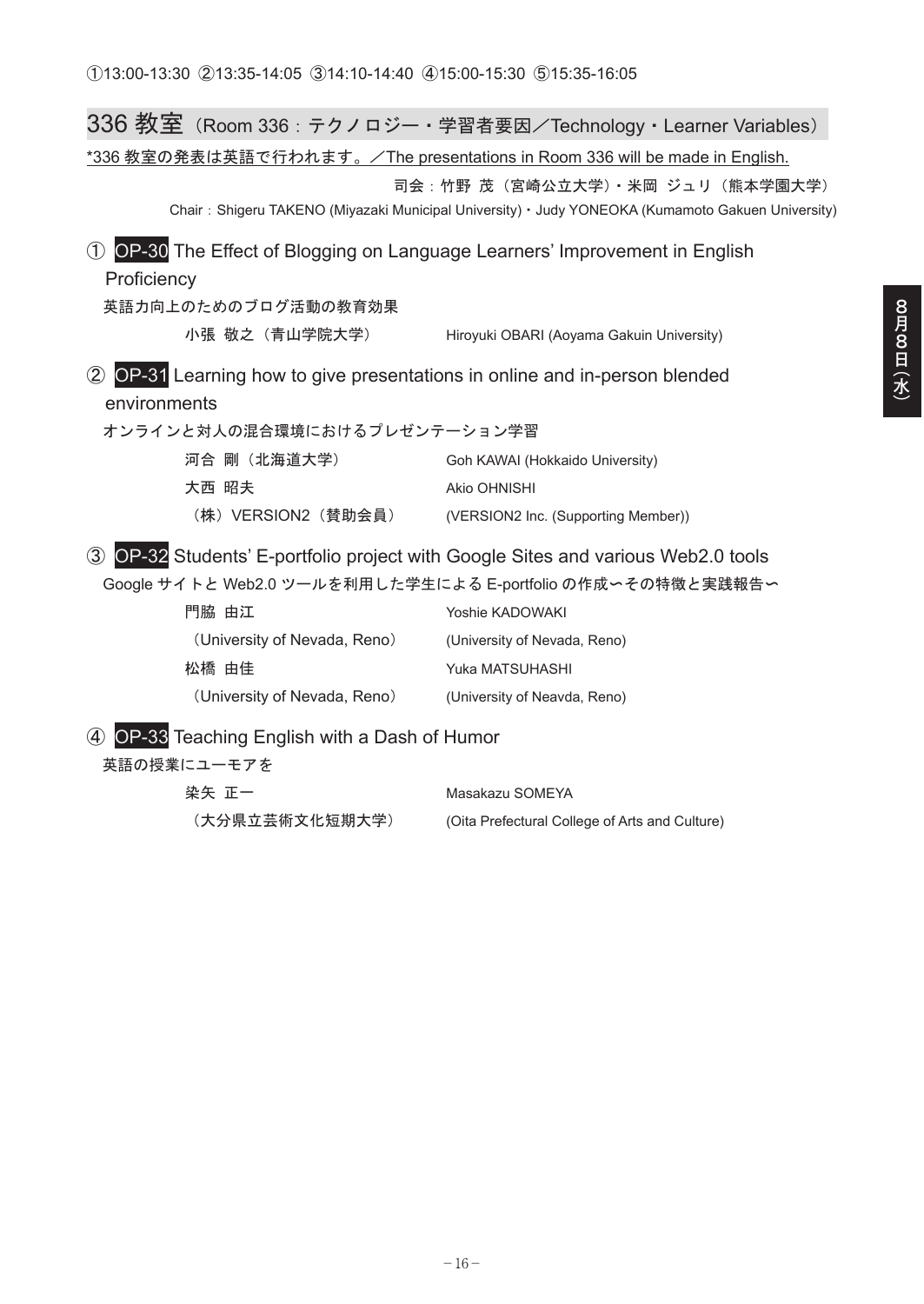## 第2日:8月8日 午後 Day 2: August 8th Afternoon

 $\mathbb H$ <br>  $\mathbb R$ <br>  $\mathbb R$   $\mathbb R$   $\mathbb R$   $\mathbb R$   $\mathbb R$   $\mathbb R$   $\mathbb R$   $\mathbb R$   $\mathbb R$   $\mathbb R$   $\mathbb R$   $\mathbb R$   $\mathbb R$   $\mathbb R$   $\mathbb R$   $\mathbb R$   $\mathbb R$   $\mathbb R$   $\mathbb R$   $\mathbb R$   $\mathbb R$   $\mathbb R$   $\mathbb R$   $\mathbb R$   $\mathbb R$   $\mathbb R$   $\mathbb R$   $\mathbb R$   $\mathbb R$ 

13:30-15:30 (コアタイム / Core Time: 14:40-15:30)

1 号館 3 階ラウンジ (Lounge, 3rd Floor, Building 1)

#### P-01 フレーズ読みを用いた英文読解の困難点:語彙か構造か

Difficulties in Reading Comprehension through Phrase Reading

柳田 恵美子 (常磐大学) <br>
Emiko YANAGIDA (Tokiwa University)

#### $P$ -02 外国語としての英文リーディングにおける脳波α波積分値の変化

Changes in integrated alpha waves while reading English as a foreign language

|  | 岡崎 弘信 (秋田県立大学)     | Hironobu OKAZAKI (Akita Prefectural University)  |
|--|--------------------|--------------------------------------------------|
|  | 木戸 和彦 (環太平洋大学)     | Kazuhiko KIDO (International Pacific university) |
|  | 福田 衣里(創価大学)        | Eri FUKUDA (Soka University)                     |
|  | 江原 智子 (環太平洋大学)     | Satoko EBARA (International Pacific university)  |
|  | 水野 純次 (倉敷市立精思高等学校) | Junji MIZUNO (Seishi High School)                |

#### P-03 文法力の重要性と基礎文法力養成のための教材開発の試みとその検証

The Importance of Grammar Education and the Attempt of Online-Distribution of Basic English Grammar **Textbook** 

|  | 木村 修平(立命館大学) | Shuhei KIMURA (Ritsumeikan University) |
|--|--------------|----------------------------------------|
|  | 森永 弘司(同志社大学) | Kouji MORINAGA (Doshisha University)   |

#### P-04 汎用表計算ソフトを用いたランダム出題型テストの開発と運用

Development and Practice of Randomized Test Item Generation System Using Spreadsheet Software

前田 啓朗 (広島大学) Hiroaki MAEDA (Hiroshima University)

P-05 音声認識サービスを活用したドイツ語発音練習の可能性について

A Trial of German Pronunciation Learning through Speech Recognition Service

岩居 弘樹 (大阪大学) Hiroki IWAI (Osaka University)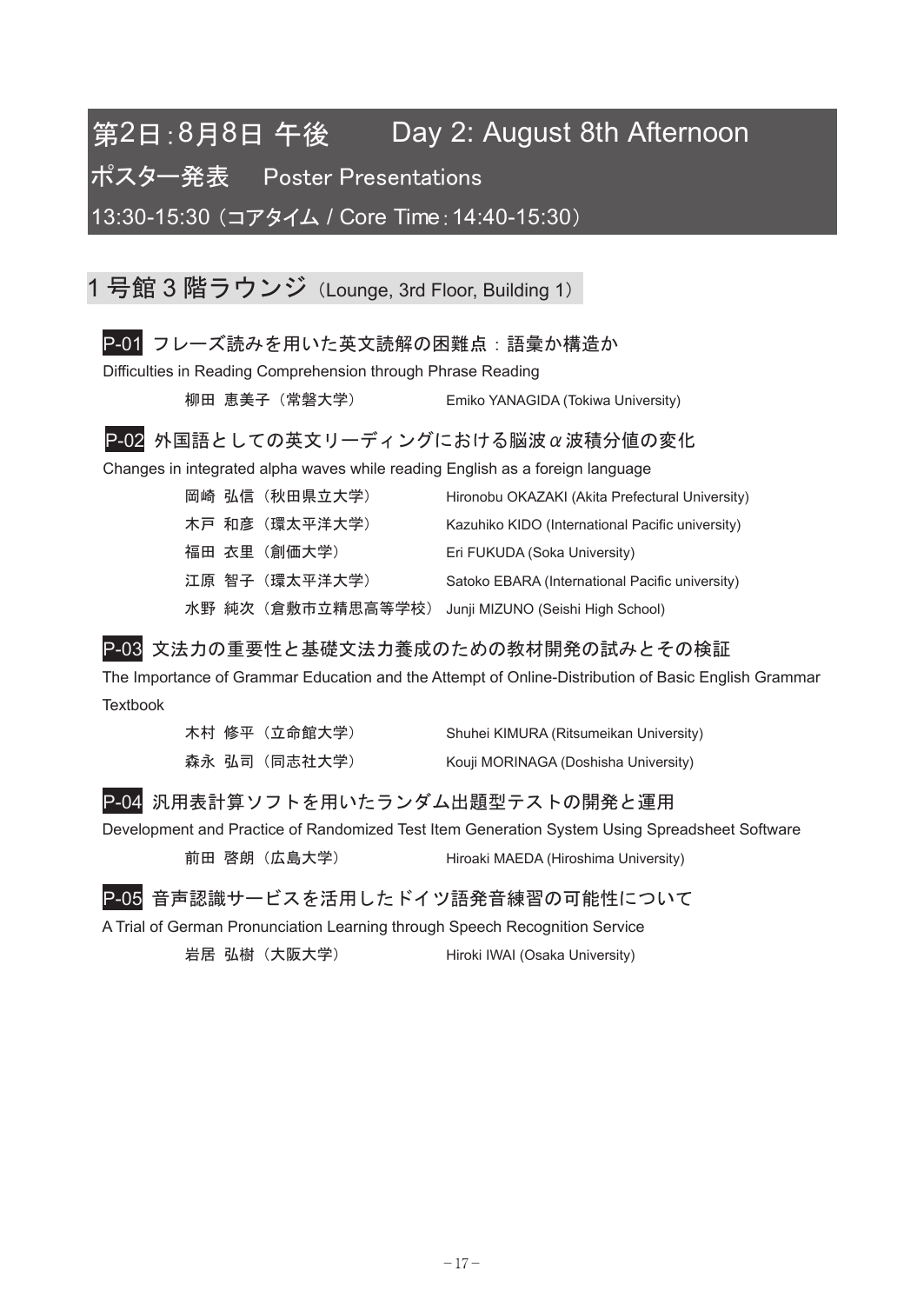16:20-17:50

## 基調講演 2 (142 教室)

Keynote Speech 2 (Room 142)

司会 山西 博之(関西大学)

Coordinator Hiroyuki YAMANISHI (Kansai University)

## 個人差と教育条件の織りなす 動的状況における学習指導の位置づけ

山森 光陽 (国立教育政策研究所 初等中等教育研究部)

Improving Educational Conditions and Refining Classroom Instruction

Koyo YAMAMORI (National Institute for Educational Policy Research)

18:10Ǧ20:00

## 懇親会 (5号館1階ラウンジ)

Conference Reception (Lounge, 1st floor, Building 5)

司会·進行 平井 愛(京都精華大学) 乾杯 神崎 和男(大阪電気通信大学) Coordinator Ai HIRAI (Kyoto Seika University) Toastmaster Kazuo KANZAKI (Osaka Electro-Communication University)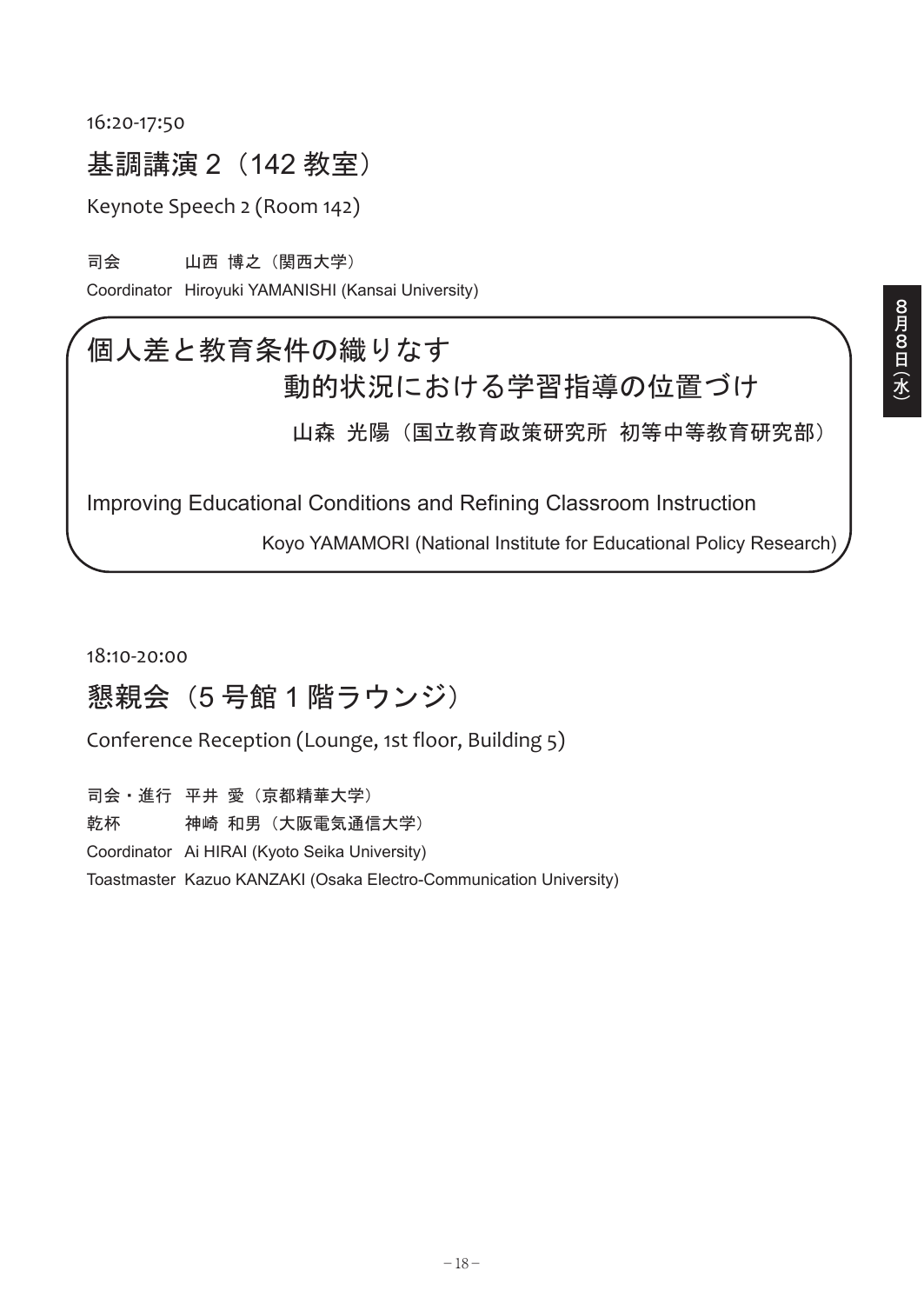# $8$ 月9日(木) / Thursday, August 9th

9:00Ǧ

## 受付 (3号館1階)

Registration (1st Floor, Building 3)

11:00-15:00

### 賛助会員展示 (1号館3階ラウンジ)

Supporting Member Exhibits (Lounge, 3rd floor, Building 1)

出展賛助会員一覧については p. 38 をご覧ください。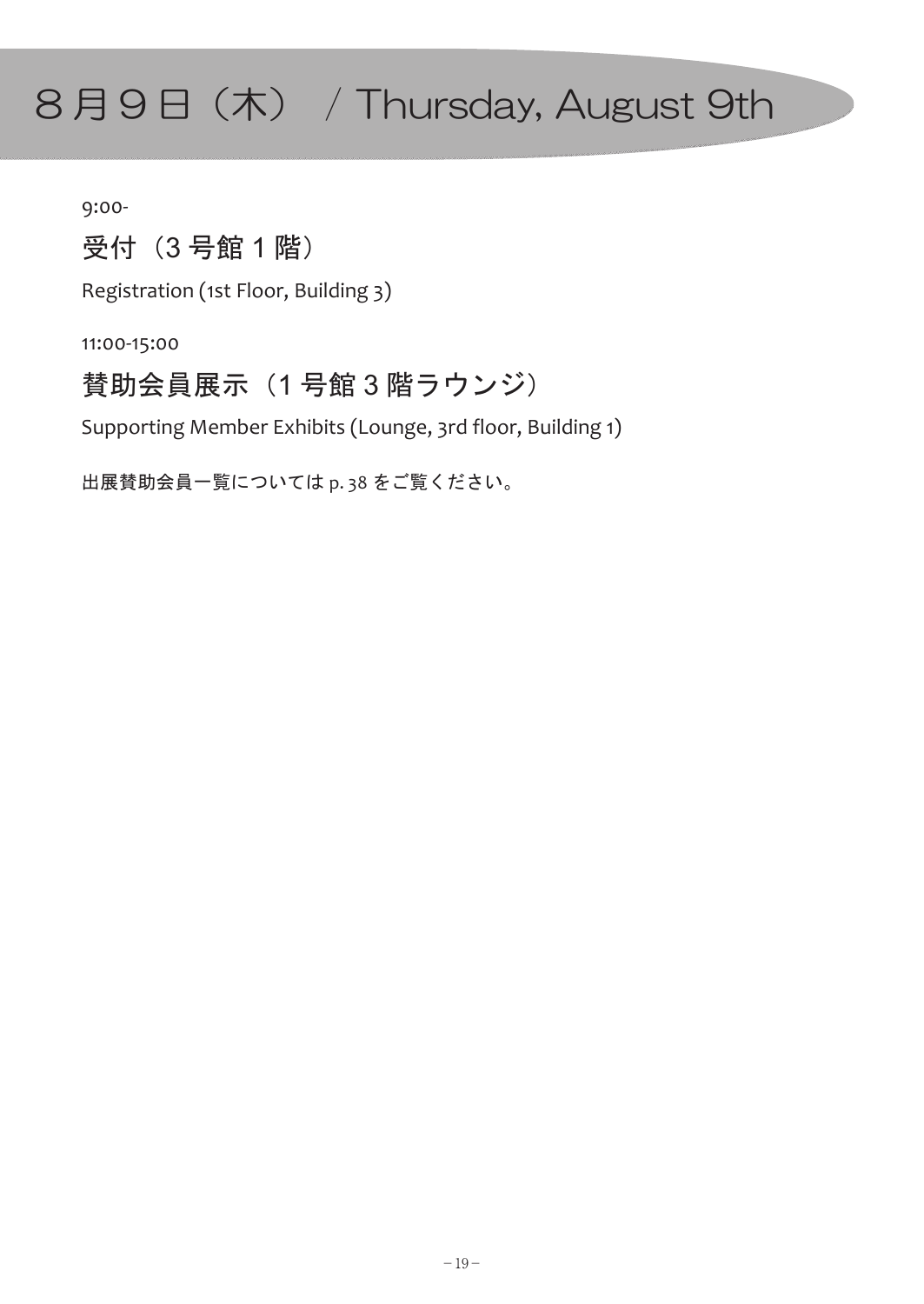## 第3日:8月9日 午前 Day 3: August 9th Morning 賛助会員デモンストレーション Supporting Member Demonstrations 㽲9:30-10:00 㽳10:05-10:35 㽴10:55-11:25 㽵11:30-12:00

### 131 教室 (Room 131)

 $*$ ①~③の時間帯は研究発表·実践報告が行われます。詳細は p.22 をご覧ください。

#### (4) D-06 株式会社ピアソン桐原

ピアソンの新しいオンライン文法教材『MyGrammarLab』の概要と大学での実践報告 An Overview of Pearson's New Online Grammar Coursebook - MyGrammarLab - & University Implementation

上村 武司(ピアソン桐原) Takeshi KAMIMURA (Pearson Kirihara K.K.) 平井 愛 (京都精華大学) Ai HIRAI (Kyoto Seika University)

### 337 教室 (Room 337)

#### ① D-07 G-TELP 日本事務局

G-TELP スピーキングテスト・ライティングテストのリリースと日本における先行実施 事例の報告

The Release of Speaking Test and Writing Test of G-TELP in Japan, and the Report of Japan's Precedent Cases

沼田 剛史 **William Standard Transform Tsuyoshi NUMATA** 

#### ② D-08 HOYA 株式会社

魔法の英語教育ソフト Globalvoice シリーズ

Magical English training software "Globalvoice" series

藤田 雅也 インファイル Masaya FUJITA

#### 3 D-09 東通産業株式会社

スマホで自己学習

Self learning by smart phone

**築野 由紀夫 ファイル Yukio TSUNO** 

#### (4) D-10 株式会社 VERSION2

Web マルチメディア LMS 「Glexa」を用いた授業例

Introducing the lecture examples of web multimedia LMS, Glexa

大西 昭夫 しゅうしょう Akio OHNISHI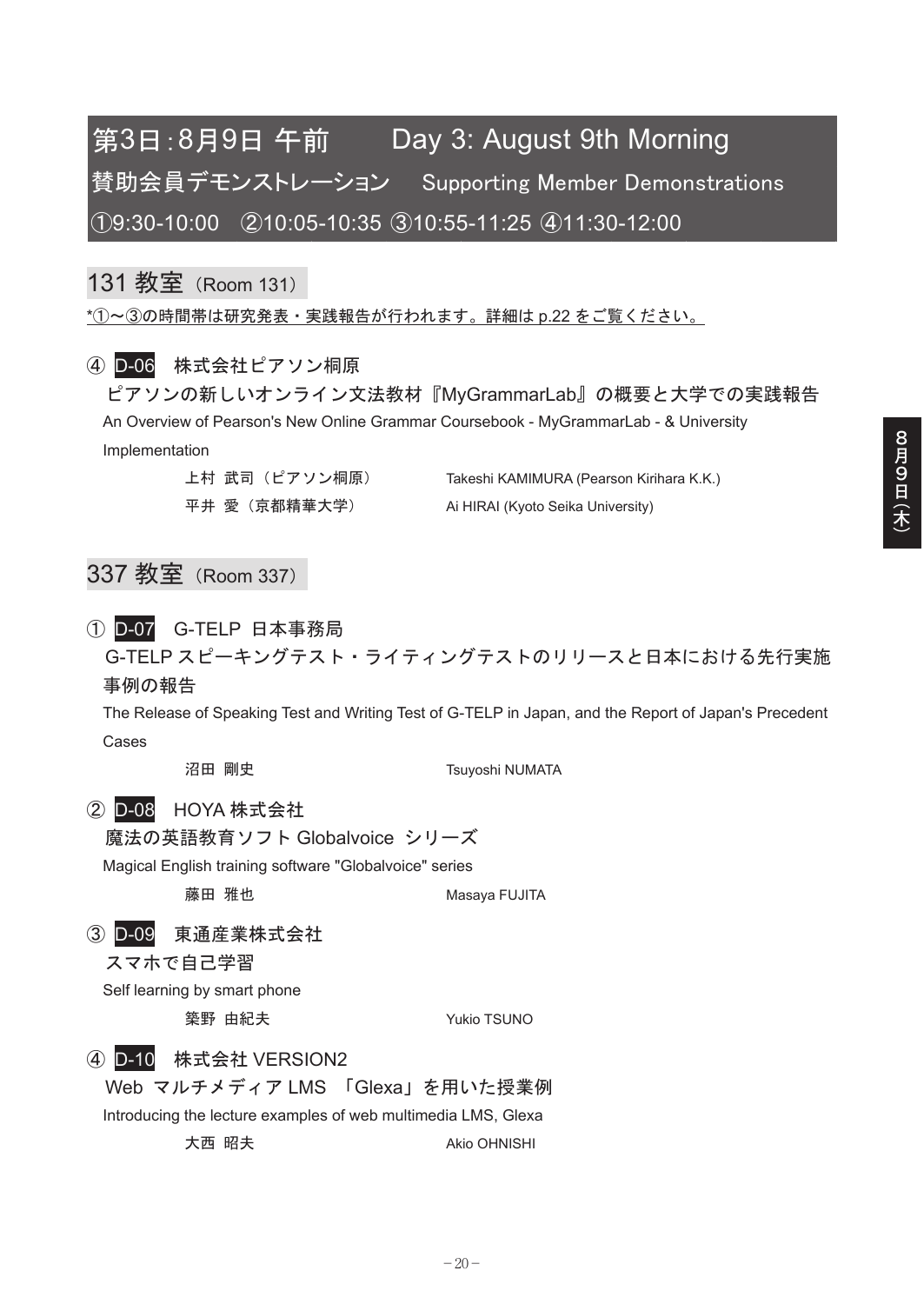## 第3日:8月9日 午後 Day 3: August 9th Afternoon 賛助会員デモンストレーション Supporting Member Demonstrations 㽲13:00-13:30 㽳13:35-14:05 㽴14:10-14:40

### 333 教室 (Room 333)

 $*$ ① • ②の時間帯は研究発表 • 実践報告が行われます。詳細は p.30 をご覧ください。

#### 3 D-11 株式会社アルク教育社

大学における外国語スタンダードの目標設定と e-ラーニングの有効活用について Goal-setting of Language Proficiency and Effective Use of e-learning in University 東健一 (文教営業本部) Kenichi HIGASHI (Education industry Marketing)

### 337 教室 (Room 337)

1 D-12 パナソニック システムソリューションズ ジャパン株式会社 雷子辞書連携機能付新 VSS のご紹介

The Introduction of the latest VSS (Voice & Script Synchronizer) with an electronic E-J dictionary

| 草野 厚生 |       | Atsuo KUSANO     |
|-------|-------|------------------|
|       | 塚本 有一 | Yuichi TSUKAMOTO |

2 D-13 学校法人 文化学園アカデミックアーカイブセンター 英語教育&教材に最適のオンラインデータベース

AFPWAA for English teaching and materials

**蛯子 典郎 インタイル Norio EBIKO** 

3 D-14 株式会社内田洋行

英語学習のための効果的な環境づくり

Strategies for making an effective classroom environment for language learning

須藤 綾子 いっぱん Avako SUTO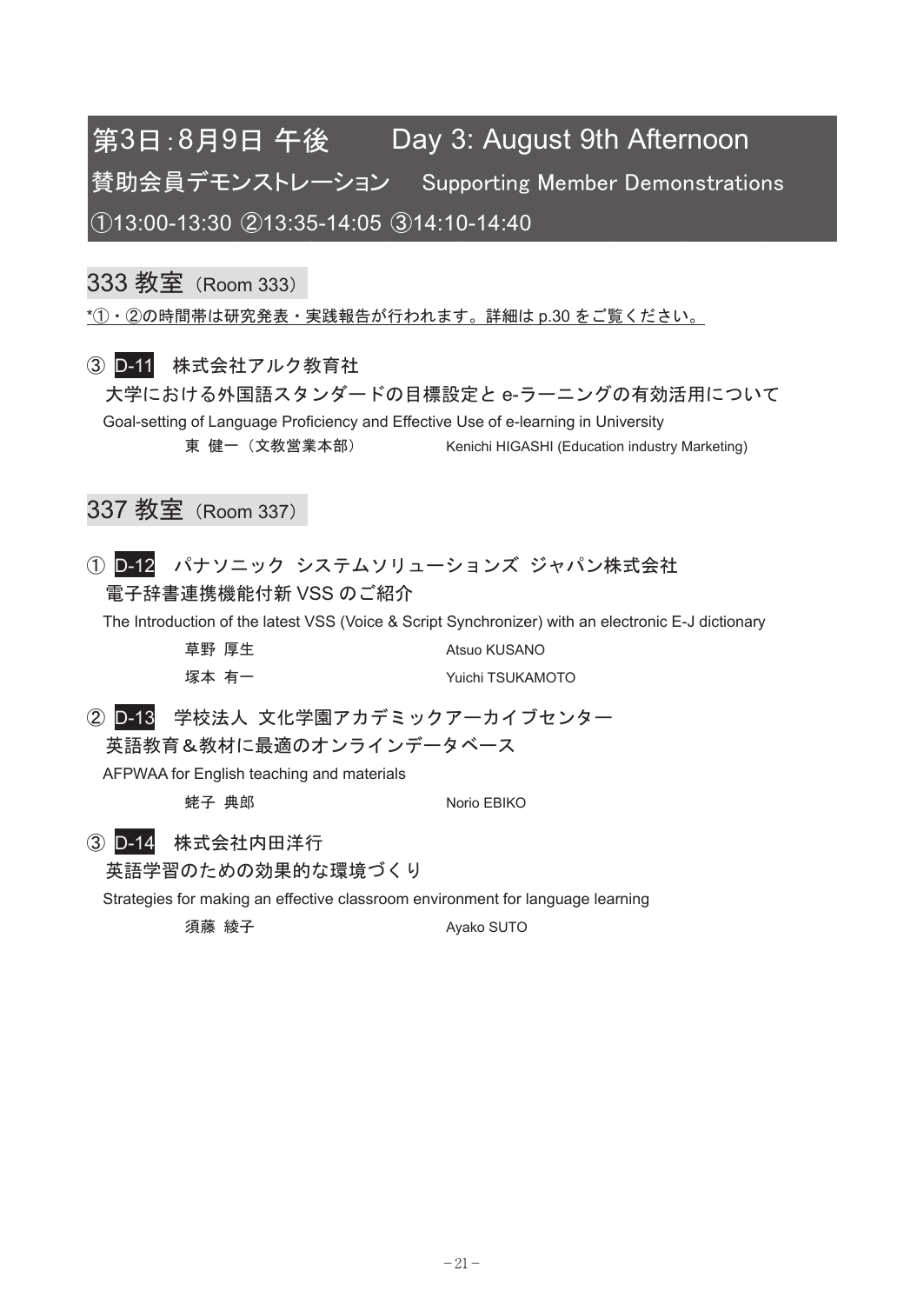## 第3日:8月9日 午前 Day 3: August 9th Morning 研究発表·実践報告·公募シンポジウム Oral Presentations·Svmposium 㽲9:30-10:00 㽳10:05-10:35 㽴10:55-11:25 㽵11:30-12:00

131 教室 (Room 131: 教授法/Teaching Methodology)

司会: 佐々木 顕彦 (関西学院中学部) Chair: Akihiko SASAKI (Kwansei Gakuin Junior High School)

1 OP-34 日本人中学生のリスニング、リーディング、ライティング力育成に対する TPR と TPR Storytelling の有効性に関する実証的研究––中学3年生段階での活用–

An Empirical Study on the Effects of TPR and TPR Storytelling on Japanese Junior High School Students' Abilities in Listening, Reading and Writing: In the case of 9th graders

黒川 愛子 しんしん Aiko KUROKAWA

(久御山町立久御山中学校) (Kumiyama Junior High School)

2 OP-35 普通高校1年次における『使える英語プロジェクト』

English Frontier High Schools Project

溝畑 保之 (大阪府立鳳高等学校) Yasuyuki MIZOHATA (Ohtori High School)

3 OP-36 社会人と大学生が考える自己の英語能力と社会で必要な英語能力とは–社会人 と大学生の意識調査から–

What English skills are useful in Japanese Society? -Perceptions of workers and college students about English skills-

| 安川 佳子(神戸夙川学院大学) | Keiko YASUKAWA (Kobe Shukuqawa Gakuin University)          |
|-----------------|------------------------------------------------------------|
| 白木 智士(甲南大学(非))  | Satoshi SHIRAKI (Konan University)                         |
| 吉田 桂子(甲南大学)     | Keiko YOSHIDA (Konan University)                           |
| 佐々木 緑(関西国際大学)   | Midori SASAKI (Kansai University of International Studies) |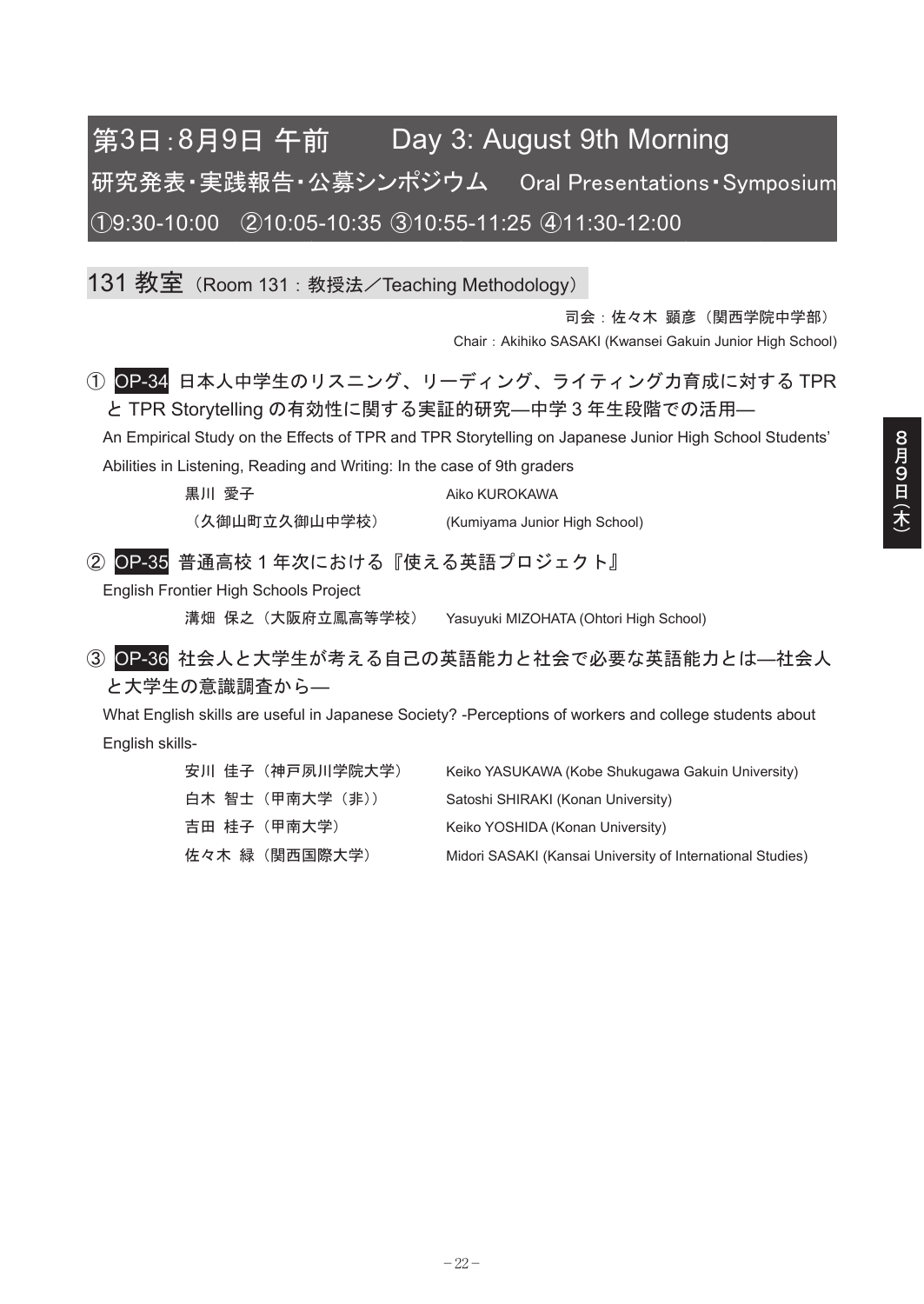#### 132 教室 (Room 132 : テクノロジー/Technology)

司会:今井裕之 (兵庫教育大学) · 水本 篤 (関西大学) Chair: Hiroyuki IMAI (Hyogo University of Teacher Education) · Atsushi MIZUMOTO (Kansai University)

#### ② OP-37 TTS 技術を活用した Classroom English の教室内音読学習と教室外自主学習: 高校生の記憶保持に関する検証

A Study on the Retention of Classroom English: Comparing Reading Aloud in the Classroom Using TTS Synthesized Technology and Autonomous Learning of High School Students

| 片岡 晴美(関西大学大学院生) | Harumi KATAOKA (Graduate Student, Kansai University) |
|-----------------|------------------------------------------------------|
| 伊藤 万紀子          | Makiko ITOU                                          |
| (大阪府立柏原東高等学校)   | (Kashiwara Higashi High School)                      |
| 山根 繁(関西大学)      | Shigeru YAMANE (Kansai University)                   |

3 OP-38 普通教室において iPod Touch を活用した Blended Instruction

Blended Instruction Using iPod Touch in Ordinary Classrooms

小野 雄一 (筑波大学) <br>
Yuichi ONO (Tsukuba University)

(4) OP-39 映像を付加したオリジナル英語学習用ポッドキャストの配信と活用

Delivering and Utilizing Original English Learning Podcasts with Visual Information

榎田 一路 (広島大学) Kazumichi ENOKIDA (Hiroshima University)

#### 133 教室 (Room 133 : CALL · e-Learning / CALL · e-Learning)

司会:今井裕之 (兵庫教育大学) · 水本 篤 (関西大学)

Chair: Hiroyuki IMAI (Hyogo University of Teacher Education) · Atsushi MIZUMOTO (Kansai University)

#### ① OP-40 CALL 学習における学習行動の実証的研究

An empirical study of learners' behavior in CALL

| 権 瞳(プール学院大学)   | Hitomi KWON (Poole Gakuin University)  |
|----------------|----------------------------------------|
| 佐藤 恭子(追手門学院大学) | Yasuko SATO (Otemon Gakuin University) |

#### 公募シンポジウム2 / Symposium 2: 10:05-11:45

S-2 多様な大学環境における英語eラーニング:ラーニングマネジメントの違いがもた らすもの

English e-learning in various university settings

|  | 青木 信之(広島市立大学) | Nobuyuki AOKI (Hiroshima City University)  |
|--|---------------|--------------------------------------------|
|  | 鈴木 繁夫(名古屋大学)  | Shigeo SUZUKI (Nagoya University)          |
|  | 志水 俊広(九州大学)   | Toshihiro SHIMIZU (Kyushu University)      |
|  | 渡辺 智恵(広島市立大学) | Tomoe WATANABE (Hiroshima City University) |
|  | 寺嶋 健史(松山大学)   | Takeshi TERASHIMA (Matsuyama University)   |
|  |               |                                            |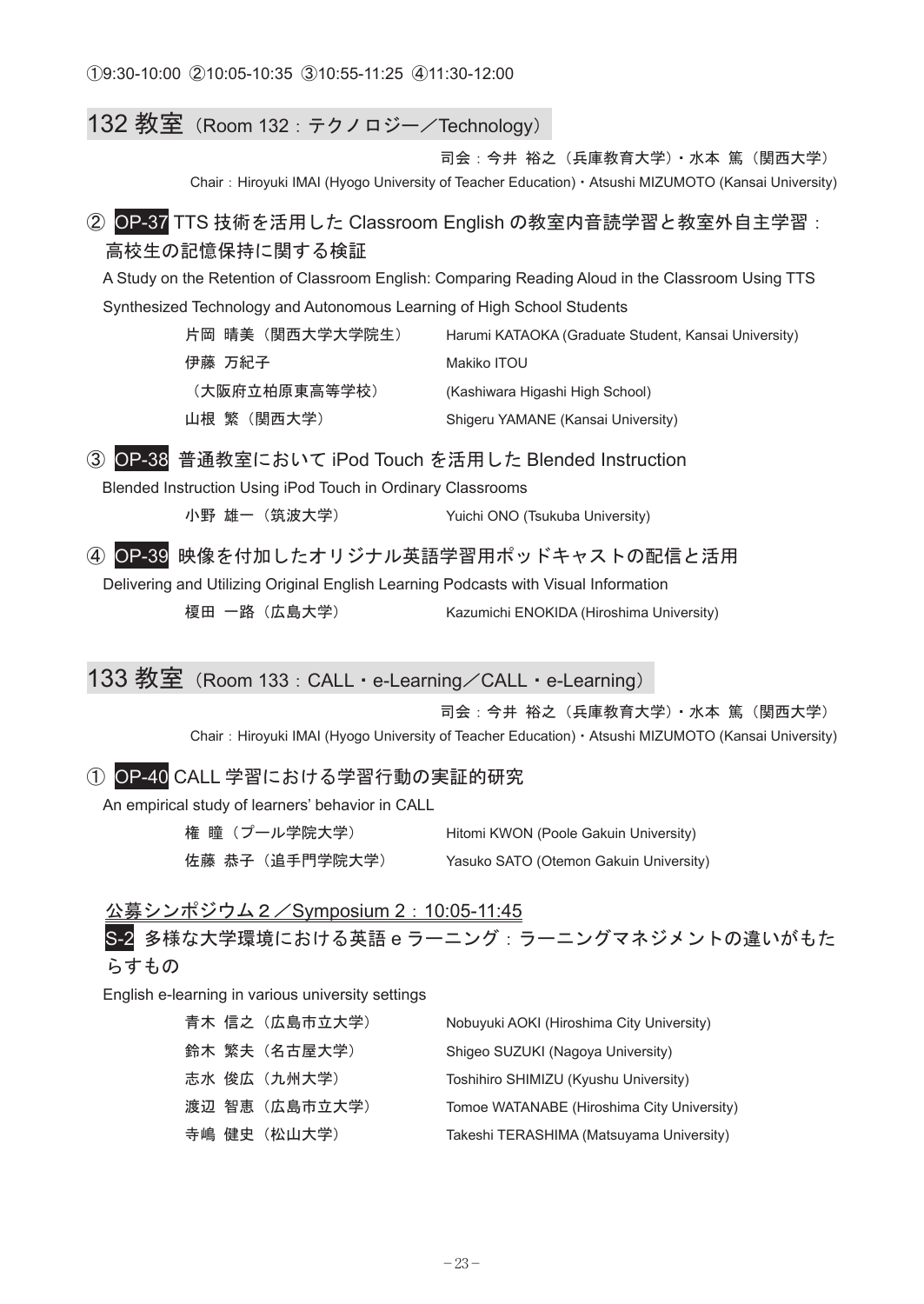| $331$ 教室(Room 331:リスニング・スピーキング/Listening・Speaking)                               |                                                                                                                      |
|----------------------------------------------------------------------------------|----------------------------------------------------------------------------------------------------------------------|
|                                                                                  | 司会:石川 有香 (名古屋工業大学)・河内山 真理 (関西国際大学)                                                                                   |
|                                                                                  | Chair: Yuka ISHIKAWA (Nagoya Institute of Technology) · Mari KOUCHIYAMA (Kansai University of International Studies) |
|                                                                                  |                                                                                                                      |
| OP-41 英語のリズム構造–母語話者と日本人英語学習者の相違点と共通点<br>(1)                                      |                                                                                                                      |
|                                                                                  | Rhythmic structures of English sentences produced by Japanese EFL learners vs. native speakers of                    |
| American English                                                                 |                                                                                                                      |
| 森 庸子(同志社大学)                                                                      | Yoko MORI (Doshisha University)                                                                                      |
| 堀 智子(東京工業高等専門学校)                                                                 | Tomoko HORI (Tokyo National College of Technology)                                                                   |
| OP-42 Beat 音のある英語リズム教材による英語リズム習得と脳波変化<br>$\circled{2}$                           |                                                                                                                      |
| English rhythm acquisition and EEG                                               |                                                                                                                      |
| 中野 秀子 (九州女子大学)                                                                   | Hideko NAKANO (Kyushu Women's University)                                                                            |
| 夏目 季代久(九州工業大学大学院)                                                                |                                                                                                                      |
|                                                                                  | Kiyohisa NATSUME (Kyushu Institute of Technology)                                                                    |
| OP-43 日本人学習者のリスニングとスピーキングにおける英語のリズム<br>$\circled{3}$                             |                                                                                                                      |
| English listening and speaking rhythm of Japanese learners                       |                                                                                                                      |
| 樽井 武(雷気通信大学)                                                                     | Takeshi TARUI (The University of Electro-Communications)                                                             |
| 教職課程における英語発音指導の位置づけ<br>$\circled{4}$<br>$OP-44$                                  |                                                                                                                      |
| How English Pronunciation Teaching is Characterized in Teacher's License Courses |                                                                                                                      |
| 有本 純 (関西国際大学)                                                                    | Jun ARIMOTO (Kansai University of International Studies)                                                             |
| 河内山 真理 (関西国際大学)                                                                  | Mari KOUCHIYAMA (Kansai University of International Studies)                                                         |
| 中西 のりこ(神戸学院大学)                                                                   |                                                                                                                      |
|                                                                                  | Noriko NAKANISHI (Kobe Gakuin University)                                                                            |
| 山本 誠子 (神戸学院大学)                                                                   | Tomoko YAMAMOTO (Kobe Gakuin University)                                                                             |

### 332 教室 (Room 332: リーディング・ライティング/Reading・Writing)

司会: 山口 高領 (早稲田大学)

Chair: Takane YAMAGUCHI (Waseda University)

#### ① OP-45 英語統一カリキュラムの一部として導入した多読指導の実践報告––中·上級者 を中心に

An Extensive Reading Course in a Unified Curriculum – for Intermediate to Advanced Learners of English

ハーバート 久代 (関西学院大学) Hisayo HERBERT (Kwansei Gakuin University) 山科 美和子 (関西学院大学) Miwako YAMASHINA (Kwansei Gakuin University) 釣井 千恵 (関西学院大学) Chie TSURII (Kwansei Gakuin University)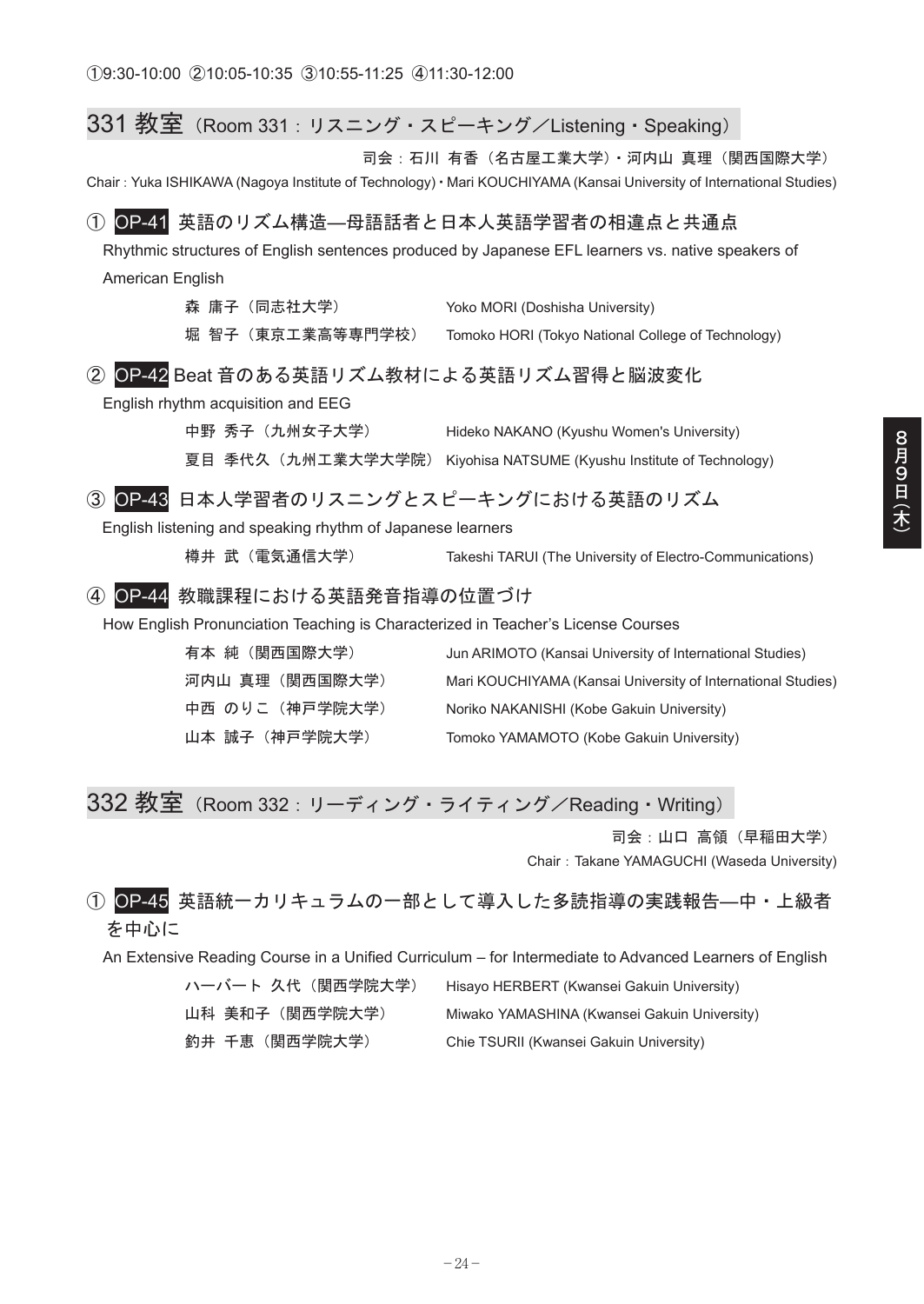Ԙ9:30-10:00 ԙ10:05-10:35 Ԛ10:55-11:25 ԛ11:30-12:00

#### ② OP-46 REX を活用したパーソナライゼーション方略––学習者のレベルに適合したテキ スト抽出

Strategy toward Personalization with REX - Extracting Articles Suitable for Individual Learners

| 宮崎 佳典 (静岡大学)   | Yoshinori MIYAZAKI (Shizuoka University)           |
|----------------|----------------------------------------------------|
| 大城 敬人 (静岡大学)   | Takato OSHIRO (Shizuoka University)                |
| 長谷川 由美(滋賀県立大学) | Yumi HASEGAWA (The University of Shiga Prefecture) |

333 教室 (Room 333 : 学習者要因/Learner Variables)

司会: 湯舟 英一 (東洋大学) Chair: Eiichi YUBUNE (Toyo University)



How do we assess the outcome of E-dictionary strategy training?

小山 敏子 (大阪大谷大学) Toshiko KOYAMA (Osaka Ohtani University)

4 OP-48 英語教育におけるe ラーニングシステム COOLL を利用した自律及び協調学習

Autonomous and Collaborative Learning Using of the E-learning System "COOLL" in English Education

久島 智津子 (津田塾大学) Chizuko KUSHIMA (Tsuda College)

334 教室 (Room 334: 早期英語教育/Early English Education)

司会:小原平(東京慈恵会医科大学) · 保崎 則雄 (早稲田大学) Chair: Osamu OHARA (Jikei University School of Medicine) · Norio HOZAKI (Waseda University)

① OP-49 小学校外国語活動におけるアチーブメントテスト用アプリケーション:英語音 声認識を利用して

Application for a learning achievement test in primary school English education in Japan: Utilizing an English speech recognition system

|  | 石川 保茂 (京都外国語大学) | Yasushige ISHIKAWA (Kyoto University of Foreign Studies) |
|--|-----------------|----------------------------------------------------------|
|  | 近藤 睦美(帝塚山学院大学)  | Mutsumi KONDO (Tezukayama Gakuin University)             |
|  | 齋藤 栄二(京都外国語大学)  | Eiji SAITO (Kyoto University of Foreign Studies)         |

② OP-50 小学校外国語活動 日英の音声の気づきを与える授業

How to have students phonetic awareness in elementary school classrooms

| 池亀 葉子       | Yoko IKEGAME                                        |
|-------------|-----------------------------------------------------|
| (こども英語落語協会) | (English Education through Rakugo Art for Children) |

3 OP-51 小学校における学年別 (1年生~6年生) の英語音声の比較

A Survey of Elementary School Students' English Pronunciation by Years

| 真崎 克彦         | Katsuhiko MASAKI                                                      |
|---------------|-----------------------------------------------------------------------|
| (兵庫教育大学附属小学校) | (Attached Elementary School to Hyogo University of Teacher Education) |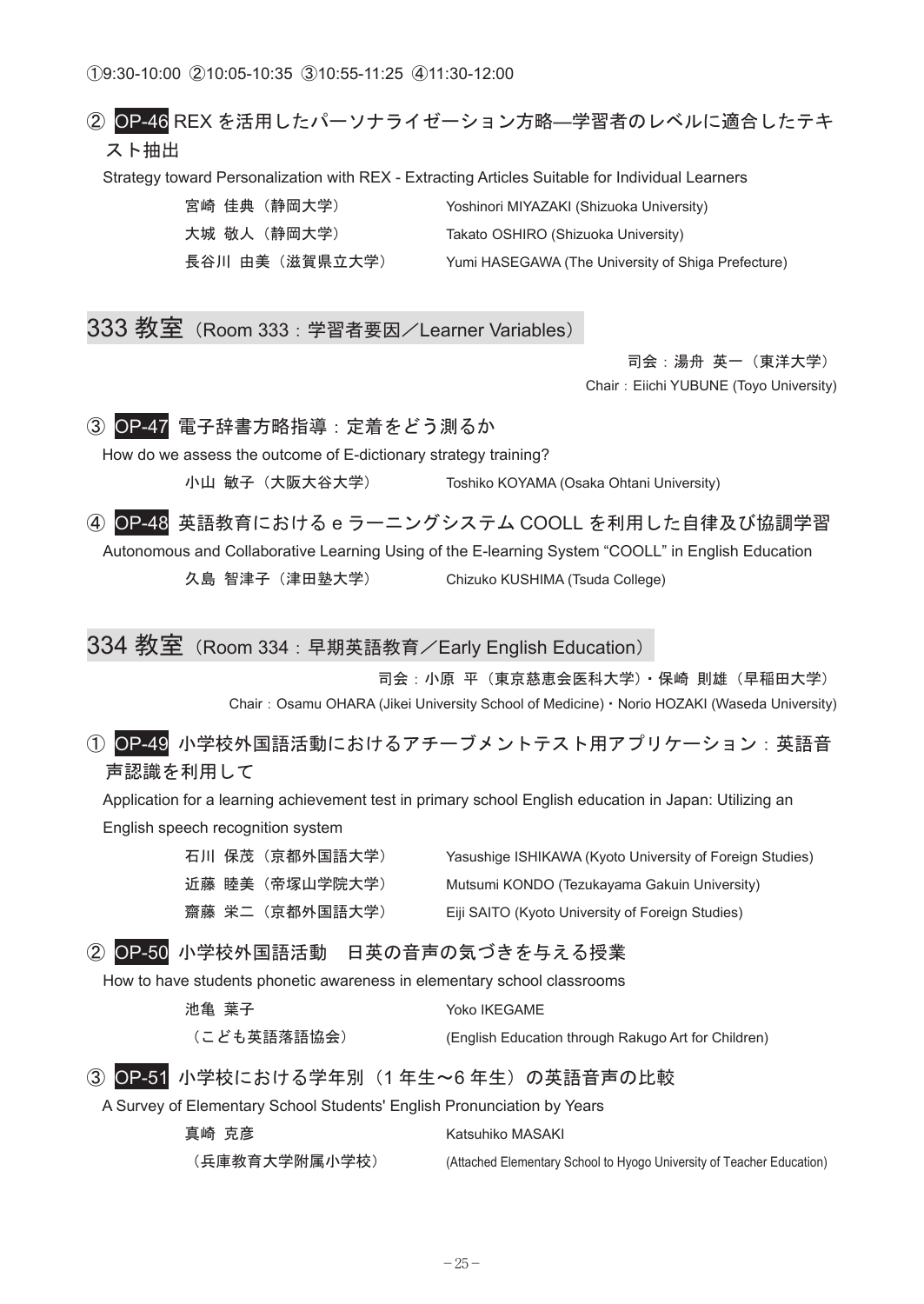#### ④ OP-52 口唇動作映像が英語学習者の発音習得に期待される効果

Effects of lip movement visuals onto acquisition of English pronunciation

| 長濱 澄(早稲田大学)   | Toru NAGAHAMA (Waseda University)   |
|---------------|-------------------------------------|
| 保崎 則雄 (早稲田大学) | Norio HOZAKI (Waseda University)    |
| 北村 史(早稲田大学)   | Fumito KITAMURA (Waseda University) |

### 335 教室 (Room 335)

発表なし

336 教室 (Room 336: 心理言語学 · 教授法/Psycholinguistics · Teaching Methodology) \*336 教室の発表は英語で行われます。/The presentations in Room 336 will be made in English.

> 司会:名部井敏代 (関西大学) Chair: Toshiyo NABEI (Kansai University)

Ԙ OP-53 The Role of L1 and L2 Working Memory in Literal and Inferential Comprehension in L2 Listening

ワーキングメモリーが第2言語リスニングの聴解サブスキルに与える影響 佐取 美紀 (熊本大学大学院) Miki SATORI (Kumamoto University)

ԙ OP-54 The Challenges and Suitability of Task-based Language Teaching in Asian **Contexts** 

アジアにおけるタスクを重視した言語教育の課題及び適合性

橋西 彩楓 しんじょう しょうしょう Ayaka HASHINISHI (神戸市外国語大学大学院生) (Graduate Student, Kobe City University of Foreign Studies)

Ԛ OP-55 A Comparison of the Decoding Skills of Grades 5 & 6 and Grades 8 & 9 Students: An Examination of Automaticity and Error Types 小学5.6年生と中学2.3年生のディコーディング能力の比較:自動性と誤読の検証

川崎 眞理子 (関西学院大学) Mariko KAWASAKI (Kwansei Gakuin University)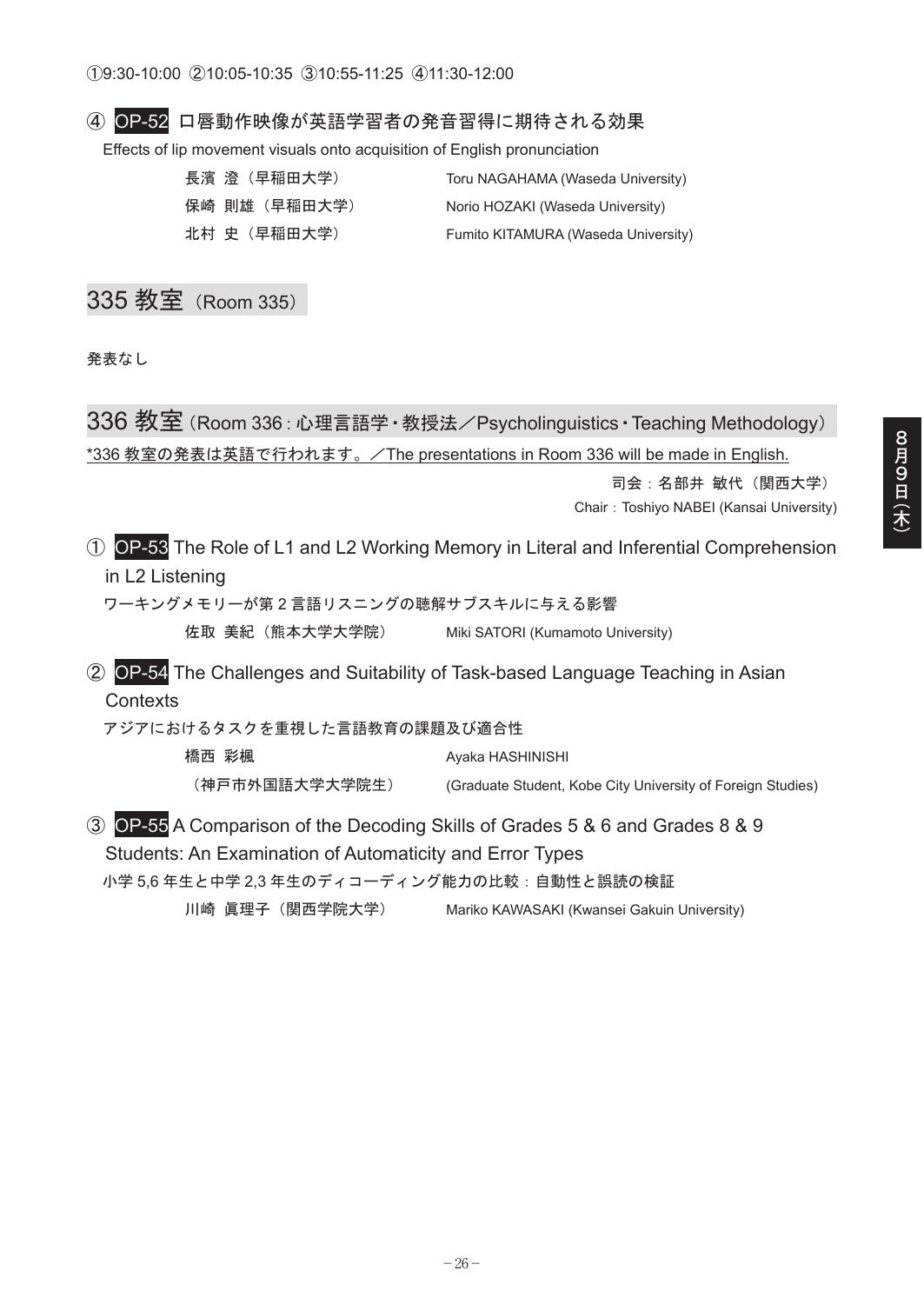## 第3日:8月9日 午前 Day 3: August 9th Morning

**ポスター発表 Poster Presentations** 

9:30-11:30 (コアタイム / Core Time: 10:40-11:30)

1 号館 3 階ラウンジ (Lounge, 3rd Floor, Building 1)

P-06 Some Conflicts in Pair Work in the L2 Learning of Nursing Students: Good or Bad? ペア・ワーク中に起こるコンフリクトについて: 看護大学生の場合

松本 恭代 (桐生大学) Yasuyo MATSUMOTO (Kiryu University)

P-07 A Progress Report on Classroom Activity regarding Participation in The Extremely Short Story Competition: Tokyo Keizai University Students' Responses to the ESSC 『極めて短いストーリーコンテスト(Extremely Short Story Competition)』を導入した教室活動に関する報 告–東京経済大学での実践例

三宅 ひろ子 (東京経済大学) Hiroko MIYAKE (Tokyo Keizai University)

#### P-08 事前 · 事後指導科目を通じて英語力と異文化理解を深める短期英語研修

A Junior College Study Abroad Program: Pre- and Post-Program Courses which Enhance English Skills and Cultural Understanding

| 三田 薫(実践女子短期大学) | Kaoru MITA (Jissen Women's Junior College)                                |
|----------------|---------------------------------------------------------------------------|
|                | Samuel Gildart(実践女子短期大学) Samuel GILDART (Jissen Women's Junior College) . |
| 萩野 敏(実践女子短期大学) | Satoshi HAGINO (Jissen Women's Junior College)                            |

P-09 Learning, teaching, and evaluation as achievements of discursive practice in the classroom

教室内談話実践の成果としての学習、指導、評価

Mark Taylor (兵庫県立大学) Mark TAYLOR (Hyogo Prefecture University)

#### P-10 メタ認知力と英語学習

Effect of Metacognition on Learning English

飯島 睦美 **with the controller of the Mutsumi IIJIMA** 

㧔࿖┙᧻ᳯᎿᬺ㜞╬ኾ㐷ቇᩞ㧕 (Matsue National College of Technology)

P-11 英語音声教育における聞きやすさの研究—e-ラーニングでの学習履歴解析

Listenability in language learning on cloud computing

田淵 龍二 (ミント音声教育研究所) Ryuji TABUCHI (Mint Sound Education Group)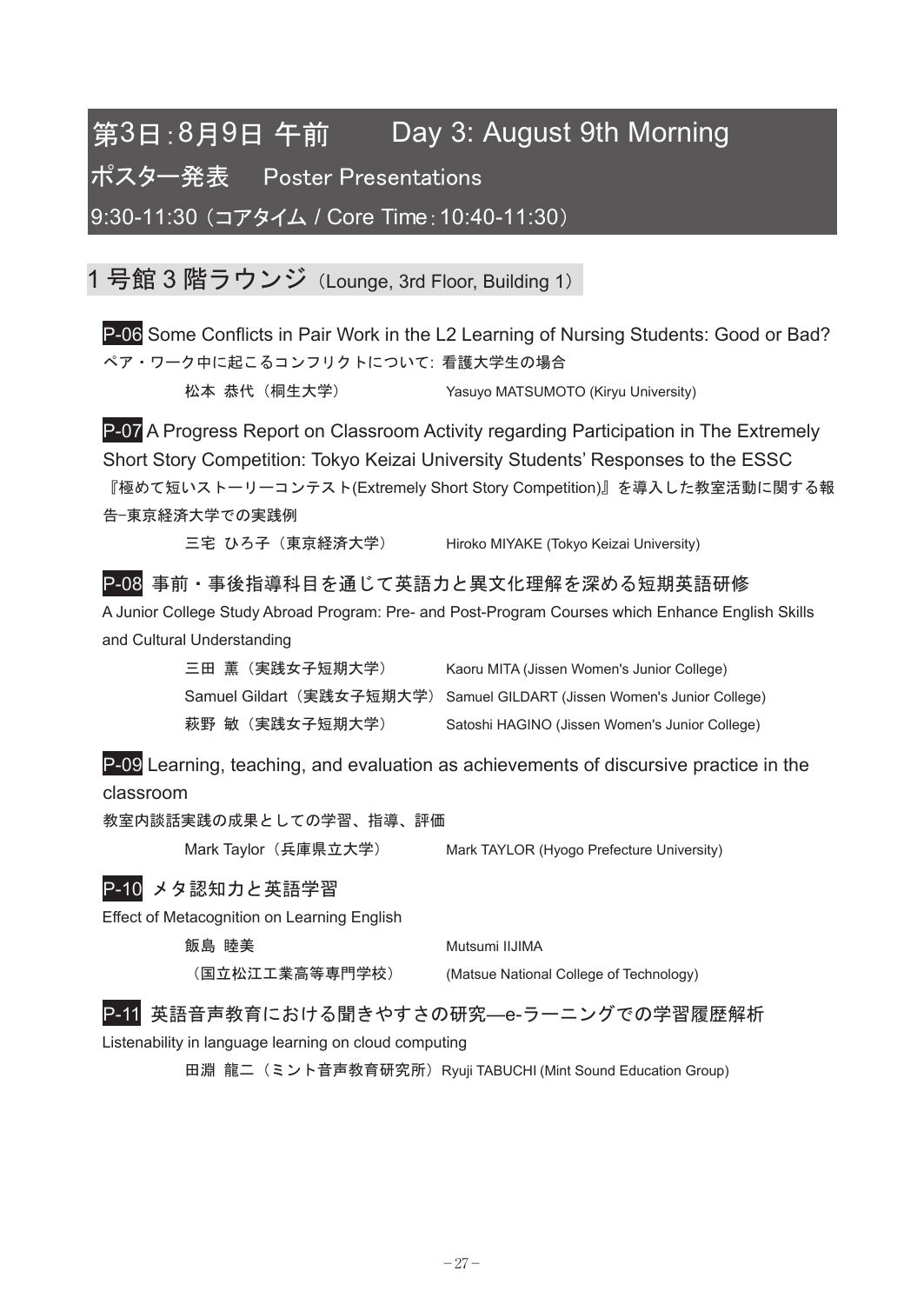## 第3日:8月9日 午後 Day 3: August 9th Afternoon 研究発表·実践報告·公募シンポジウム Oral Presentations·Symposium 㽲13:00-13:30 㽳13:35-14:05 㽴14:10-14:40

131 教室 (Room 131 : 教授法/Teaching Methodology)

公募シンポジウム3 / Symposium 3: 13:00-14:40

S-3 外国語活動に関する意識調査から見えてくること

What is seen from the questionnaire concerning "Foreign Language Activities"?

| 井狩 幸男(大阪市立大学)   | Yukio IKARI (Osaka City University)                          |
|-----------------|--------------------------------------------------------------|
| 吉田 晴世(大阪教育大学)   | Haruyo YOSHIDA (Osaka Kyoiku University)                     |
| 高橋 幸子           | Sachiko TAKAHASHI                                            |
| (ノートルダム清心女子大学)  | (Notre Dame Seishin University)                              |
| 福原 史子           | Fumiko FUKUHARA                                              |
| (ノートルダム清心女子大学)  | (Notre Dame Seishin University)                              |
| 泉 惠美子(京都教育大学)   | Emiko IZUMI (Kyoto University of Education)                  |
| 河内山 真理 (関西国際大学) | Mari KOUCHIYAMA (Kansai University of International Studies) |
| 加賀田 哲也(大阪教育大学)  | Tetsuya KAGATA (Osaka Kyoiku University)                     |

132 教室 (Room 132 : テクノロジー/Technology)

司会:今井由美子(同志社女子大学) Chair㧦Yumiko IMAI (Doshisha Women's College of Liberal Arts)

① OP-56 スマートフォンを利用した英語聴解力養成のための CALL システムの開発

Smartphone-Based CALL System for Improving Japanese College Students' English Listening Skills 高橋 秀夫 (千葉大学) <br>
Hideo TAKAHASHI (Chiba University)

2 OP-57 3 次元仮想空間における外国語学習タスク空間の構築

Construction of Communication Task Space in 3D MUVE

石塚 博規(北海道教育大学) Hiroki ISHIZUKA (Hokkaido University of Education)

③ OP-58 継続的自律英語学習を支援するセルフコーチング・ワークシート「Learning How to Learn∣の開発について

On the Development of Self-coaching Worksheet (Learning How to Learn) for Fostering Students' Sustainable Autonomous English Learning

坂田 浩 (徳島大学) <br>
Hiroshi SAKATA (The University of Tokushima)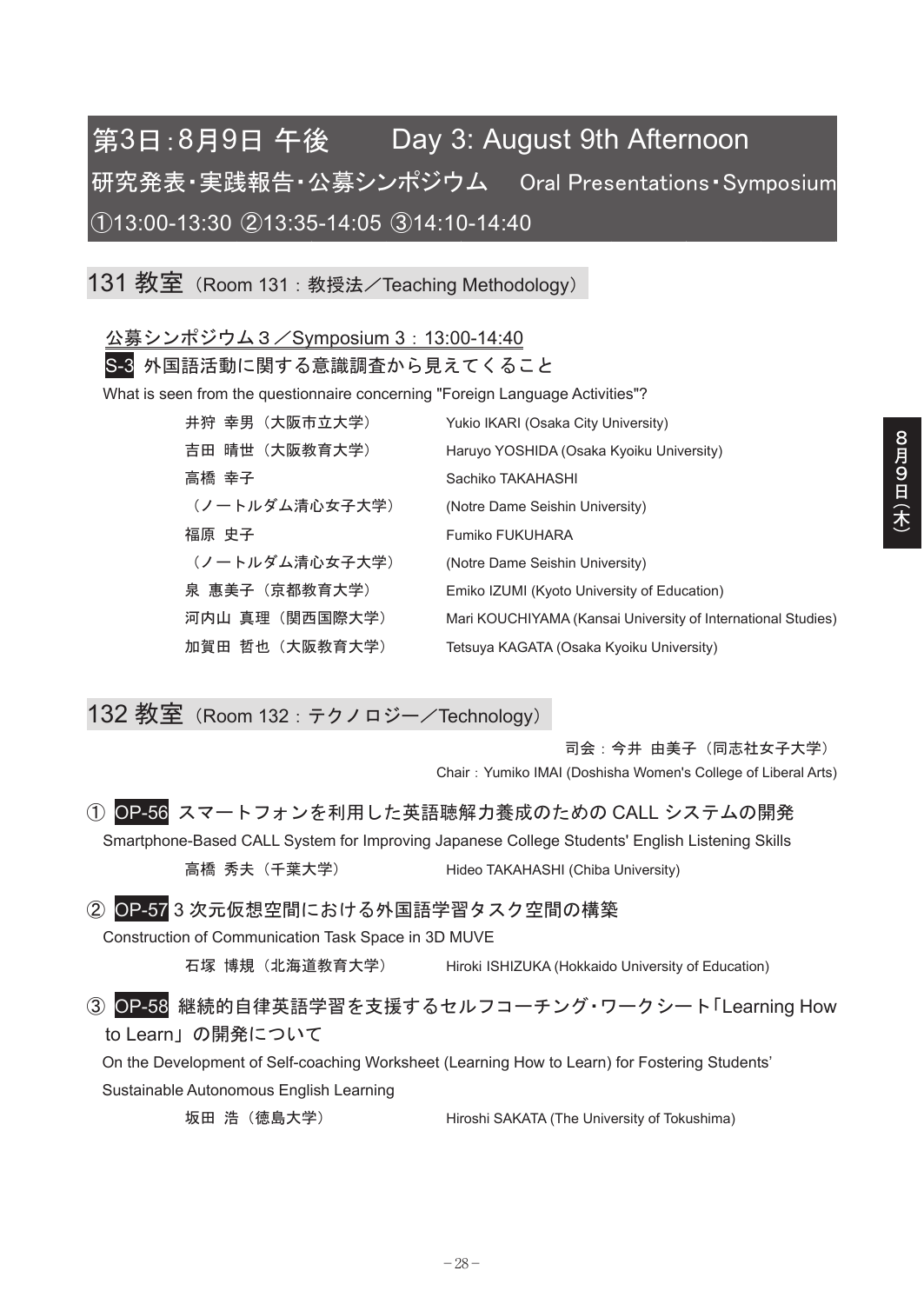#### 133 教室 (Room 133 : CALL · e-Learning / CALL · e-Learning)

司会:伊藤隆 (名古屋学院大学)

Chair: Ryu ITO (Nagoya Gakuin University)

#### ① OP-59 Moodle を利用した教室外スピーキング活動

Speaking activities outside the classroom using Moodle

浦野研 (北海学園大学) Ken URANO (Hokkai-Gakuen University)

#### 2 OP-60 セミダイレクト添削手法を用いた英作文オンライン指導

Online writing learning through a semi-direct method

| 小栗 成子(中部大学) | Seiko OGURI (Chubu University)     |
|-------------|------------------------------------|
| 柳 朋宏(中部大学)  | Tomohiro YANAGI (Chubu University) |

#### ③ OP-61 デジタル拡張型英語テキストの開発––授業内環境の調和構築を目指して–

The Development of an English Textbook with the Function of Digital Extensions

| 奥田 裕司(福岡大学)       | Yuji OKUDA (Fukuoka University)                   |
|-------------------|---------------------------------------------------|
| 芦川 正宏             | Masahiro ASHIKAWA                                 |
| 株式会社金星堂(替助会員)     | Kinseido Publishing Co., Ltd. (Supporting Member) |
| 萩尾 恒亮             | Tsuneaki HAGIO                                    |
| 正興 IT ソリューション株式会社 | SEIKO-ITsolution Ltd.                             |
| (賛助会員)            | (Supporting Member)                               |

#### 331 教室 (Room 331: リスニング・スピーキング/Listening・Speaking)

司会:今野 勝幸 (静岡理工科大学)

Chair: Katsuyuki KONNO (Shizuoka Institute of Science and Technology)

#### ① OP-62 発展的発音指導への授業デザイン: Oral Interpretation という授業の位置づけ

Design of Advanced Pronunciation Instruction for an Oral Interpretation Class

| 大塚 朝美 (大阪女学院大学) | Tomomi OTSUKA (Osaka Jogakuin University) |
|-----------------|-------------------------------------------|
| 上田 洋子(大阪女学院大学)  | Hiroko UEDA (Osaka Jogakuin University)   |
| 井上 球美子(大阪女学院大学) | Kumiko INOUE (Osaka Jogakuin University)  |

② OP-63 L1 および L2 発話の流暢性の関係––初級 L2 学習者における検討

Individual differences on L1 and L2 speech fluency: Analysis of introductory EFL leaners

| 平井 愛(京都精華大学)   | Ai HIRAI (Kyoto Seika University)         |
|----------------|-------------------------------------------|
| 生馬 裕子 (大阪教育大学) | Yuko IKUMA (Osaka Kyoiku University)      |
| 籔内 智 (京都精華大学)  | Satoshi YABUUCHI (Kyoto Seika University) |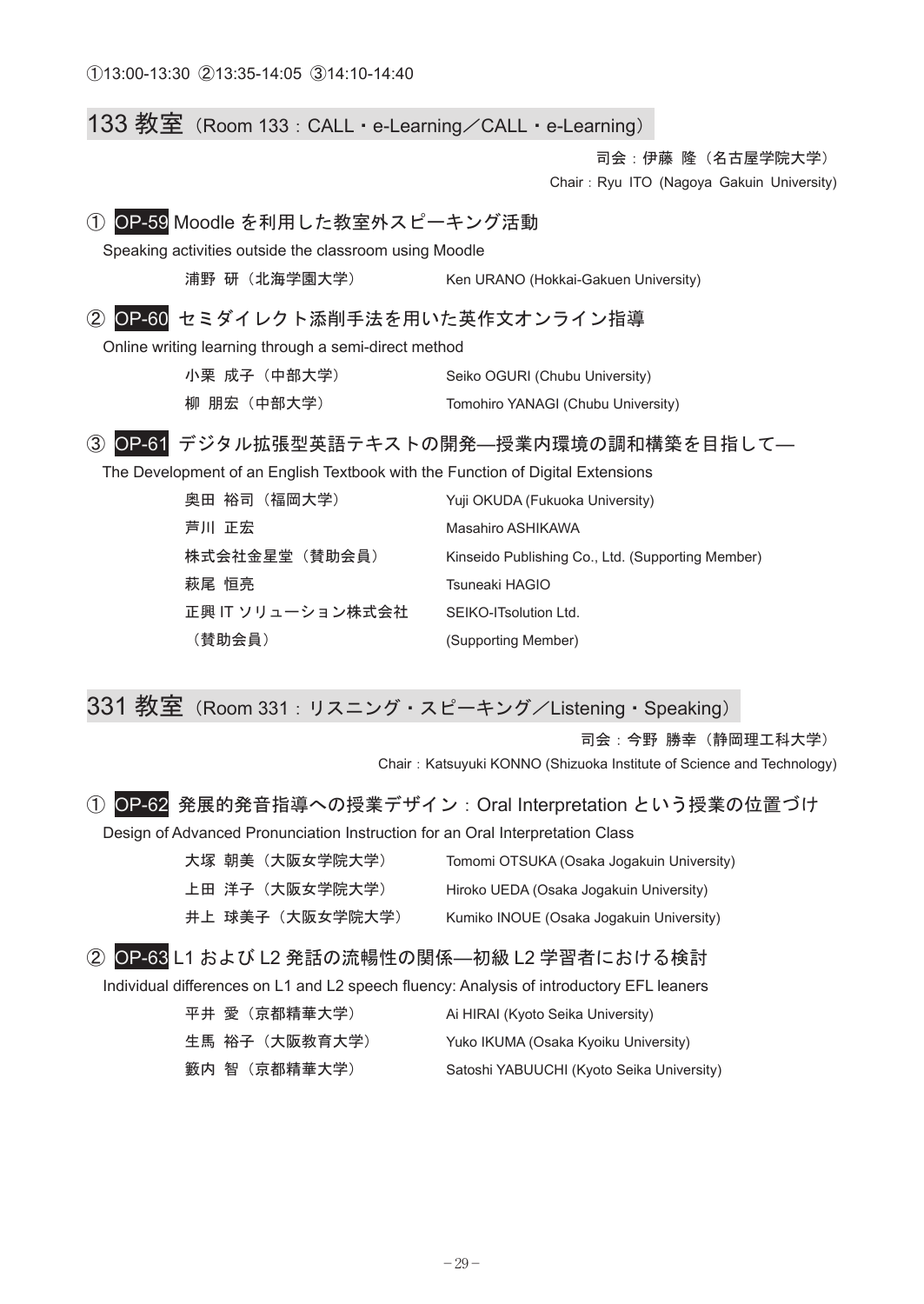332 教室 (Room 332 : リーディング・ライティング/Reading・Writing)

司会: 下山 幸成 (東洋学園大学)

Chair: Yukinari SHIMOYAMA (Toyo Gakuen University)

#### ① OP-64 協働的 L2 ライティングにおけるプロセスとプロダクトの分析

An Analysis of Processes and Products in Collaborative L2 Writing

| 阿部 真(獨協大学)  | Makoto ABE (Dokkyo University)         |
|-------------|----------------------------------------|
| 山西 博之(関西大学) | Hiroyuki YAMANISHI (Kansai University) |

2 OP-65 キー入力記録システムを用いた英語学習者のライティングプロセス分析–語 数・推敲回数・正確さの時系列推移—

A Writing Process Analysis of English Learners Using Key Logging System: Focused on Chronological Transition of Word Number, Revision Frequency and Accuracy

> 草薙 邦広 (名古屋大学大学院) Kunihiro KUSANAGI (Nagoya University) 高橋 改太 (元名古屋大学大学院) Arata TAKAHASHI (Nagoya University (former)) 菊池 優希 (名古屋大学大学院) Yuki KIKUCHI (Nagoya University)

333 教室 (Room 333 : 学習者要因/Learner Variables)

司会: 田上 優子 (福岡女子大学)

Chair: Yuko TANOUE (Fukuoka Women's University)

① OP-66 CALP を育む読解指導における発問とは?–ブルームのタキソノミー、PISA 読 解力調査、CALLA と CLIL の指導法の枠組みから–

What reading comprehension question types can best foster CALP?: Framework perspectives from Broom's Taxonomy, PISA, CALLA and CLIL

| 平井 清子(北里大学)  | Seiko HIRAI (Kitasato University) |
|--------------|-----------------------------------|
| 河野 円(星薬科大学)  | Madoka KAWANO (Hoshi University)  |
| 蒲原 順子 (明海大学) | Junko KAMBARA (Meikai University) |

#### ② OP-67 Test-taking strategy の構造: 日本人英語学習者はどのような Test-taking strategy を使っているのか?

Research on Test-taking Strategies in the TOEIC Test

| 滝澤 伊都子             | Itsuko TAKIZAWA                                           |
|--------------------|-----------------------------------------------------------|
| (同志社女子大学大学院)       | (Doshisha Women's College of Liberal Arts)                |
| 池上 久美子(同志社女子大学)    | Kumiko IKEGAMI (Doshisha Women's College of Liberal Arts) |
| 佐藤 友香 (同志社女子大学大学院) | Yuka SATO (Doshisha Women's College of Liberal Arts)      |
| 若本 夏美              | Natsumi WAKAMOTO                                          |
| (同志社女子大学)          | (Doshisha Women's College of Liberal Arts)                |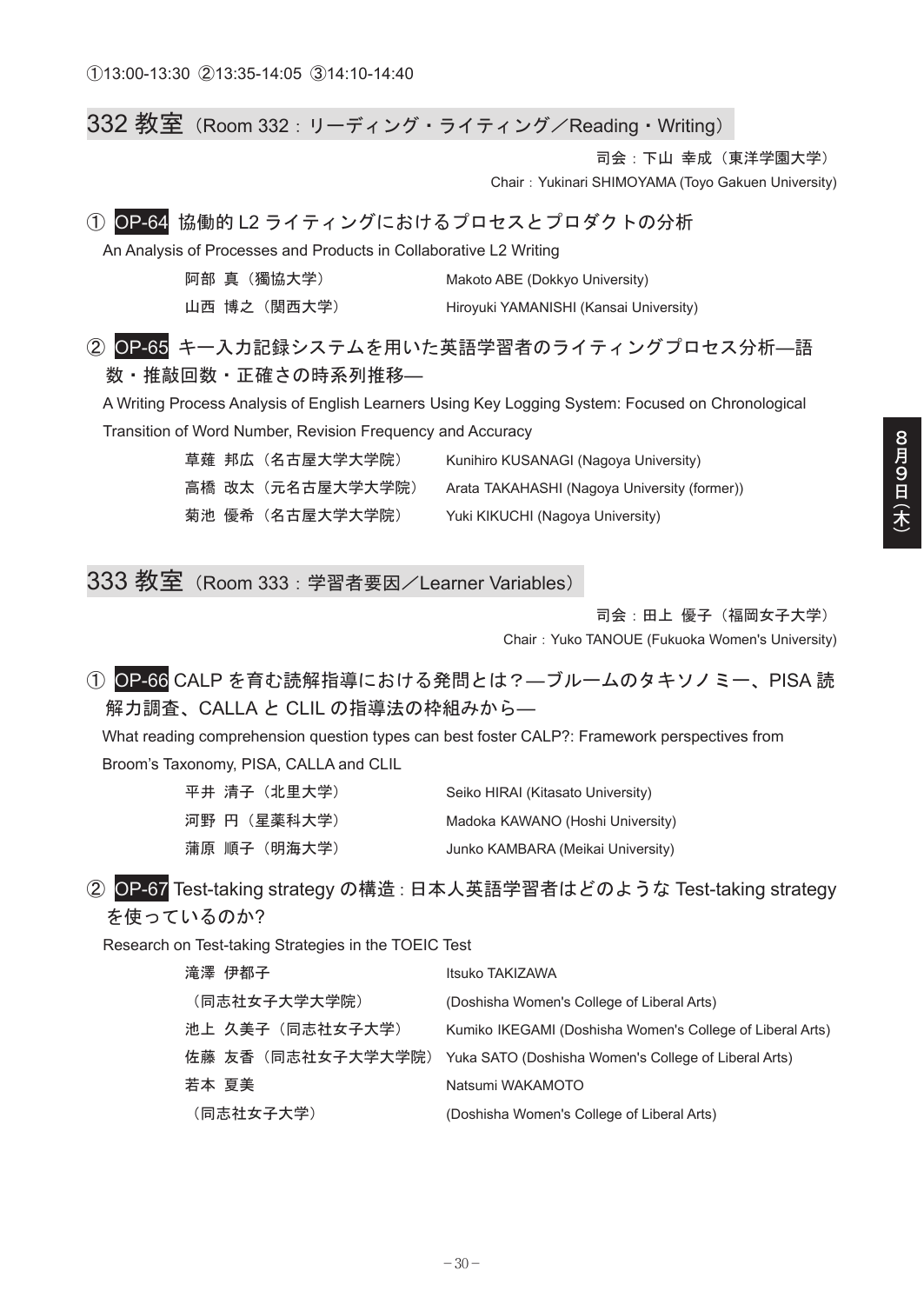334 教室 (Room 334)

発表なし

335 教室 (Room 335)

発表なし

336 教室 (Room 336: テクノロジー・学習者要因/Technology · Learner Variables) \*336 教室の発表は英語で行われます。/The presentations in Room 336 will be made in English. 司会:野村 和宏 (神戸市外国語大学) Chair: Kazuhiro NOMURA (Kobe City University of Foreign Studies) Ԙ OP-68 Developing Intercultural Communicative Competence Through Film Clips Mark KAISER (UC Berkeley) Chika SHIBAHARA (UC Berkeley) ԙ OP-69 Hispanidades/Hispanicities: Modeling Micro-collaboration across institutions in support of student learning and research Andrew ROSS (Arizona State University) Stéphane CHARITOS (Columbia University) Ԛ OP-70 Learner Training Based on Critical Thinking Theory: Developing Autonomous Learners クリティカル・シンキング理論に基づく学習者訓練:自律した学習者の育成

ペニントン 和雅子 (西南学院大学) Wakako PENNINGTON (Seinan Gakuin University)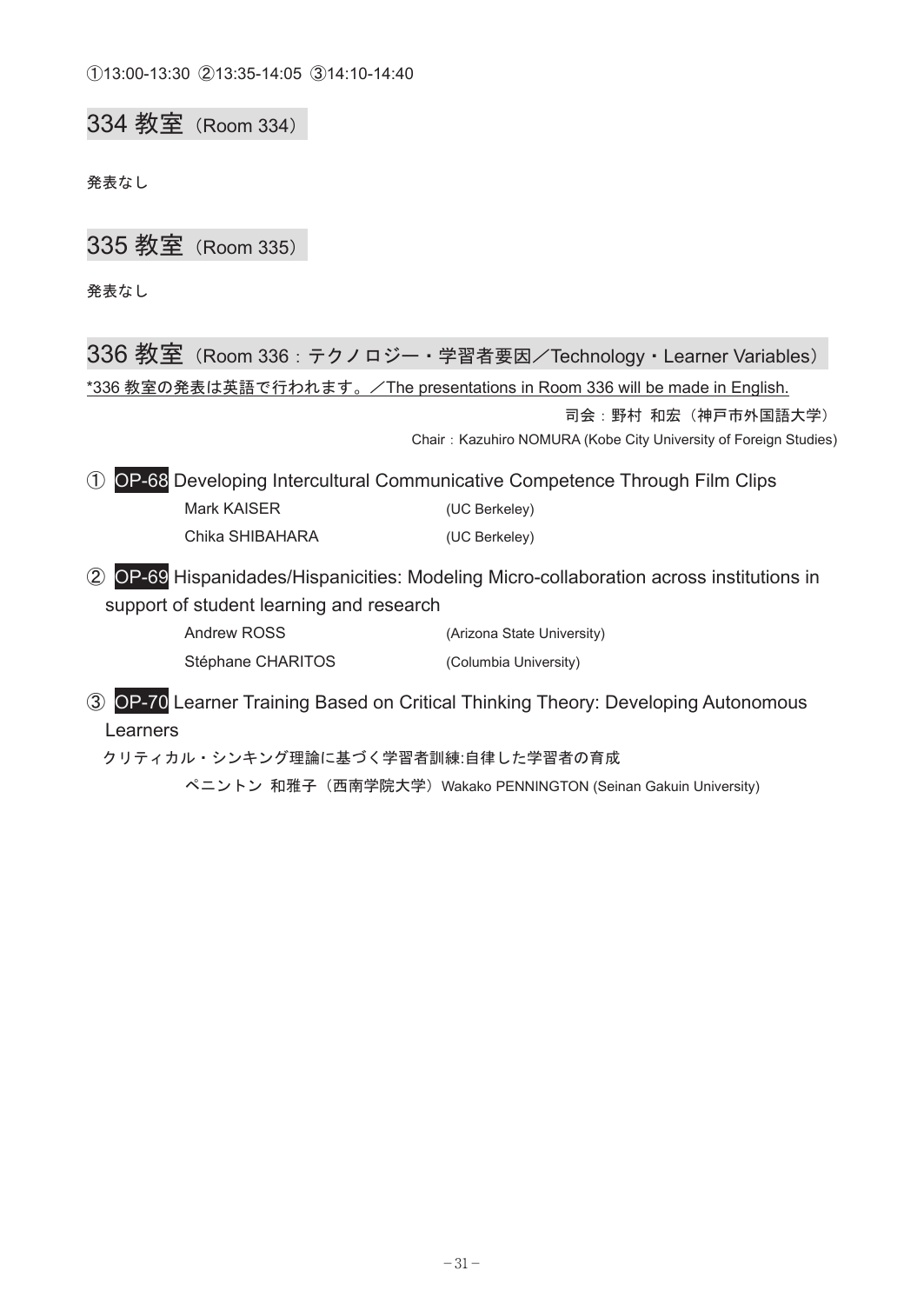#### 15:00-16:30

### 基調講演 3 (142 教室)

Keynote Speech 3 (Room 142)

司会 田中 博晃(広島国際大学)

Coordinator Hiroaki TANAKA (Hiroshima International University)

# データからテストと人を評価する: 潜在ランク理論と非対称多次元尺度法

荘島 宏ニ郎 (大学入試センター 研究開発部

東京工業大学 大学院 社会理工学研究科)

Improving Educational Conditions and Refining Classroom Instruction

Kojiro SHOJIMA (The National Center for University Entrance Examinations Tokyo Institute of Technology)

16:35-16:50

閉会行事 (142 教室)

Closing Ceremony (Room 142)

司会 伊庭 緑(甲南大学)

挨拶 森田 彰(LET 関東支部長、早稲田大学)

Coordinator Midori IBA (Konan University)

Greetings Akira MORITA (President of LET Kanto Chapter, Waseda University)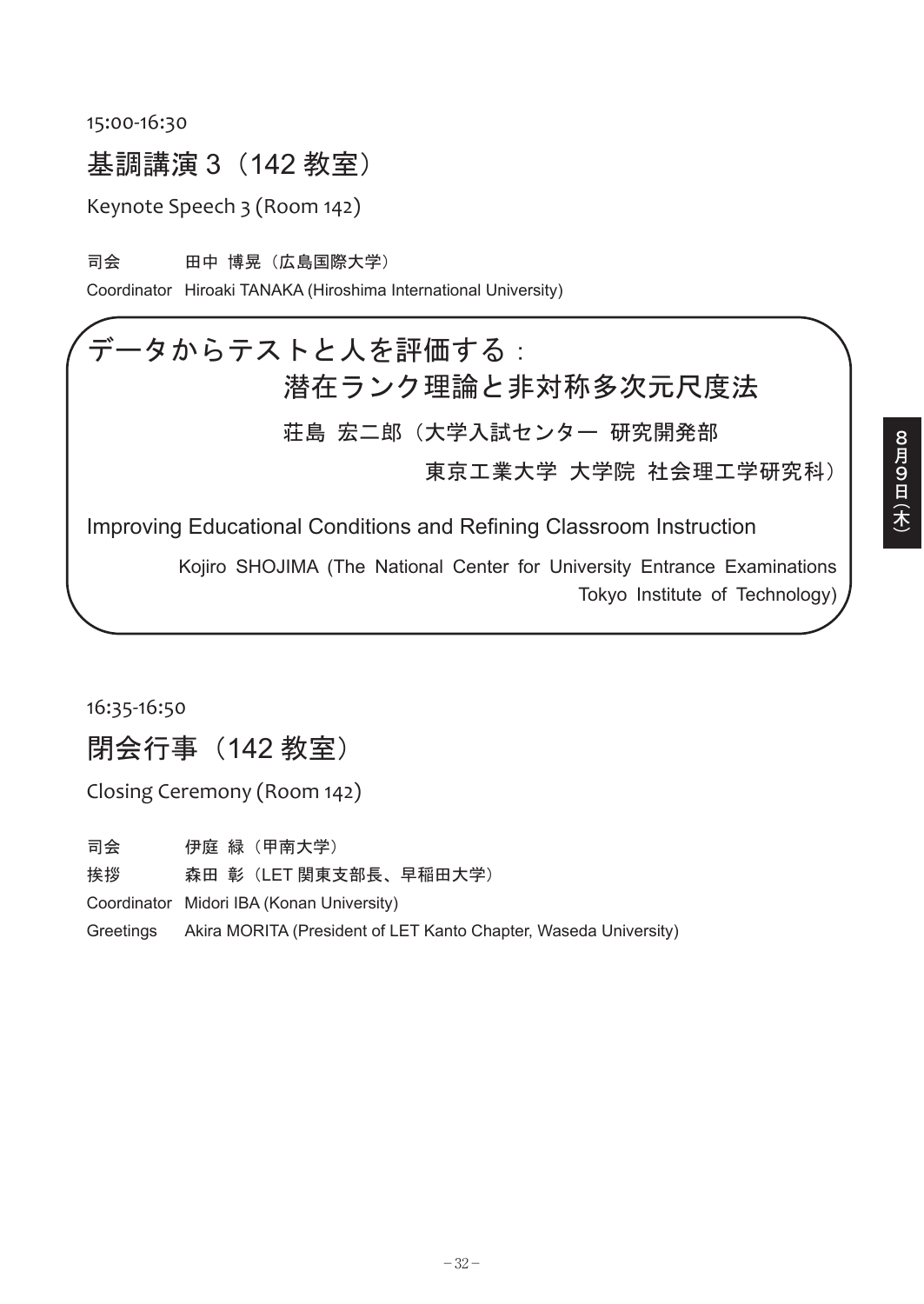# 大会事務局から / Information

## 受付 Registration

- ① 大会受付は2日目の8月8日(水)と3日目の8月9日(木)に3号館1階コンコースで行います。 ワークショップの受付は7日 (火)に13号館1階ピロティで行います。
- ② LET 会員の方は無料でご参加いただけます。各支部受付で参加登録後、名札をお受け取りください。
- ③ 非会員の方は当日受付で、当日会費 3,000 円(学生 1,500 円)を納入し、当日会員用の名札をお受 け取りください。当日会員の資格は大会期間中有効です。なお、入会手続きを行っていただきます と当日会費は無料となります。
- ④ 団体会員はお一人のみ会員扱いとなります。お二人目以降の参加につきましては、当日会費を各支 部の受付にてお支払いください。
- ⑤ 大会期間中は名札が会員証になります。会場では名札をおつけください。
- (1) The conference registration site is located at CONCOURSE (1stfloor, Building 3) on August 8 and 9. The registration desk for the workshops is at PILOTI (1stfloor, Building 13).
- (2) The conference is free for LET members. Register with your Chapter and receive your name card.
- (3) The conference attendance fee is ¥3,000 for non-members (¥1,500 for students). If non-members apply for the annual membership at the registration desk, the conference fee is waived.
- (4) Only one person is allowed to attend for each group membership. The conference attendance fee will apply from the second person.
- (5) Please wear your conference name card throughout the conference.

## ⊒ⷐ㗄㓸 Conference Handbook

各発表の要項 (ハンドアウト)を集めた冊子です。大会期間中、受付にて販売しております。一部2,000 円です。

The Conference Handbook is available at the registration desk for ¥2,000.

## 懇親会 Conference Reception

懇親会は大会2日目の8月8日 (水) に会場校の5号館1階ラウンジで行います。会費は3,000円です。 当日は朝より懇親会受付カウンターを設けております。定員になり次第、受付を終了させていただきま すので、お早めにお申し込みください。

The conference reception will be held on August 8th (Wednesday) at the Lounge (1st floor, Building 5). The fee is ¥3,000. Registration will be accepted on a first-come, first-served basis on the morning of August 8.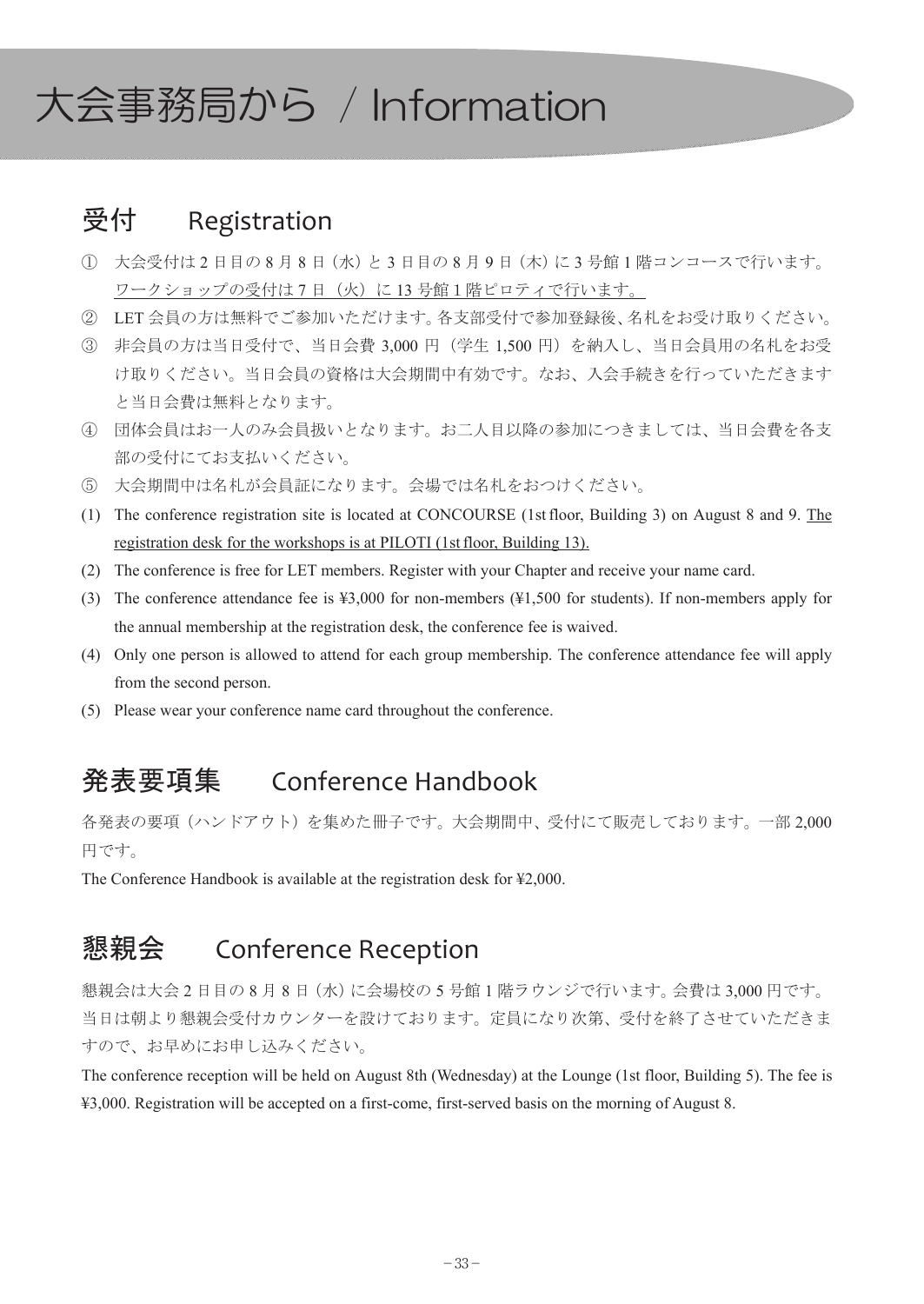## **昼食・休憩 Lunch and Lounge**

大会期間中は会場校の生協食堂が営業しております。また学内に生協購買もありますのでどうぞご利用 ください。休憩は1号館3階、5号館1階ラウンジでおとりください。なお大学の館内は全面的に禁煙 です。お煙草は、キャンパス内の喫煙ブース (体育館前)にてお願いたします。

The cafeteria will be open for business during the conference, and lunch can be purchased at a co-op store on campus. The lounges (3rd floor of Building 1, and 1st floor of Building 5) will be open during the conference. Please smoke only in designated areas outside the buildings.

## インターネット The Internet

大会期間中は会場校のシステム交換の時期にあたり、インターネットは使用できません。必要な方は各 自ご用意ください。

No internet service is available. Please prepare to bring your own wireless network in accessing the Internet.

## 出張依頼状 Letter of Request for Attendance

出張依頼状が必要な方は、大会2週間前までに大会事務局に文書でお申し込みください。その際、宛名 を書き、切手を貼った返信用封筒を同封してください。なお、指定の書式がある場合は併せてお送りく ださい。

For those requiring a letter of request for attendance, please send a written application for this by postal mail to the conference secretariat before July 24, 2012. Please include a self-addressed, stamped return envelope. If a certain form or format is necessary, please include this you're your request.

## 会場への交通 Getting to the Venue

会場へは公共交通機関をご利用ください。参加者用の駐車場はございません。交通アクセスについては、 次ページをご覧ください。

Please use public transportations (Hankyu Railways) to get to the venue. Parking lot is not available. For more information, see p.35.

## ኋᴱ Accommodation

大会事務局では、宿泊の斡旋はしておりませんので、各自でご手配ください。

We are afraid that we provide no accommodation service through our association. Please make arrangements by yourself.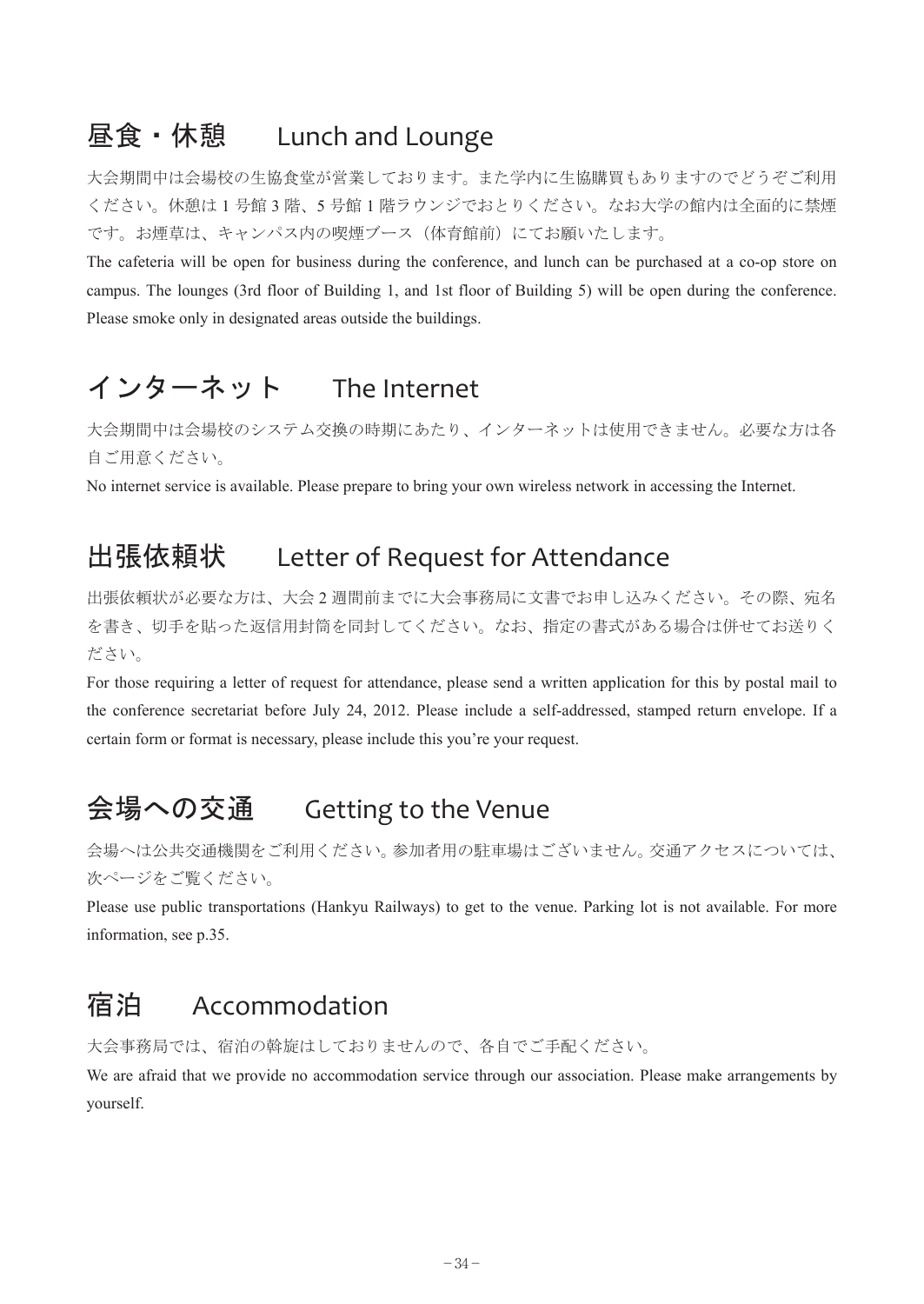

\*甲南大学岡本キャンパスへは、阪急電車の利用が便利です。10 時ー21 時台、特急電車はほぼ 10 分お きに運行されています。朝のラッシュ時(7時~8時台)には、通勤特急も含めると1時間に7~8本の 列車が利用可能です。

#### **From Hankyu Umeda Station**

Take the Limited Express bound for Shinkaichi (running every 10 minutes). Get off at Okamoto station. It takes approximately 20 minutes from Umeda to Okamoto. Then walk west to the Okamoto Campus of Konan University for 10 minutes. There will be students on the way to guide you.

#### **From Hankyu Sannomiya Station**

Take the Limited Express bound for Umeda (running every 10 minutes). Get off at the first station named Okamoto. It takes approximately eight minutes from Sannomiya to Okamoto. Then walk west to the Okamoto Campus of Konan University for 10 minutes. There will be students on the way to guide you.



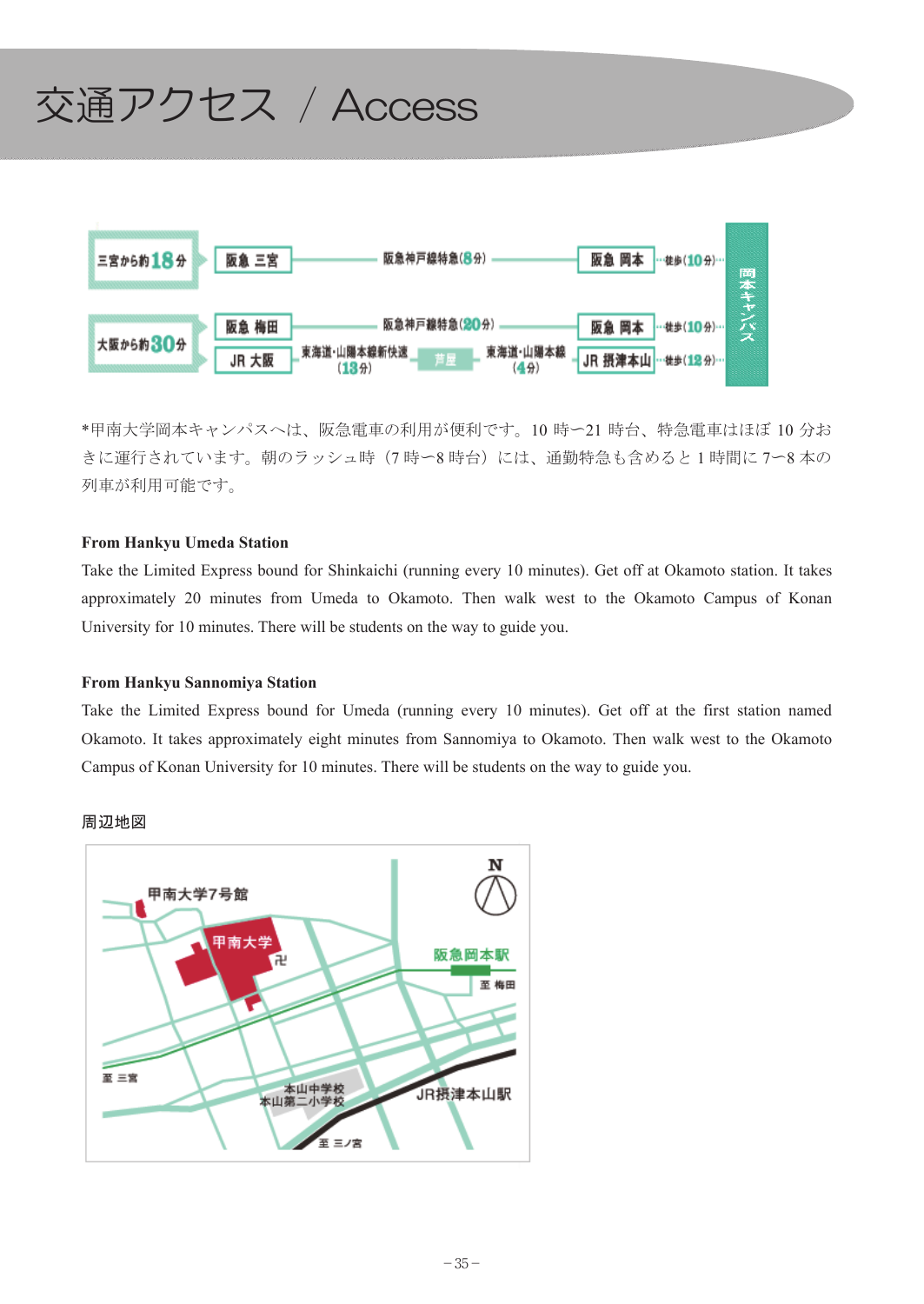

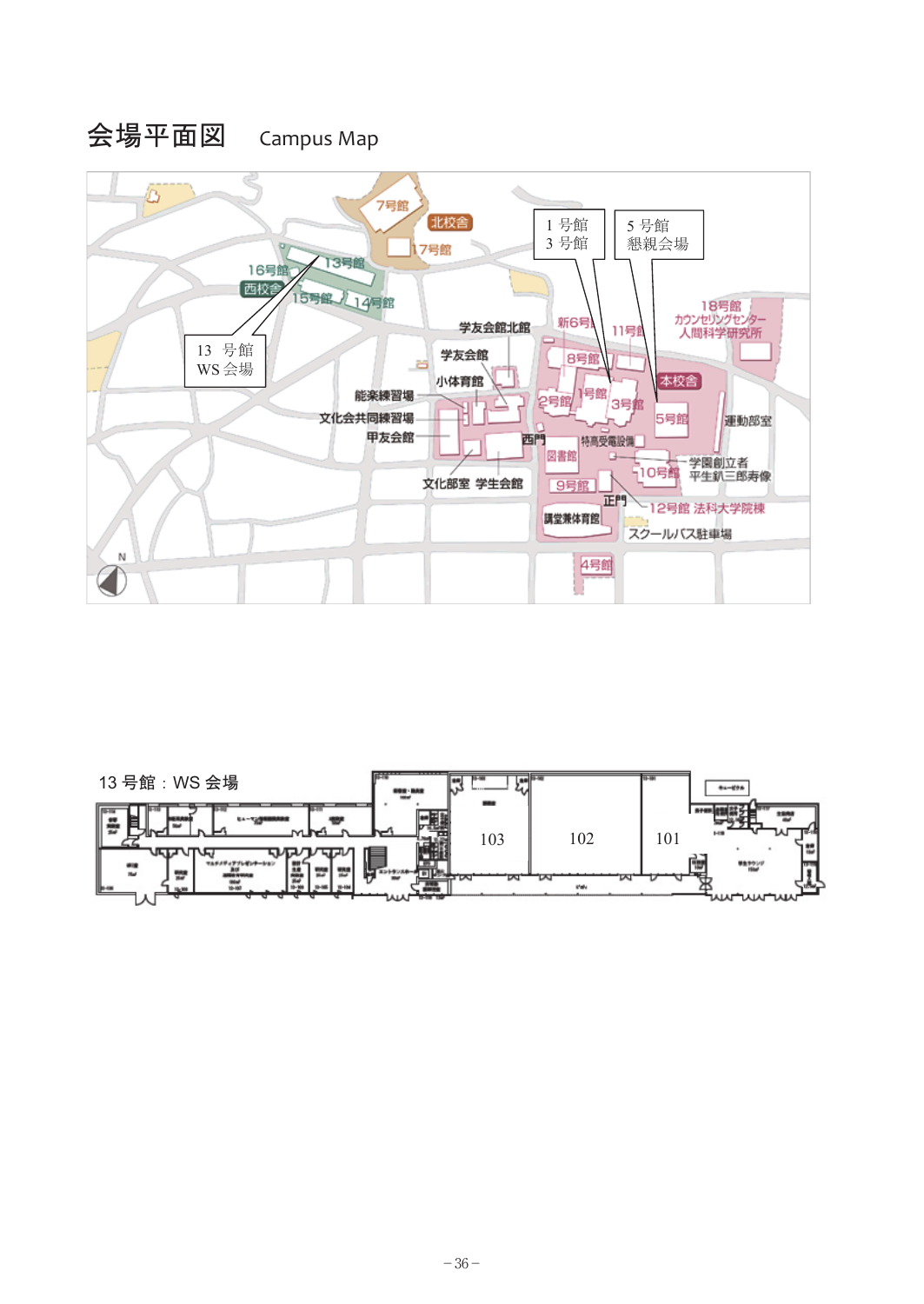1号館・3 号館:3 階 研究発表・実践報告・ポスターセッション・業者展示



★ 1号館と3号館は、1階と3階のみ、渡り廊下でつながっています。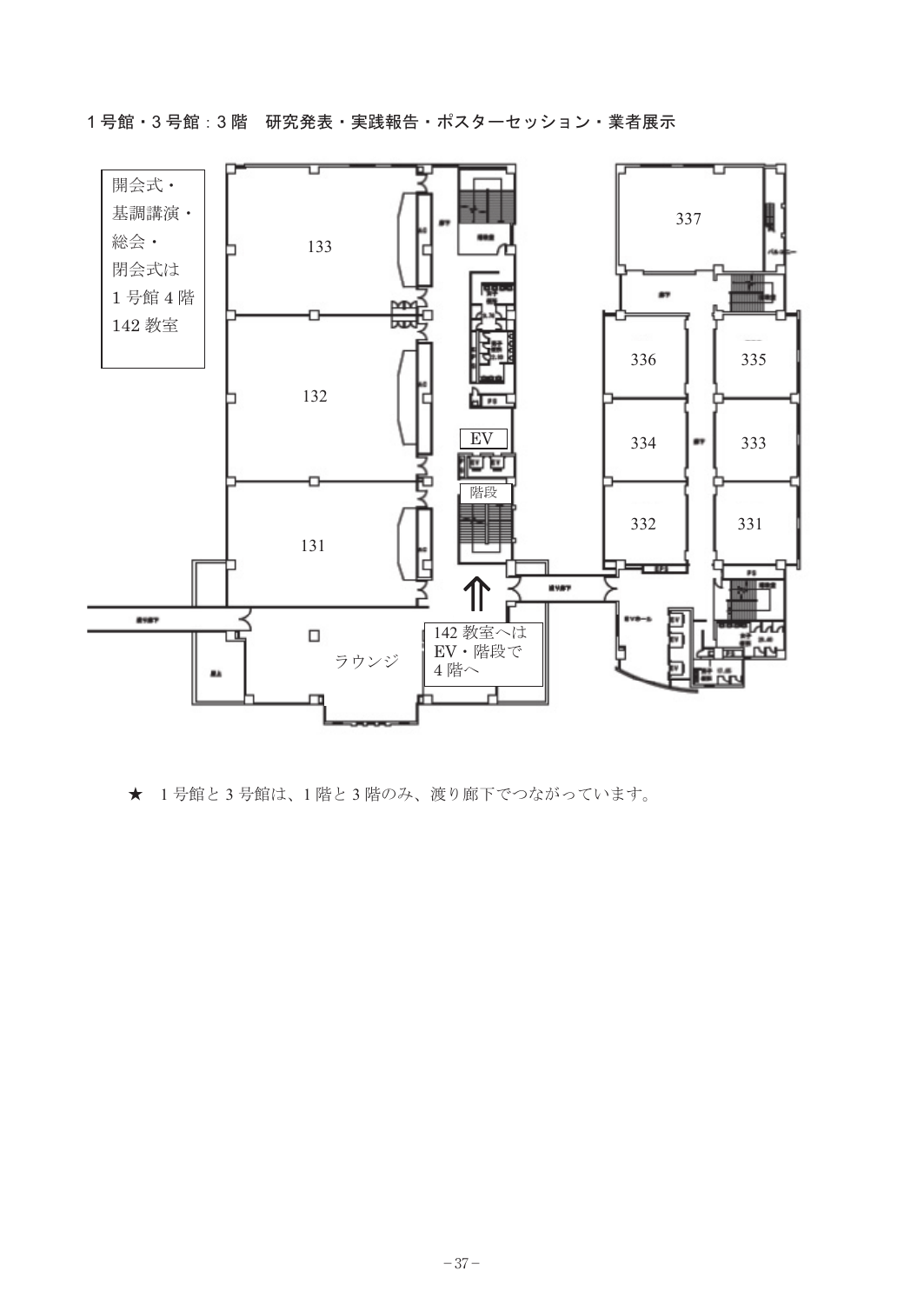出展賛助会員一覧 (申し込み順・7月25日現在)

G-TELP 日本事務局

- 株式会社内田洋行
- 株式会社 成美堂
- パナソニック システムソリューションズ ジャパン株式会社
- 株式会社 金星堂
- 株式会社南雲堂
- HOYA サービス株式会社
- チエル 株式会社
- 学校法人 文化学園アカデミックアーカイブセンター
- 株式会社アルク教育社
- (株) アンペール
- 株式会社エル・インターフェース
- 株式会社JVCケンウッド
- 電子システム株式会社
- 株式会社 VERSION2
- センゲージ ラーニング (株)
- 株式会社マクミラン ランゲージハウス
- 国際教育交換協議会 (CIEE) 日本代表部
- 日本データパシフィック株式会社
- BBC ワールド ジャパン株式会社
- 株式会社教育測定研究所
- リアル・イングリッシュ・ブロードバンド株式会社
- (一財) 国際ビジネスコミュニケーション協会
- 株式会社ピアソン桐原
- ࠣࡦࠖ࠹ࠬ࠹㧒ࡦ࡚ࠪࠤ࠾ࡘࡒࠦ࡞ࡃࡠࠣ
- 株式会社 ニュートン
- 松柏社
- カシオ計算機 (株)
- 東通産業株式会社
- 正興 IT ソリューション株式会社